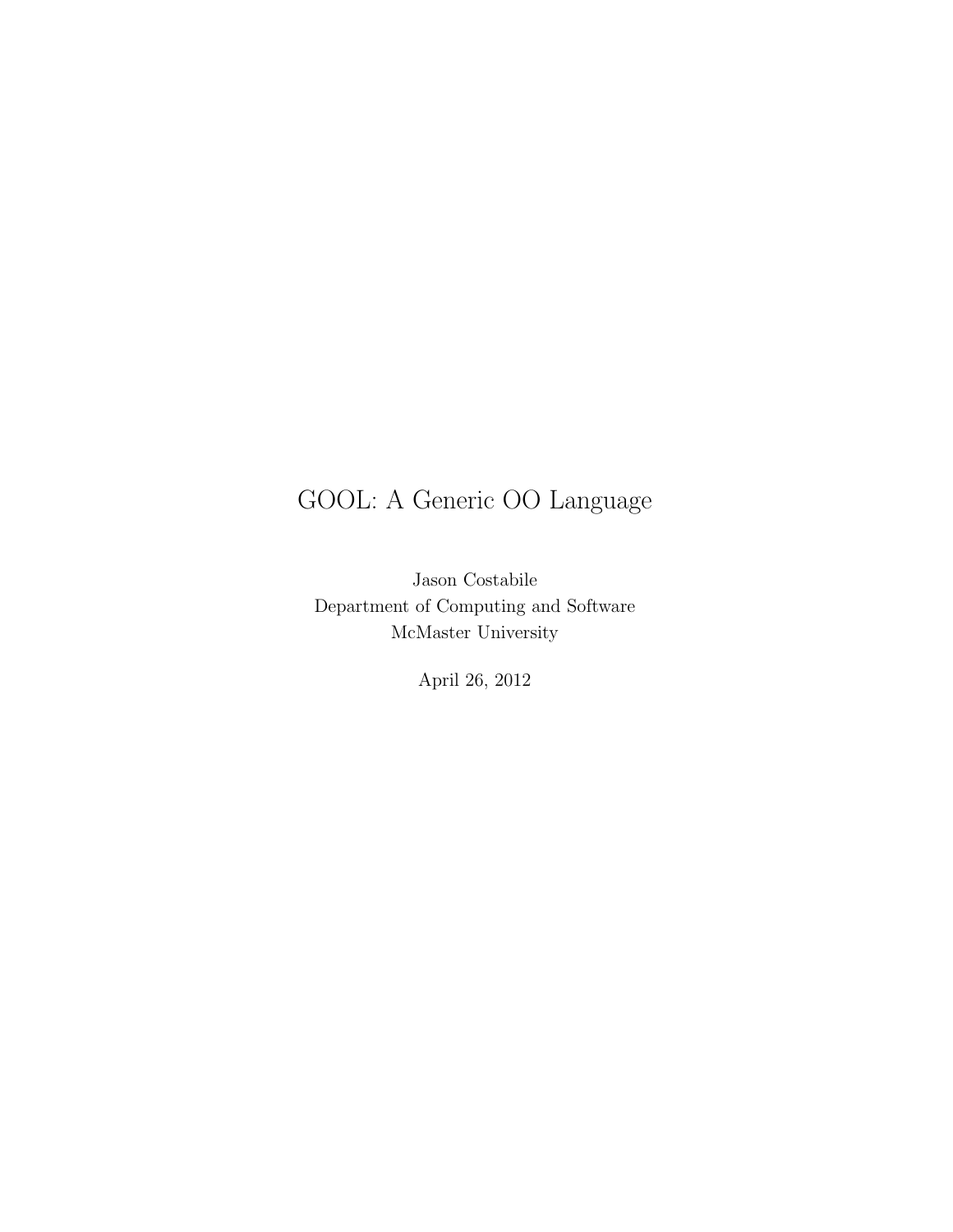#### Abstract

Most object-oriented languages seem to have a strong common core, but also seem to be "verbose" in practice, at least with respect to certain classes of programs. But this observation is informal and anecdotal. The aim of this project is to see if some actual empirical evidence could be provided.

The method employed was to reverse engineer an executable language from a collection of OO languages, and demonstrate that this new language was expressive enough to succinctly and accurately express a number of (standard) OO programs. The focus here is explicitly bottom-up, to "discover" patterns. However, since it was humans doing the discovery, the patterns found may have been coloured by individual experiences.

The GOOL tool was the end result of this effort. It consists of an internal/embedded Domain-Specific Language (DSL) to serve as the new OO language, and a code generator which renders DSL programs into a representative sample of OO languages.

The existence of such a language in an accessible and readable form, together with its deterministic transformation into real OO languages, is conjectured to be sufficient evidence for this "core".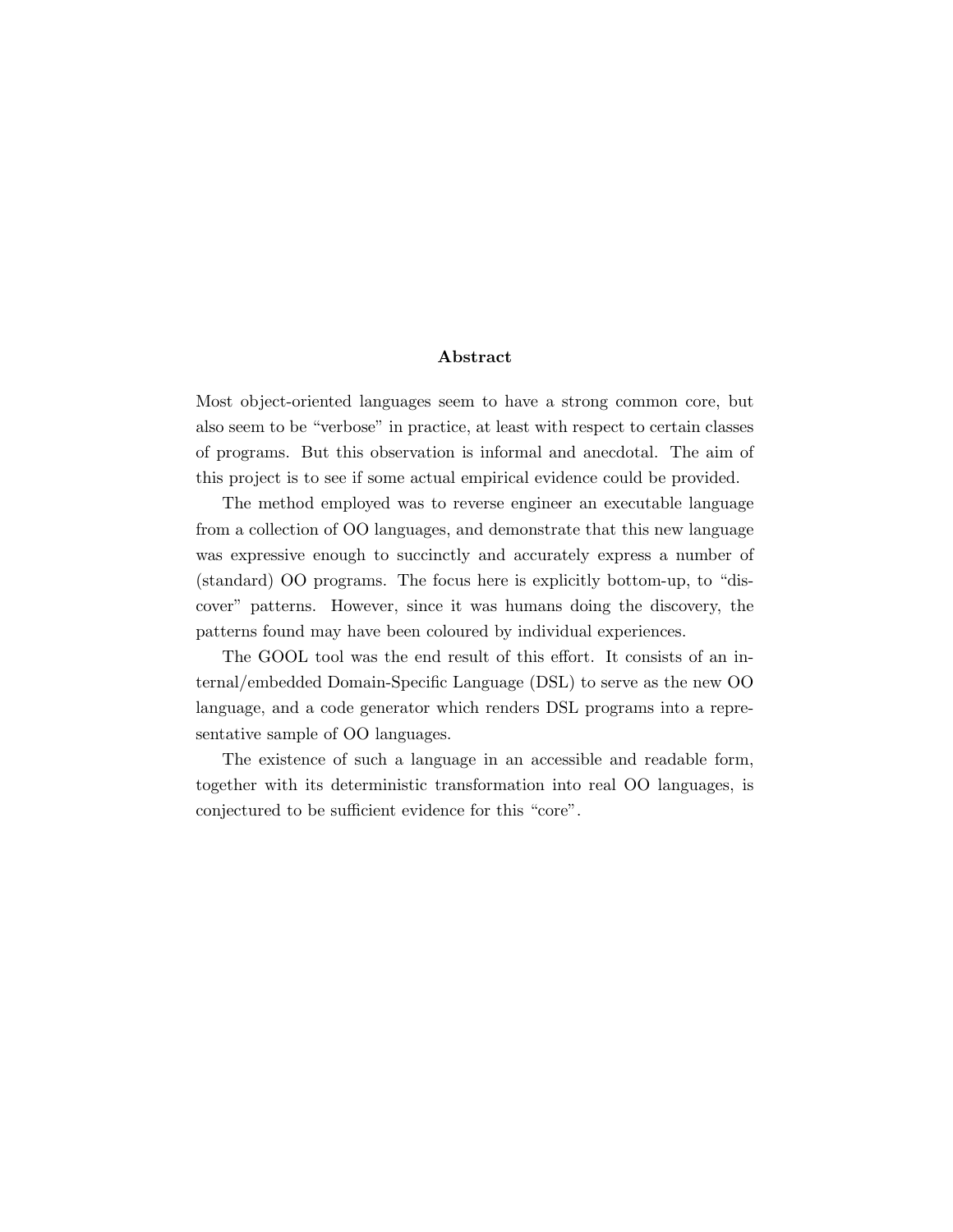## **Contents**

| $\mathbf{1}$   |       | <b>Executive Summary</b>                                                             | $\overline{\mathbf{4}}$ |
|----------------|-------|--------------------------------------------------------------------------------------|-------------------------|
| $\overline{2}$ |       | Introduction                                                                         | 6                       |
| 3              | Goals |                                                                                      | 14                      |
| 4              |       | Methodology                                                                          | 16                      |
|                | 4.1   |                                                                                      | 16                      |
|                | 4.2   | Discovering Patterns $\dots \dots \dots \dots \dots \dots \dots \dots \dots$         | 17                      |
|                | 4.3   |                                                                                      | 18                      |
|                | 4.4   |                                                                                      | 19                      |
|                | 4.5   |                                                                                      | 19                      |
| 5              |       | Domain-Specific Languages (DSLs)                                                     | 21                      |
|                | 5.1   |                                                                                      | 21                      |
|                | 5.2   | Internal vs. External DSLs $\dots \dots \dots \dots \dots \dots \dots$               | 22                      |
|                | 5.3   |                                                                                      | 23                      |
| 6              |       | Concepts of an OO Language                                                           | 25                      |
|                | 6.1   |                                                                                      | 25                      |
|                | 6.2   | Scope $\ldots \ldots \ldots \ldots \ldots \ldots \ldots \ldots \ldots \ldots \ldots$ | 26                      |
|                | 6.3   |                                                                                      | 26                      |
|                | 6.4   |                                                                                      | 27                      |
|                | 6.5   |                                                                                      | 27                      |
|                | 6.6   |                                                                                      | 28                      |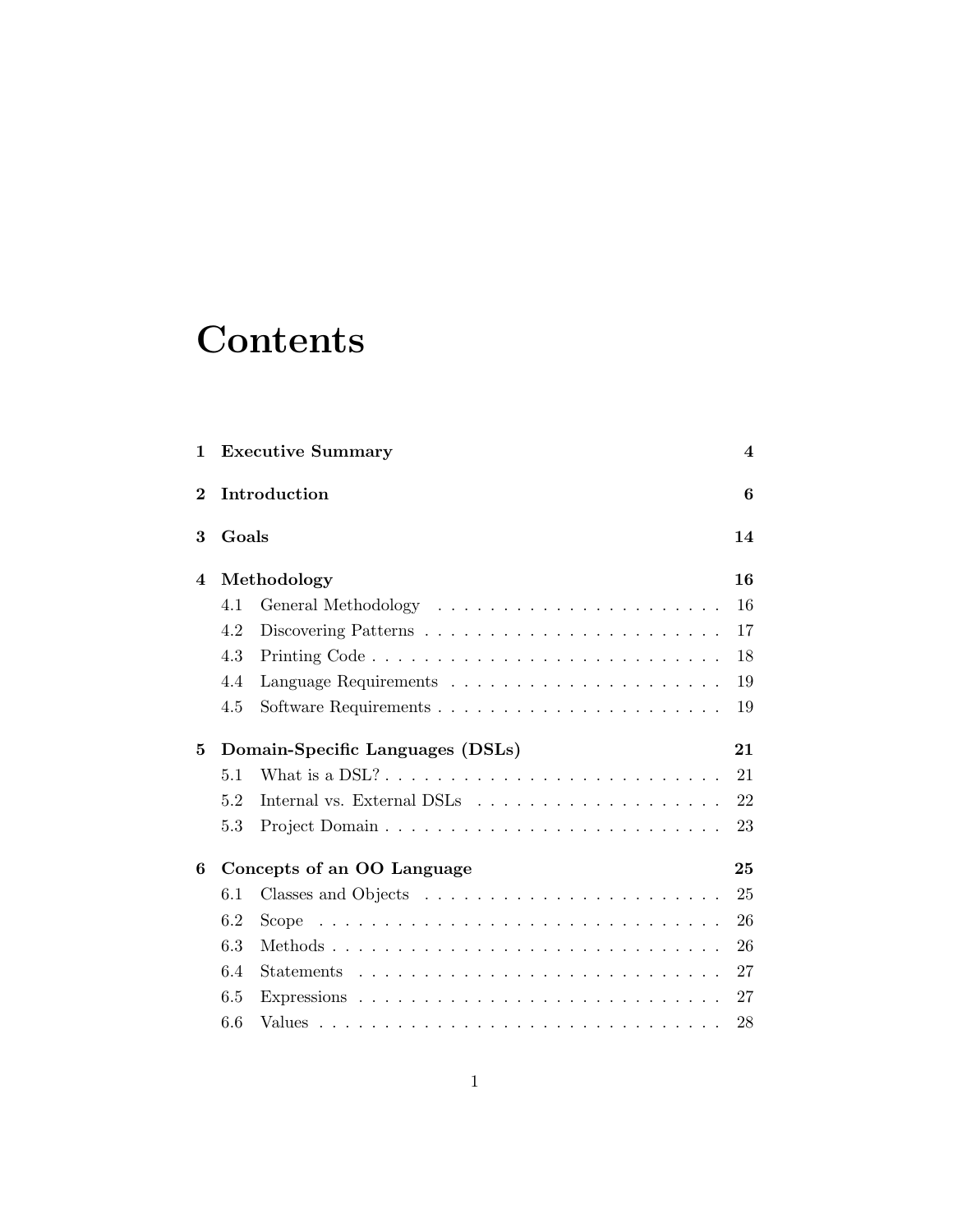|   | 6.7 |                                                                                                   |  |  |  |  | 28 |
|---|-----|---------------------------------------------------------------------------------------------------|--|--|--|--|----|
|   | 6.8 |                                                                                                   |  |  |  |  | 28 |
| 7 |     | The GOOL Program                                                                                  |  |  |  |  | 29 |
|   | 7.1 | والمتحاول والمتحاول والمتحاولة والمتحاولة والمتحاولة والمتحاولة والمتحاولة والمتحاولة<br>Overview |  |  |  |  | 29 |
|   | 7.2 | Currently Supported Output Languages $\hfill\ldots\ldots\ldots\ldots\ldots$                       |  |  |  |  | 30 |
|   | 7.3 |                                                                                                   |  |  |  |  | 31 |
|   | 7.4 |                                                                                                   |  |  |  |  | 37 |
|   | 7.5 |                                                                                                   |  |  |  |  | 42 |
| 8 |     | <b>Detailed Development History</b>                                                               |  |  |  |  | 44 |
|   | 8.1 |                                                                                                   |  |  |  |  | 44 |
|   | 8.2 | Added AbstractCode Features                                                                       |  |  |  |  | 45 |
|   | 8.3 | Gang of Four Design Pattern Statements                                                            |  |  |  |  | 48 |
|   | 8.4 | Changes, Problems, and Improvements                                                               |  |  |  |  | 49 |
|   |     | 8.4.1                                                                                             |  |  |  |  | 49 |
|   |     | 8.4.2                                                                                             |  |  |  |  | 50 |
|   |     | 8.4.3                                                                                             |  |  |  |  | 51 |
|   |     | 8.4.4                                                                                             |  |  |  |  | 52 |
|   |     | 8.4.5                                                                                             |  |  |  |  | 53 |
|   |     | 8.4.6                                                                                             |  |  |  |  | 54 |
|   |     | 8.4.7<br>Lua                                                                                      |  |  |  |  | 55 |
|   |     | 8.4.8                                                                                             |  |  |  |  | 55 |
|   | 8.5 |                                                                                                   |  |  |  |  | 56 |
|   |     | 8.5.1                                                                                             |  |  |  |  | 57 |
|   |     | 8.5.2                                                                                             |  |  |  |  | 61 |
| 9 |     | Conclusions                                                                                       |  |  |  |  | 66 |
|   |     | A Module Information                                                                              |  |  |  |  | 69 |
|   | A.1 |                                                                                                   |  |  |  |  | 69 |
|   | A.2 | High-level Module Descriptions                                                                    |  |  |  |  | 70 |
|   |     | A.2.1                                                                                             |  |  |  |  | 70 |
|   |     | GOOL.Code<br>A.2.2                                                                                |  |  |  |  | 71 |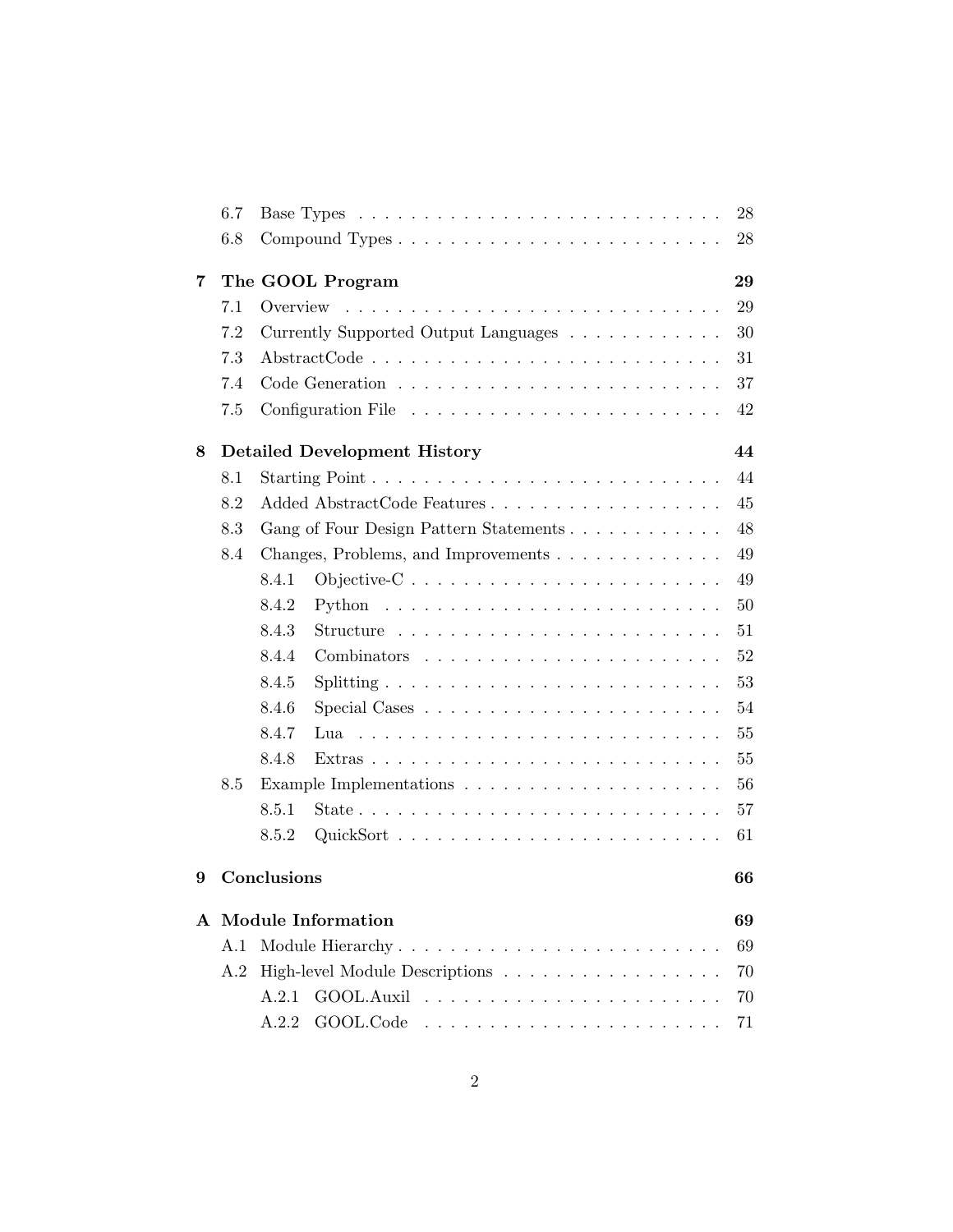|  | A.2.3 GOOL.CodeGeneration 71            |  |  |  |  |  |  |  |
|--|-----------------------------------------|--|--|--|--|--|--|--|
|  |                                         |  |  |  |  |  |  |  |
|  |                                         |  |  |  |  |  |  |  |
|  |                                         |  |  |  |  |  |  |  |
|  |                                         |  |  |  |  |  |  |  |
|  | A.5 AbstractCode Language Definition 75 |  |  |  |  |  |  |  |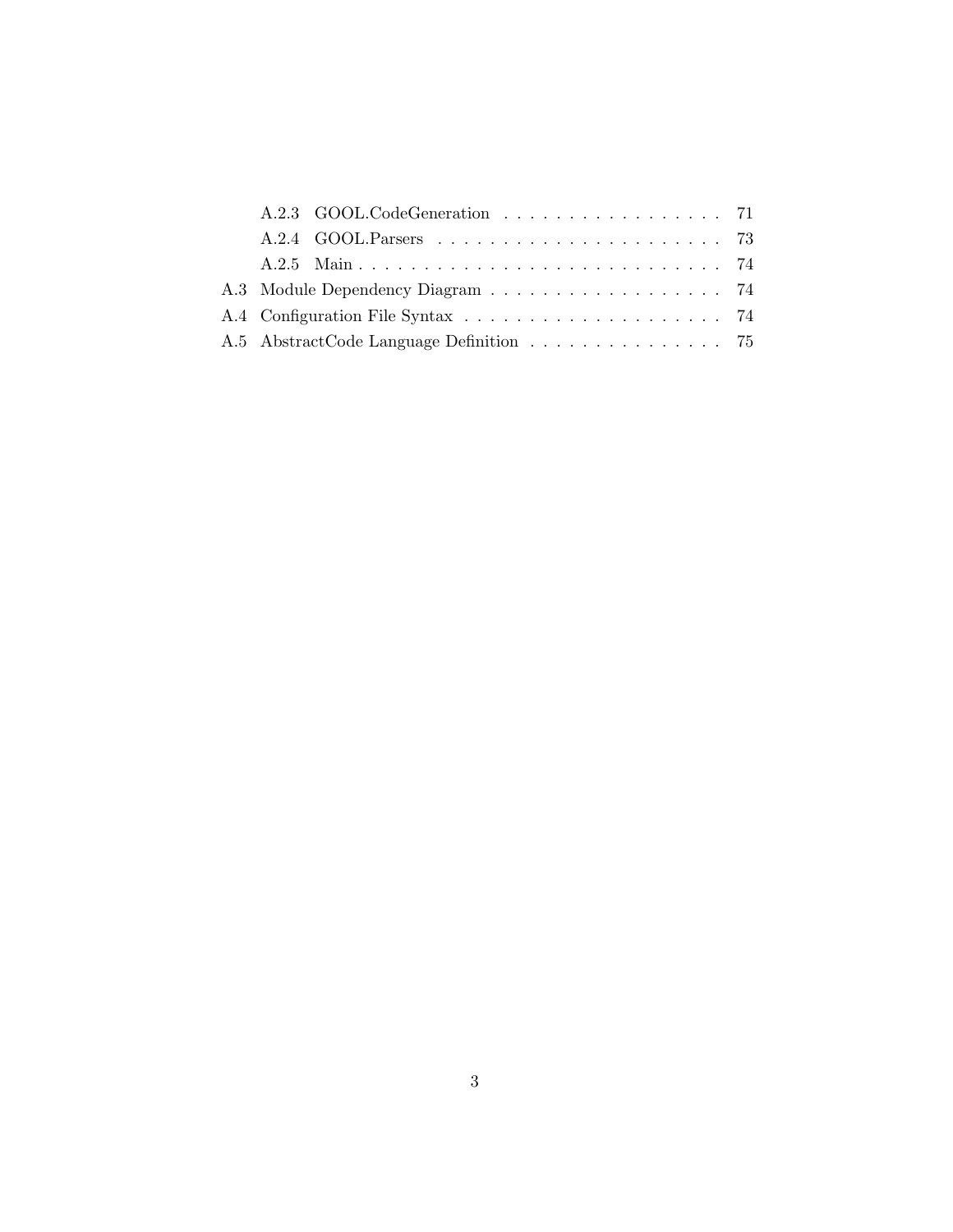## Executive Summary

The goal of this project is to demonstrate that programming languages of the object-oriented (OO) paradigm share some central concepts. That is, there exists a common "core" among OO languages, made up of a set of fundamental features and patterns.

We have shown this by designing a new programming language that explicitly models this core. The components and features of the language are those which we have found to be shared among traditional OO languages. It has sufficient scope and functionality to accommodate full implementations of simple programs.

To prove that the language really is representative of mainstream OO programming languages, we created a software tool in Haskell, called GOOL. Development began with modification of an existing tool (used to generate code for story-management modules of video games), since many of its components were suitable for reuse and extension.

GOOL implements our language using Haskell data structures, and can perform a "translation" on code from this language to any of six traditional OO languages. The output languages are meant to be a representative sample. The translation process is very straightforward. Each output language has a "translation dictionary" associated with it, and every component of our language can be looked up in this dictionary.

We posit that, since compilable code in many different programming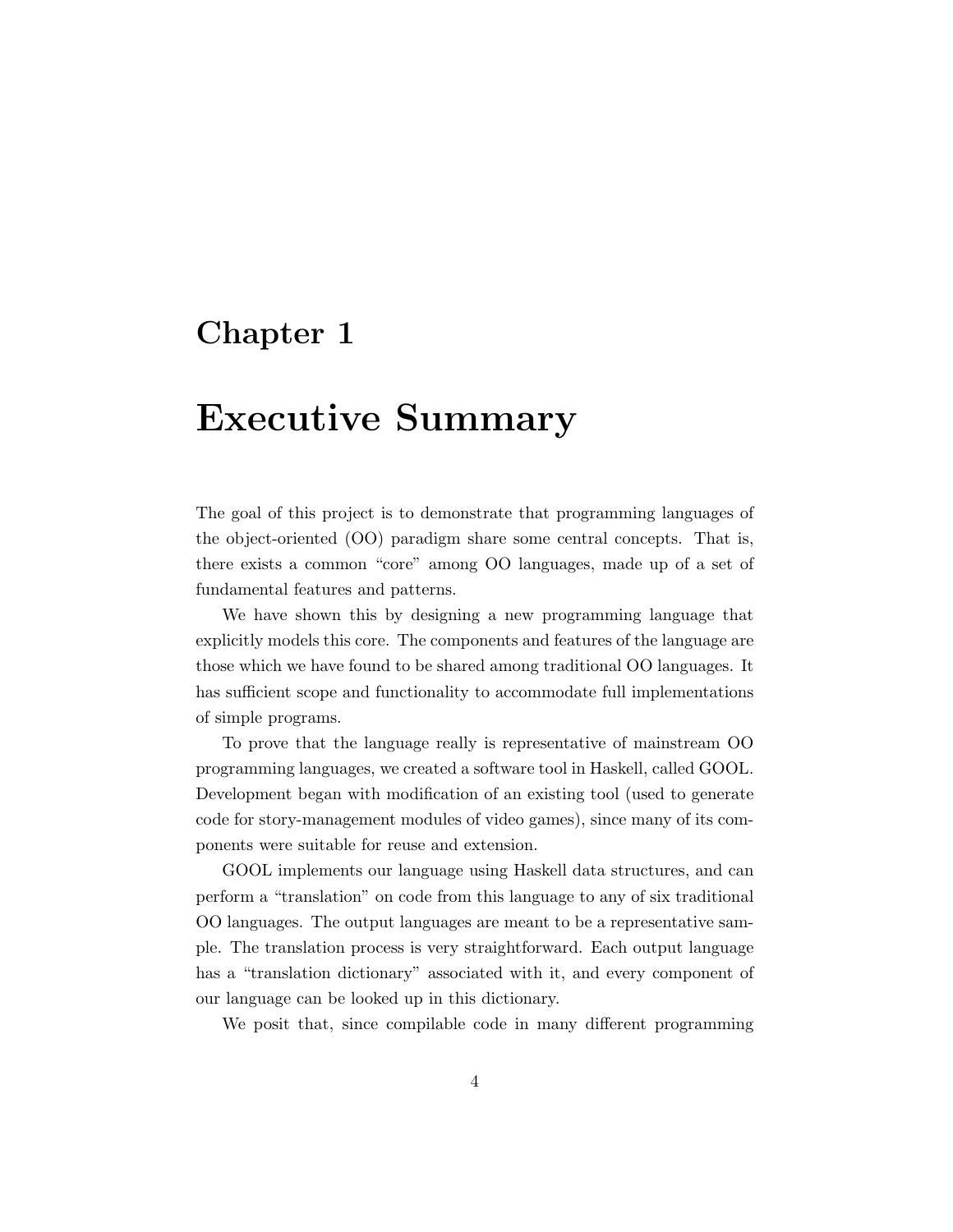languages can be "trivially" generated from a single generic representation, these languages must therefore have a core set of common features, and this core is accurately represented by our language.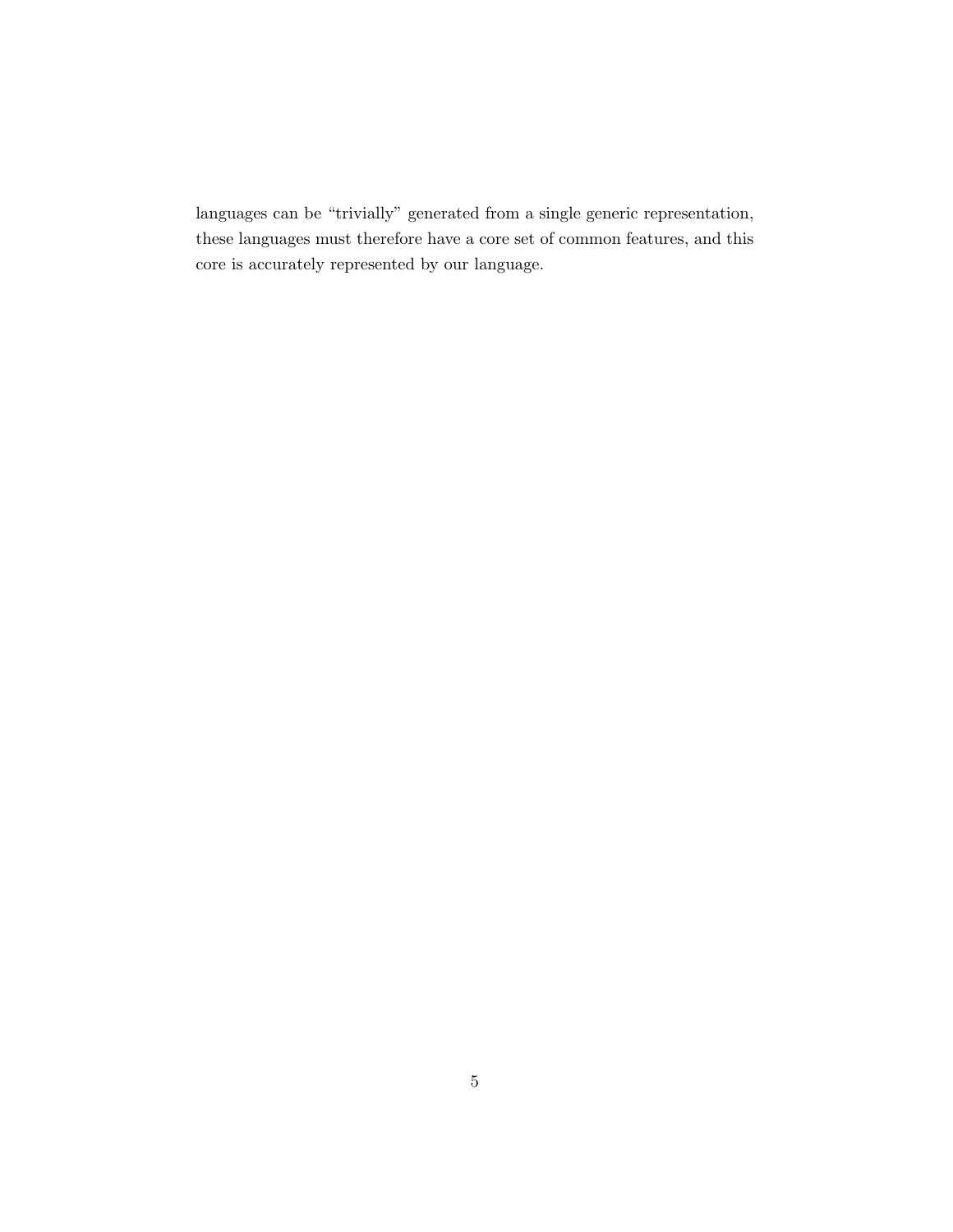## Introduction

Object-oriented languages are extremely popular [LLC11]. Even languages that are not strictly object-oriented still support fundamental OO features and allow for OO programming. Throughout all the various implementations, there is a certain general set of core ideas that can be abstracted away from any one specific language. This is made up of a certain set of patterns that form the "heart" of the OO style in general, at least as implemented in mainstream languages.

This project seeks to both demonstrate (empirically) the existence of this core, and to test its boundaries. It strives to find just how much of the set of core ideas can be abstracted out by reverse engineering mainstream languages.

An appealing way to accomplish this is to create a separate language which is somehow representative of the original OO languages, and anchor it to mainstream OO programming through some tangible link to compilable OO code. The link must be substantial and direct enough to prove that the language is, indeed, representative of identified OO patterns. If these criteria are met, the resulting system would suffice to demonstrate the existence of the aforementioned core, as comprised by the patterns represented in the language.

This serves to summarize the ultimate goal of this project. A more specific account of what it aims to accomplish can be found in Chapter 3.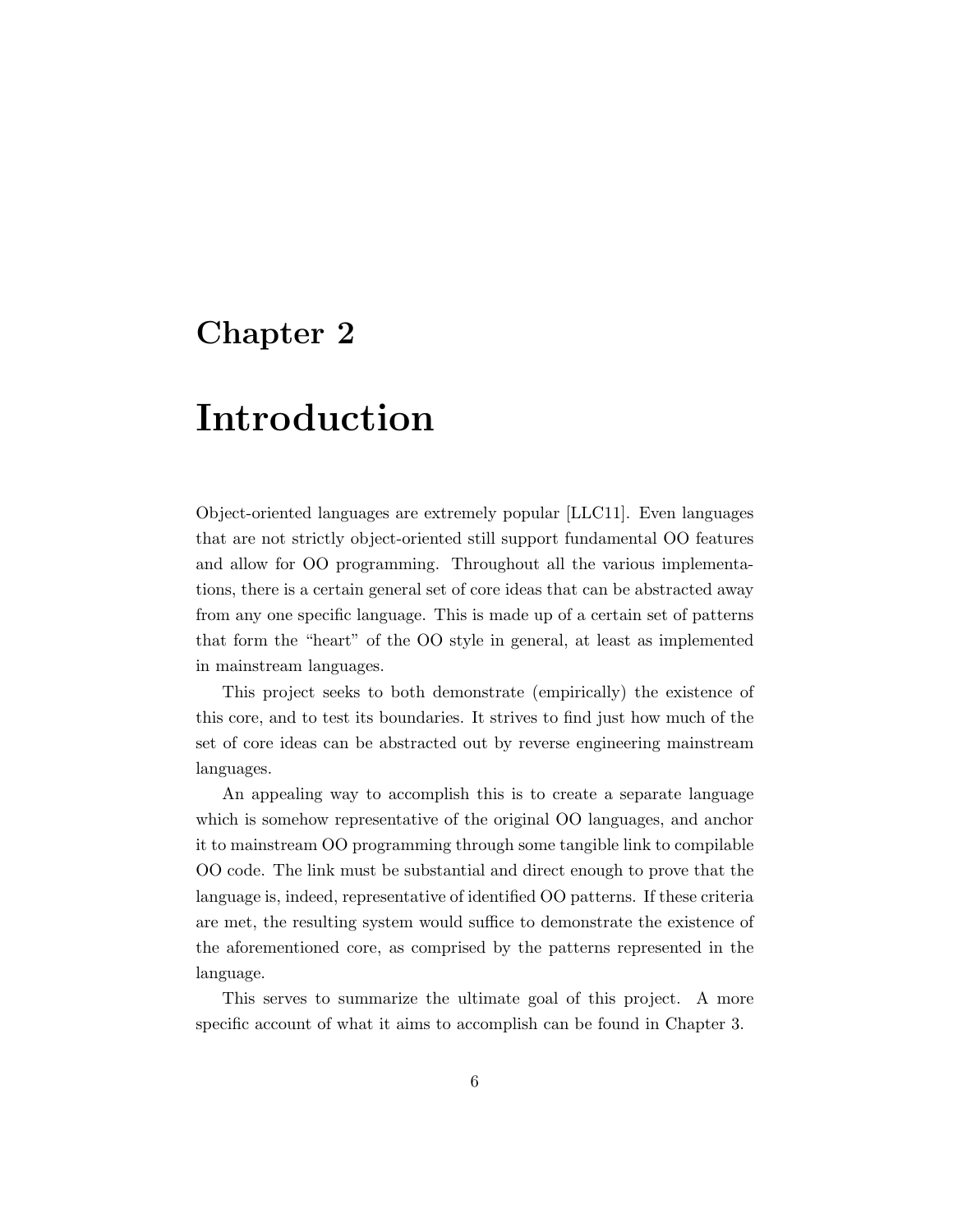It seemed logical to develop a software tool that could realize this concept. This would be an obvious way to provide practical, concrete evidence. Based on the requirements, a tool could be designed to explicitly demonstrate the aforementioned core.

We proposed a specific methodology for this, describing the tool to be designed and developed. After some deliberation and refinement, we decided to create a new object-oriented programming language, in the form of an embedded domain-specific language (see Chapter 5 for an explanation of domain-specific languages). This would allow for the most direct and straightforward representation of the core. The "link" (acting as proof that this language really is representative of OO programming) would be the tool's ability to translate these programs into traditional OO code, using several mainstream programming languages. The generated code must be a direct translation from the input code, and it must follow the same basic patterns in all output languages. Again, this seemed to be the most logical and straightforward way to prove a connection. The tool was named GOOL: a Generic Object-Oriented Language.

In order to jumpstart development, a previously completed tool was reused as a starting point. This tool, called SAGA, was created for a very different purpose (generation of story manager modules for video game development), but included several components, as well as the basic framework, that would be needed for GOOL. One of its components was a system for code generation to various languages. It also defined an intermediate representation language (known as AbstractCode), which could be developed and expanded into the "core" language that GOOL would use. Thus, it was an obvious choice. Section 8.1 provides a more complete description of SAGA.

The first major phase of GOOL's development consisted of generalizing SAGA's story-specific facilities and transforming it into a tool that could produce general-purpose code. Once this was accomplished, development efforts were focused more directly on the requirements of this project.

Some time was given to making various general improvements. These improvements were largely technical and organizational, primarily benefitting the understandability and maintainability of the code, with regards to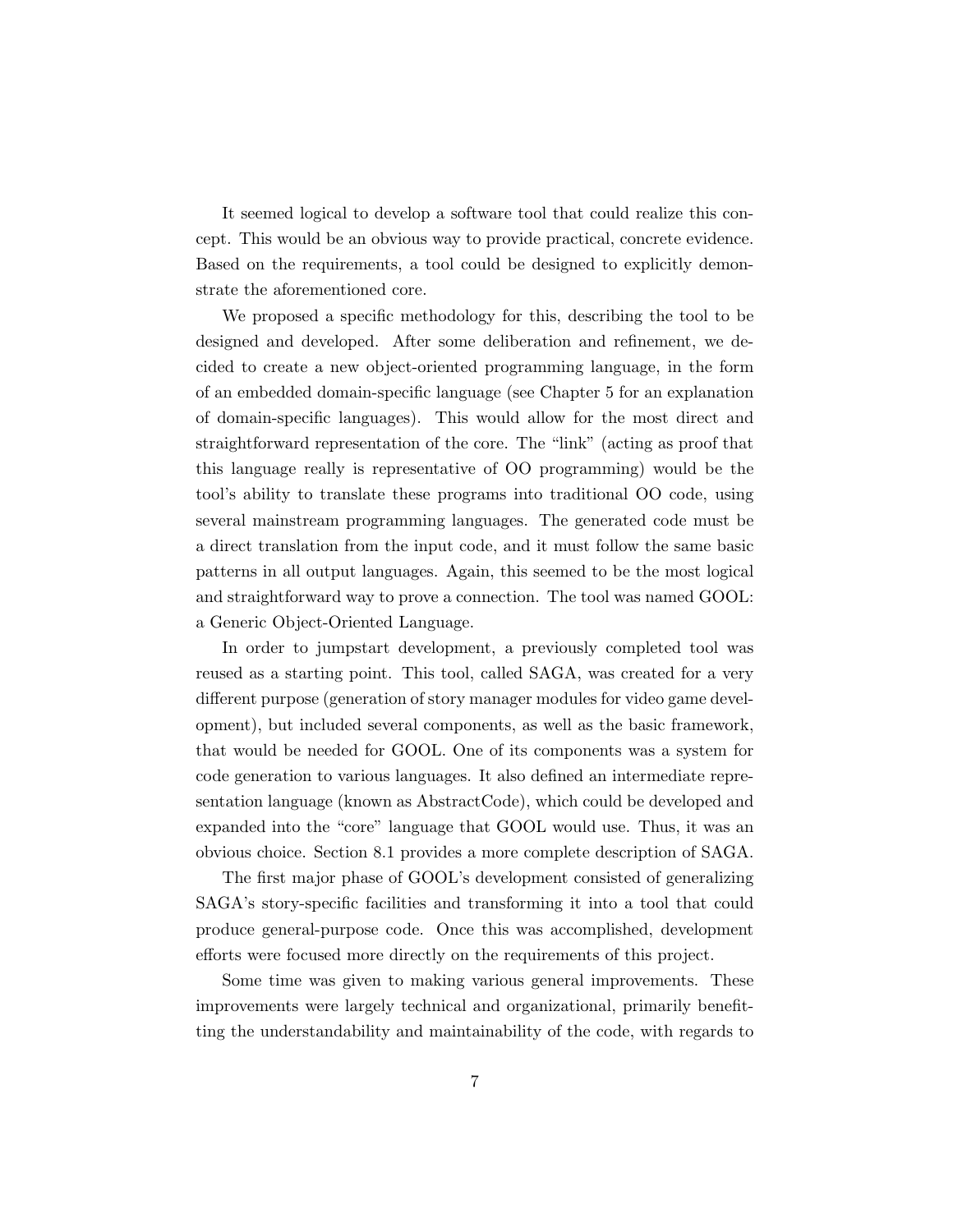the tool's new purpose.

Another phase of development focused on preparation of the Abstract-Code structure for a DSL. AbstractCode is the root node of a large algebraic datatype which represents "code" as an abstract syntax tree. Since it was previously only an intermediate representation, intended to be maintained and used directly only by the developers of SAGA, a fair amount of effort needed to be put into making it suitable for use by a wider audience. The main goal here was to make the DSL code look and feel like a general purpose OO language. As an internal DSL, the code still needed to suit the rules of the host language (Haskell in our case), but it was found that its resemblance to traditional code could be vastly increased through various methods. Chief among these was the implementation of a large number of "shortcut" functions. These generally represent a sequence of AbstractCode data constructors in a single keyword, allowing the programmer to greatly reduce the verbosity of an AbstractCode program. For example, a statement to print a literal string with a line break:

```
PrintState True string . litString
```
can now be abbreviated to simply:

#### printStrLn

Additionally, a number of custom unary and binary operators were added to automate the implementation of common expressions and statements. These are similarly used to eliminate the need for typing out clumsy or ugly sequences of datatype constructors in order to represent a simple idea. For instance, a statement to increment the value of a numeric variable:

```
AssignState $ PlusEquals (Var "x") (Var "y")
```
can also be written as:

"  $x$ "  $k ==$   $Var$  "  $v$ "

Symbolic operators were implemented for expressions that typically use such in general purpose languages, like equality comparisons, or arithmetic operations, as shown above. These, again, served to further the goal of making AbstractCode seem like a conventional language.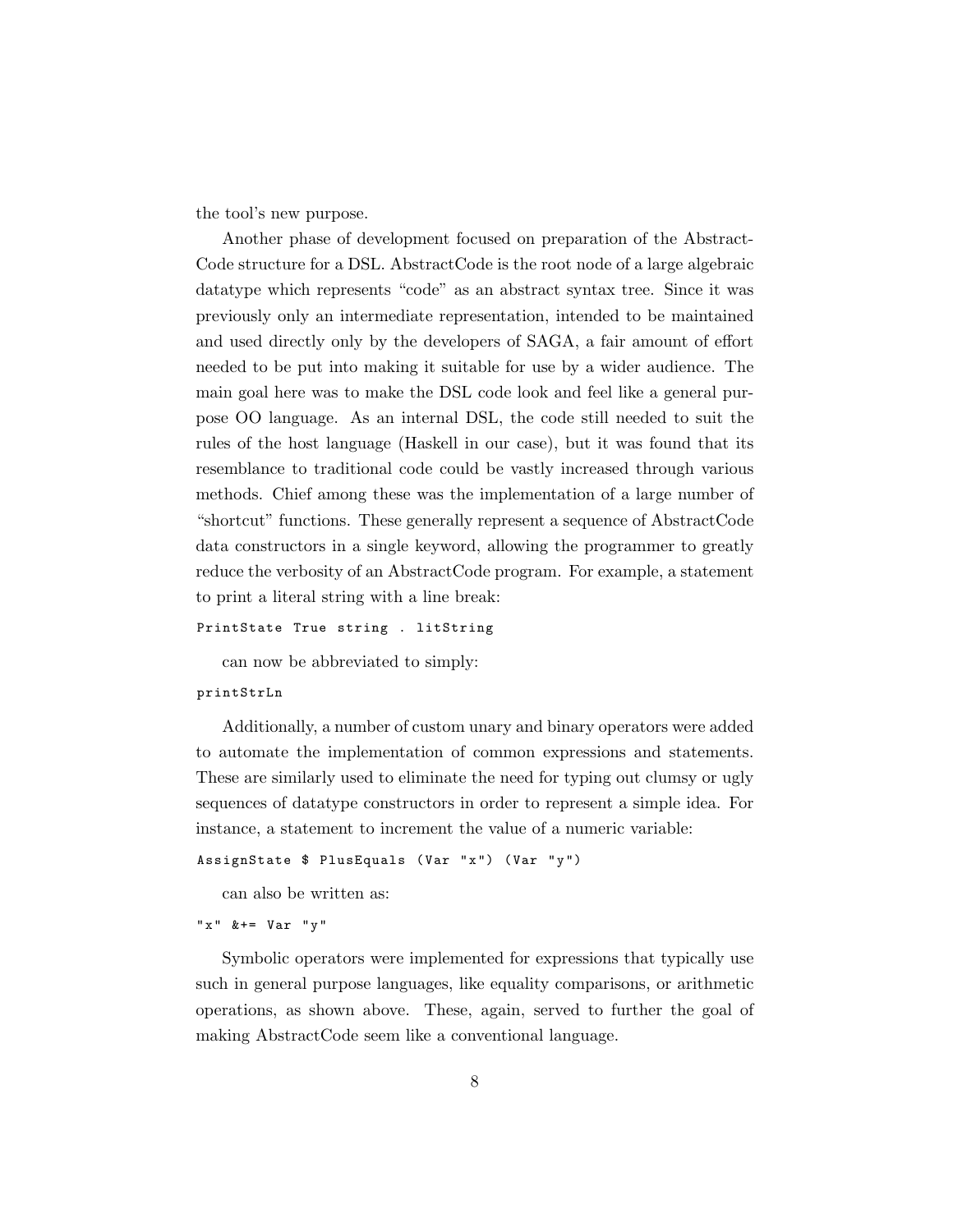In this way, much of the structural overhead of the language could be abstracted out. This task involved the identification of many common or significant patterns in the code (such as the statements shown above). This proved to be an ongoing process, continuing throughout development as more constructs were added to the language and complexity increased.

As an introductory example, the following is a piece of code written entirely with AbstractCode primitives. It implements a simple class that represents a geometric circle. Analogous code in traditional languages will be presented shortly afterwards, for comparison and reference.

```
circleClass :: Class
circleClass =
    let modName = circleClassName
        radius = " radius "
        diam = " diameter "
        modVars = [
            StateVar radius Private (Base Float) 0]
   in Class modName Nothing Public modVars [
        Method modName Public ( Construct modName )
            [StateParam "rad" $ Base Float]
            [ Block [
                AssignState $ Assign
                  ( ObjVar Self ( Var radius )) ( Var " rad ")
            ], Block [
                PrintState False (Base String) $
                  Lit $ LitStr "Circle created with radius ",
                PrintState True (Base Float) $
                   ObjVar Self ( Var radius )
            ] ],
        Method "getDiameter" Public (MState $ Base Float) []
            [ Block [
                DeclState $ VarDecDef diam ( Base Float )
                   ( Expr $ BinaryExpr
                    (Var radius) Multiply (Lit $ LitFloat 2.0)),
                RetState $ Ret $ Var diam
            ] ],
        Method "getArea" Public (MState $ Base Float) [] $ oneLiner $
            RetState $ Ret $
              Expr $ BinaryExpr (Lit $ LitFloat 3.14159)
                                 Multiply
                                 ( Expr $ BinaryExpr
                                   ( Var radius ) Power (Lit $ LitInt 2 ) )
    ]
```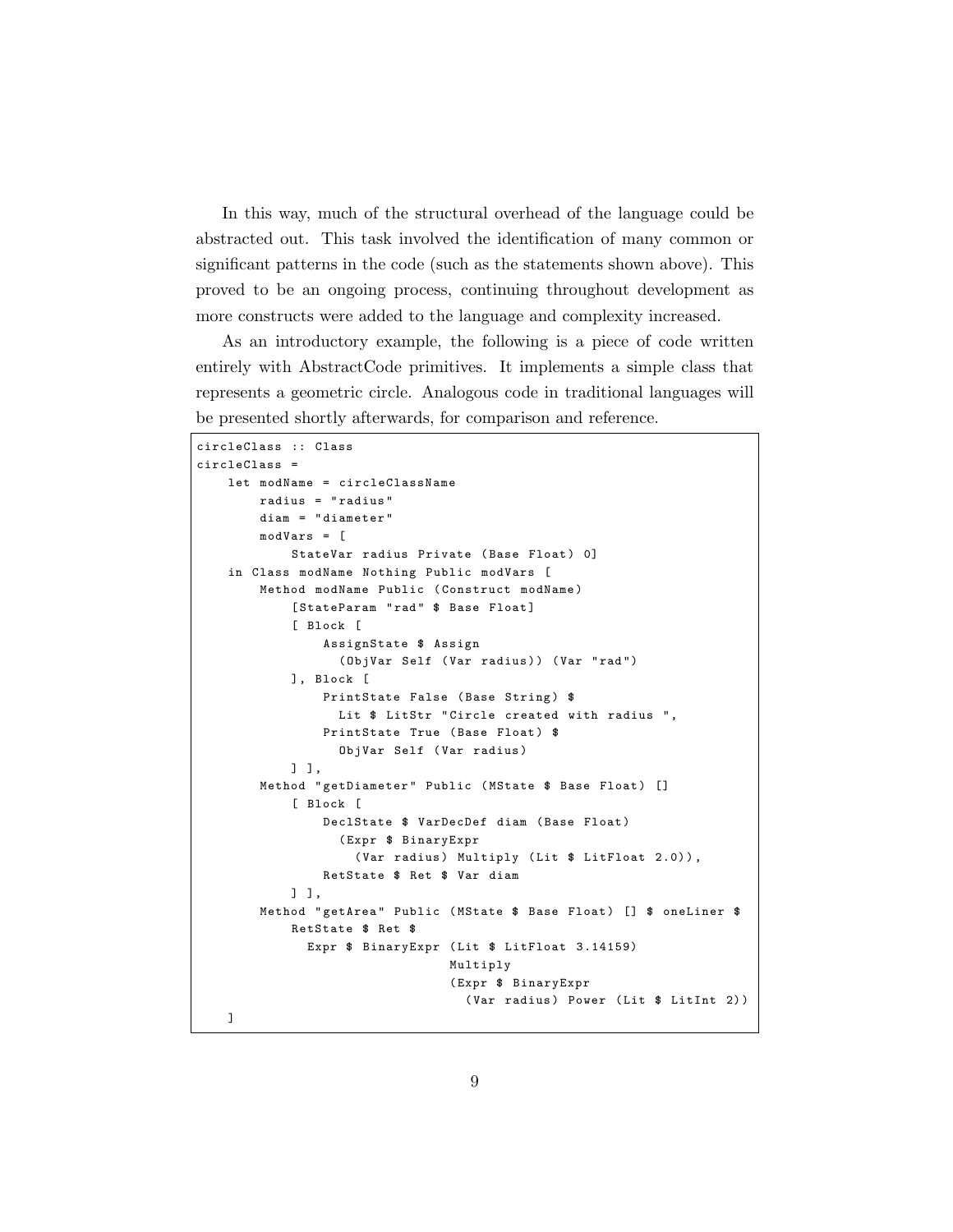The equivalent code written in GOOL (i.e. employing GOOL's shortcut functions and operators):

```
circleClass :: Class
circleClass =
    let modName = circleClassName
        radius = " radius "
        diam = " diameter "
        modVars = [
            privVar neverDel float radius ]
    in pubClass modName noParent modVars [
        pubFunc ( Construct modName ) modName
            [param "rad" float]
            [ Block [
                Self$ ->(Var radius) &=. "rad"
            ], Block [
                printStr "Circle created with radius ",
                printLn float $ Self$ -> (Var radius)
            ] ],
        pubFunc (MState float) "getDiameter" []
            [ Block [
                varDecDef diam float ( Var radius #* litFloat 2.0) ,
                return $ Var diam
            ] ],
        pubFunc (MState float) "getArea" [] $ oneLiner $
                return $ litFloat 3.14159 #* ( Var radius #^ litInt 2)
   ]
```
Now, the output code that the GOOL program generates from (either of) the previous code samples. The C++ header:

```
class Circle {
         public :
             Circle (float rad);
             float getDiameter () ;
             float getArea () ;
             ~ Circle () ;
         private :
             float radius ;
};
```
And the C++ source file:

```
Circle:: Circle (float rad) {
    radius = rad ;
```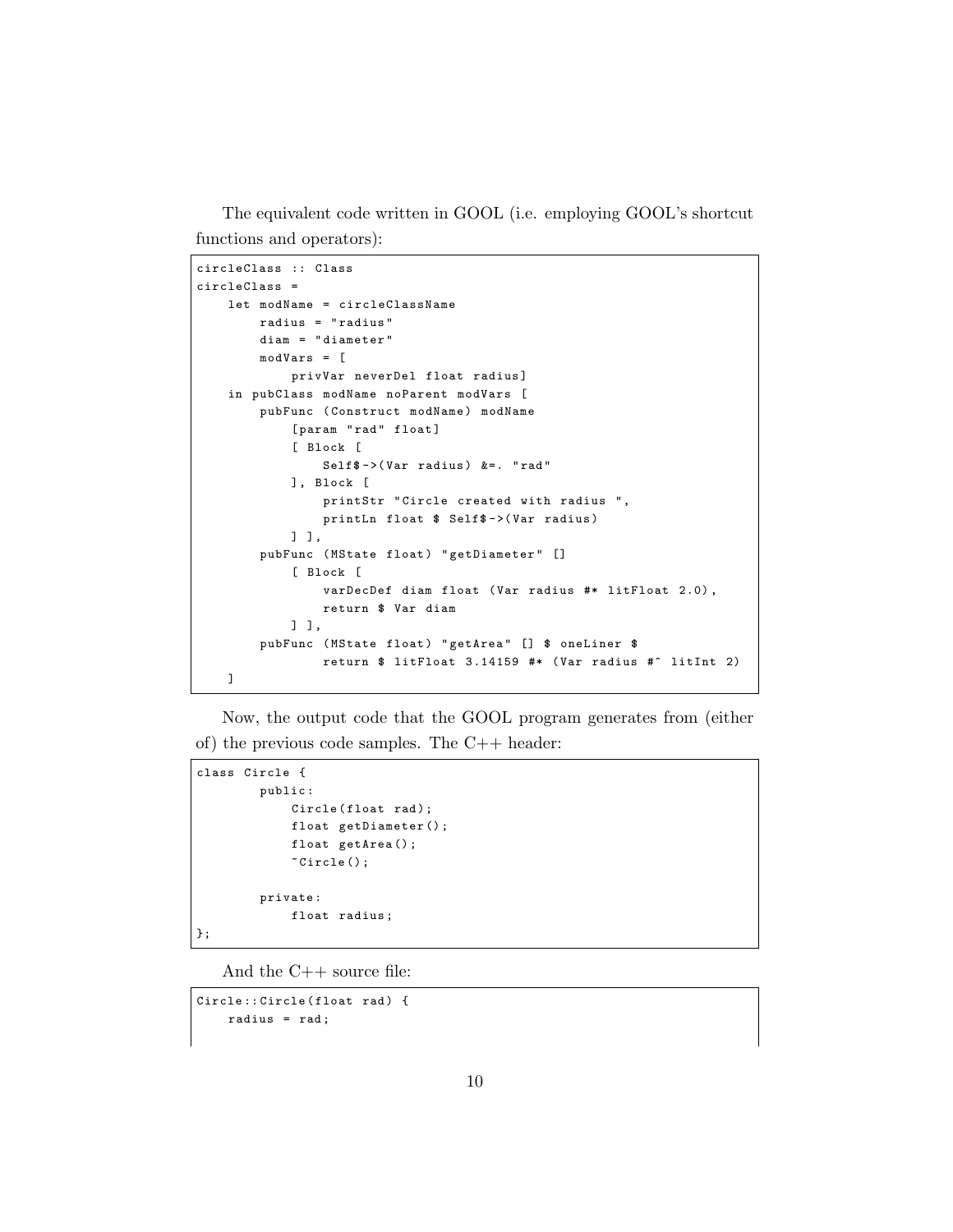```
std:: cout << "Circle created with radius ";
    std:: cout << radius << std:: endl;
}
float Circle :: getDiameter () {
    float diameter = radius * 2.0;
    return diameter ;
}
float Circle :: getArea () {
    return 3.14159 * (pow(radius, 2));
}
Circle ::~ Circle () {
}
```
Finally, the equivalent output code in Python:

```
class Circle :
    def __init__(self, rad):
        self . radius = rad
        sys.stdout.write(str("Circle created with radius "))
        print ( self . radius )
    def getDiameter(self):
        diameter = radius * 2.0return diameter
    def getArea(self):
        return 3.14159 * ( radius ** 2)
```
The GOOL syntax seen here is explained in Section 7.3, and more example programs can be found in Section 8.5.

Perhaps the majority of development effort was spent on adding features to the new DSL. Since SAGA had a much more specific purpose, there were a number of common language features that did not yet exist in AbstractCode, as they were never needed for the story engine implementation. The need for several of these, such as simple arithmetic, or a statement to print to the console, was immediately apparent, in order for the DSL to be relatable to mainstream languages. Subsequently, an effective, but simple, methodology for choosing new features to add was designed: examples of small OO programs were chosen and implemented in AbstractCode. In this way, it was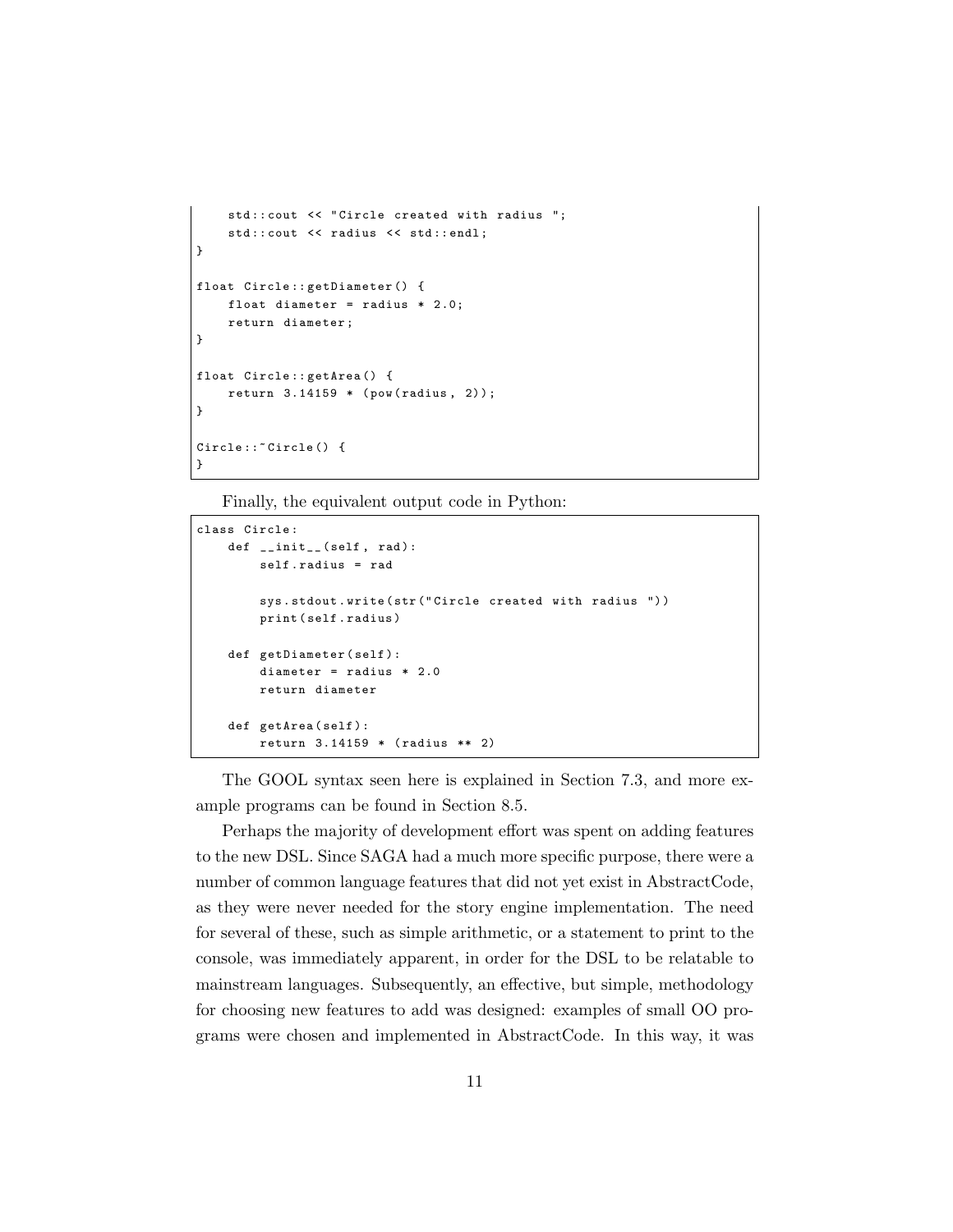natural to discover features used in the examples that would be necessary or helpful to complete their DSL implementations, but that were not yet supported by AbstractCode. Additionally, these examples would support the existence of the link between the AbstractCode core and traditional OO languages.

Other, larger-scale, additions were made, in the form of supplementary output languages. The modular design of SAGA and GOOL made it relatively simple to attach additional language generation modules, referred to as renderers. Each renderer needed to know how to generate output code for each AbstractCode primitive (and often also for special combinations of primitives) in its particular language, except where this output overlapped with that of an existing renderer (which does come up frequently, for some languages more than others). Therefore, each new renderer increased the effort required to add a new AbstractCode feature, and vice versa. As a result, doing either was rarely a trivial task.

GOOL's development process, added language features, and example AbstractCode implementations are all discussed in a technical and detailed capacity in Chapter 8.

It should be noted that there have been various attempts to create a "semantic core" OO language in the past (for example, Featherweight Java [IPW01]). However, this project aims to identify a more syntactic core, up to obvious isomorphism of syntax (while maintaining semantic equivalence).

This document will give a detailed explanation of the software tool that resulted from this project, the domain-specific language that it defines, and the story of how it was designed and developed. The chosen goals and requirements of the project are listed in Chapter 3. The methodology used to meet these requirements is discussed in Chapter 4. Subsequently, some important background information regarding Domain Specific Languages (DSLs) and the structure of OO languages is given in Chapter 5 and Chapter 6, respectively. Finally, the actual development of the software can be discussed. Section 8.1 explains where development was started and the state of the original tool that was gradually overhauled to become GOOL. Chapter 7 describes the ultimate state of the GOOL program at the culmination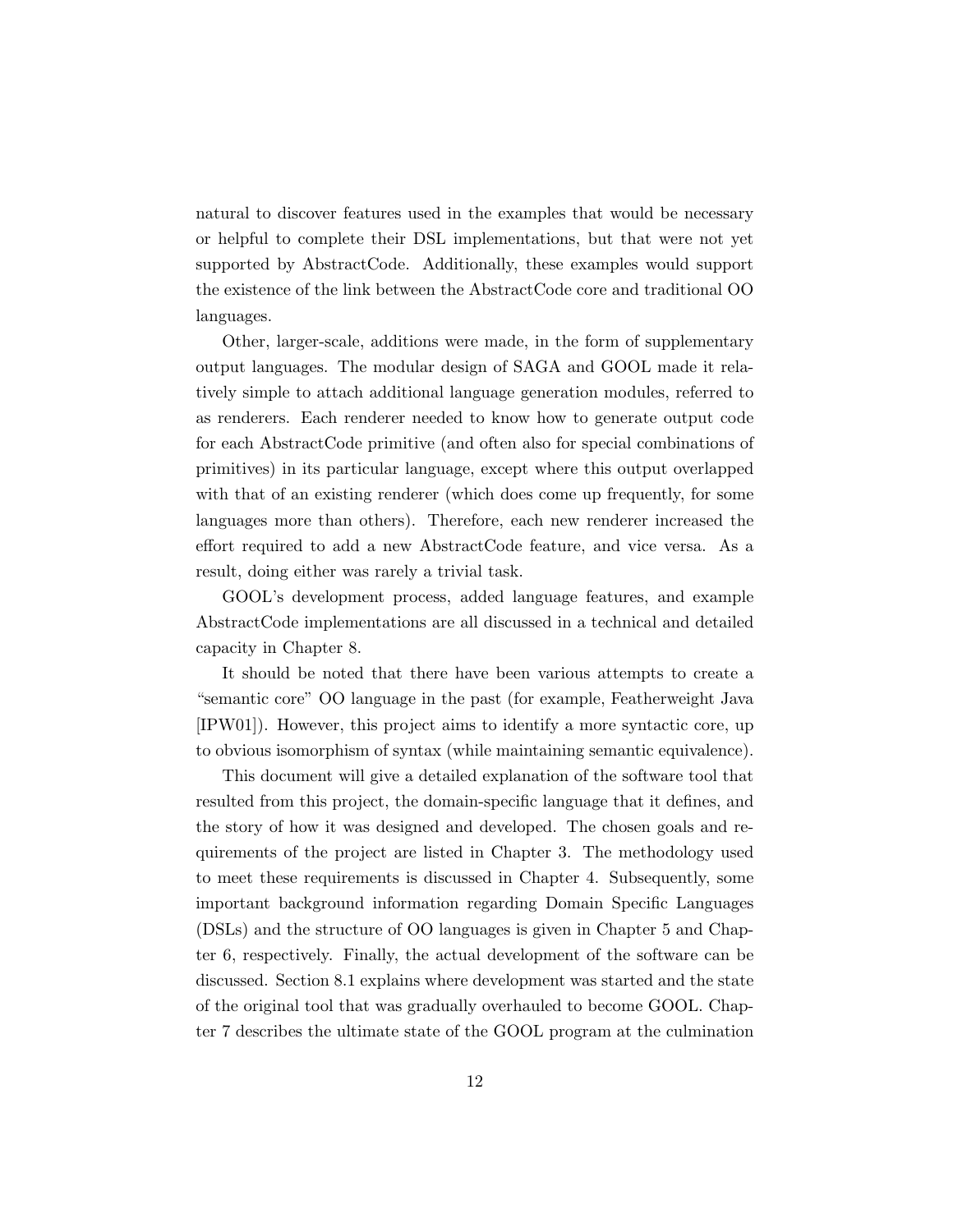of this project. Once this is understood, Chapter 8 falls back to fill in the gaps in detail, giving a chronological and much more thorough account of GOOL's development.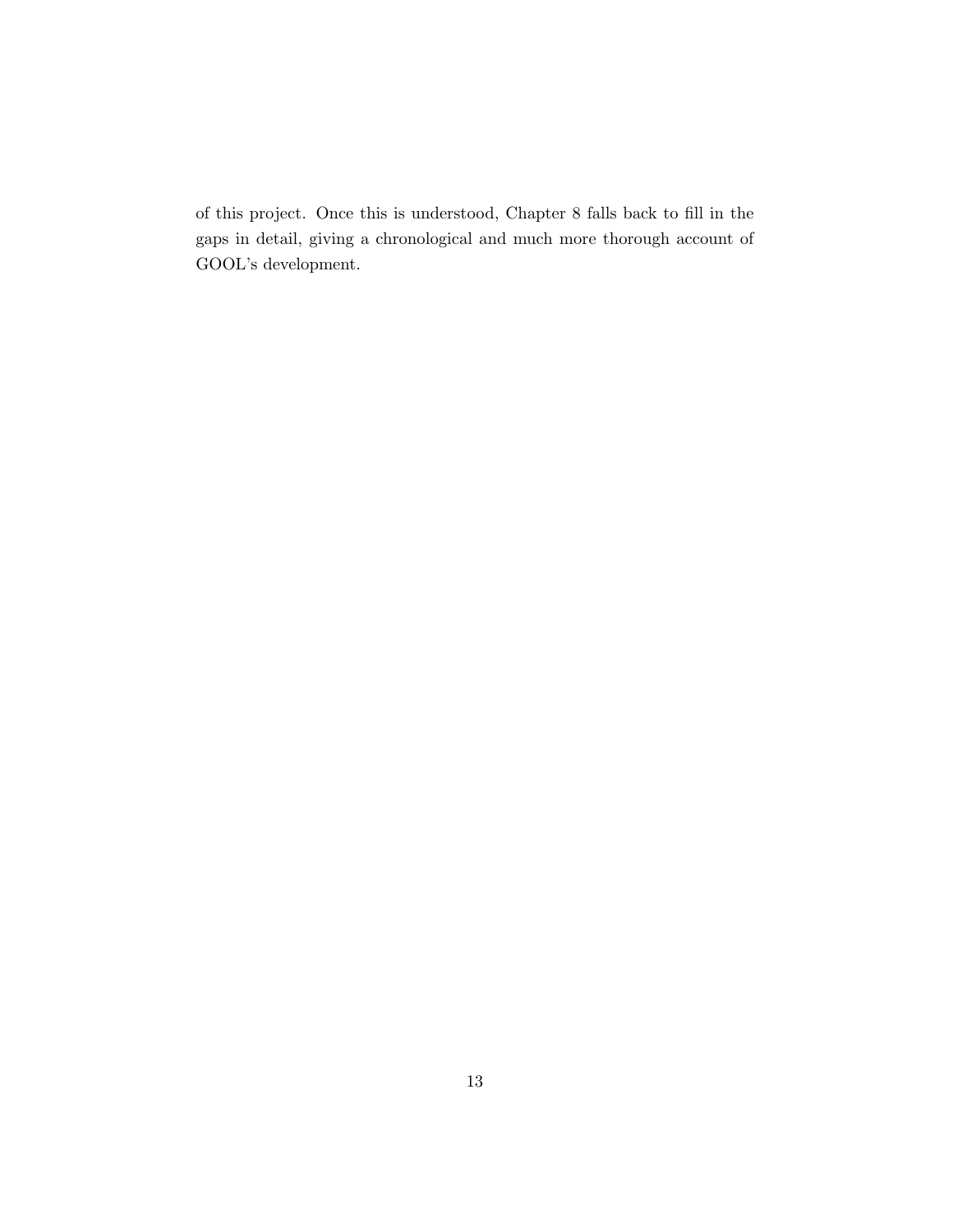## Goals

The central goal of this project is to pragmatically demonstrate the existence of a "common core" among OO languages by explicitly exhibiting it. By core, we neither mean the intersection of the semantics of all languages (this would likely be too small), nor the union (too large and unwieldly). We mean a set of abstract features which are either present or trivially encodable in a sufficiently large set of (mainstream) object-oriented languages.

Our task, then, is to discover this set of abstract features. The most obvious place to start would be to take a set of textbooks on programming languages which cover a wide range of languages (such as  $[TN02, Seb01,$ FWH01, Sco09, Cla00]) to find such a set. But we were curious to see if that set would be the same as the set that we would find if we tried to build abstract features by recognizing common patterns in the languages themselves.

Of course, there is a certain minimum set of features of an OO language which must be present, and this is discussed in Chapter 6.

To show that the core really is present in multiple mainstream OO languages, we decided that the most convincing "proof" would consist of translating what we identify as the core into compilable, runnable code in these same OO languages. Furthermore, the translation should be "trivial", in the sense that it can be performed directly and unambiguously. In the next chapter, we expand on what we mean by this.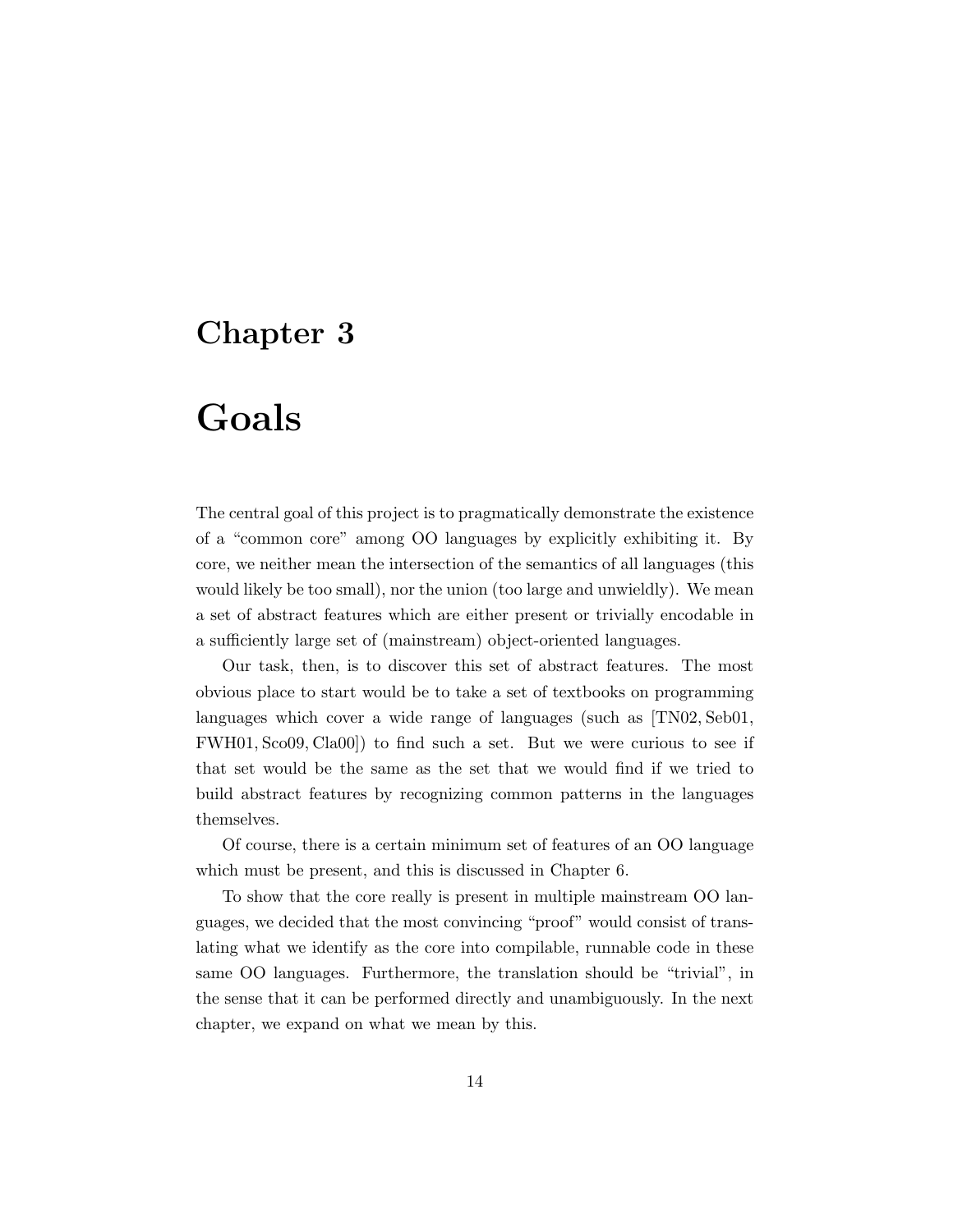It is very important to us that we find a core which works in practice. In other words, our principal measure for whether we have achieved our goals will be if we can take a set of fairly standard OO programs, write them in our core language, and automatically translate them to reasonably idiomatic programs in a set of mainstream OO languages.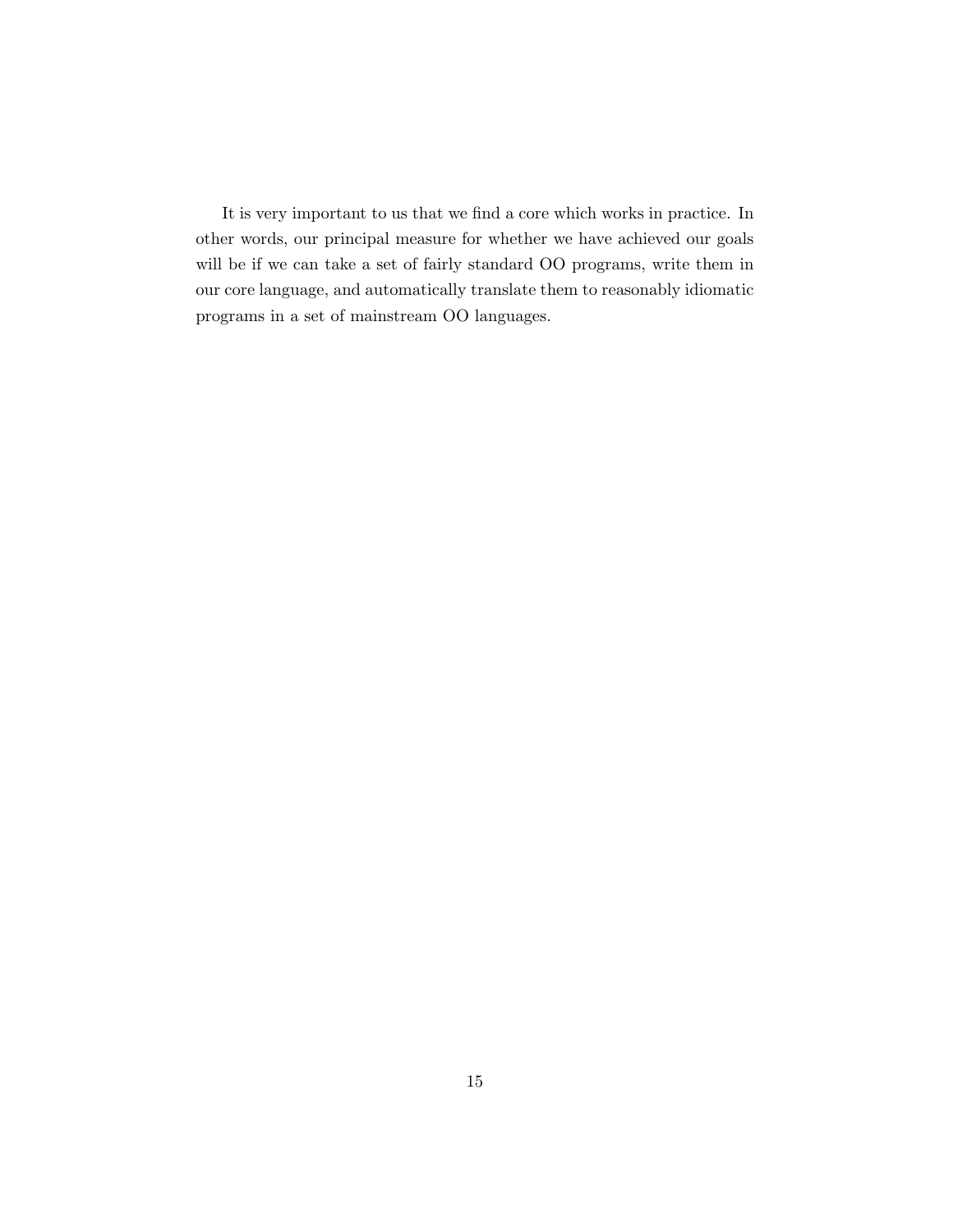## Methodology

In order to accomplish the project's goals, a specific method was utilized: we created a language that (we hope) represents the OO core, and implemented it as an embedded DSL.

#### 4.1 General Methodology

The primary goal of the project is to find a representation for the "common core", consisting of patterns found among OO languages. The first — and perhaps most important — step, would be, then, to decide on what these patterns are, and what actually constitutes a "pattern". The process that we employed for this is described in Section 4.2.

With the set of essential patterns in hand, we could set about creating a representation. The most explicit and direct method would be to assemble this representation in the form of a new, generic OO language. Furthermore, the most direct method to prove that our core permeates mainstream languages would be to show that a straightforward translation exists. The constraints and criteria selected for the language are listed in Section 4.4.

To facilitate this process, a software program could be created that would accept programs in the generic language, and "translate" them to traditional languages. Requirements for this software are listed in Section 4.5, and a description of the translation process can be found in Section 4.3.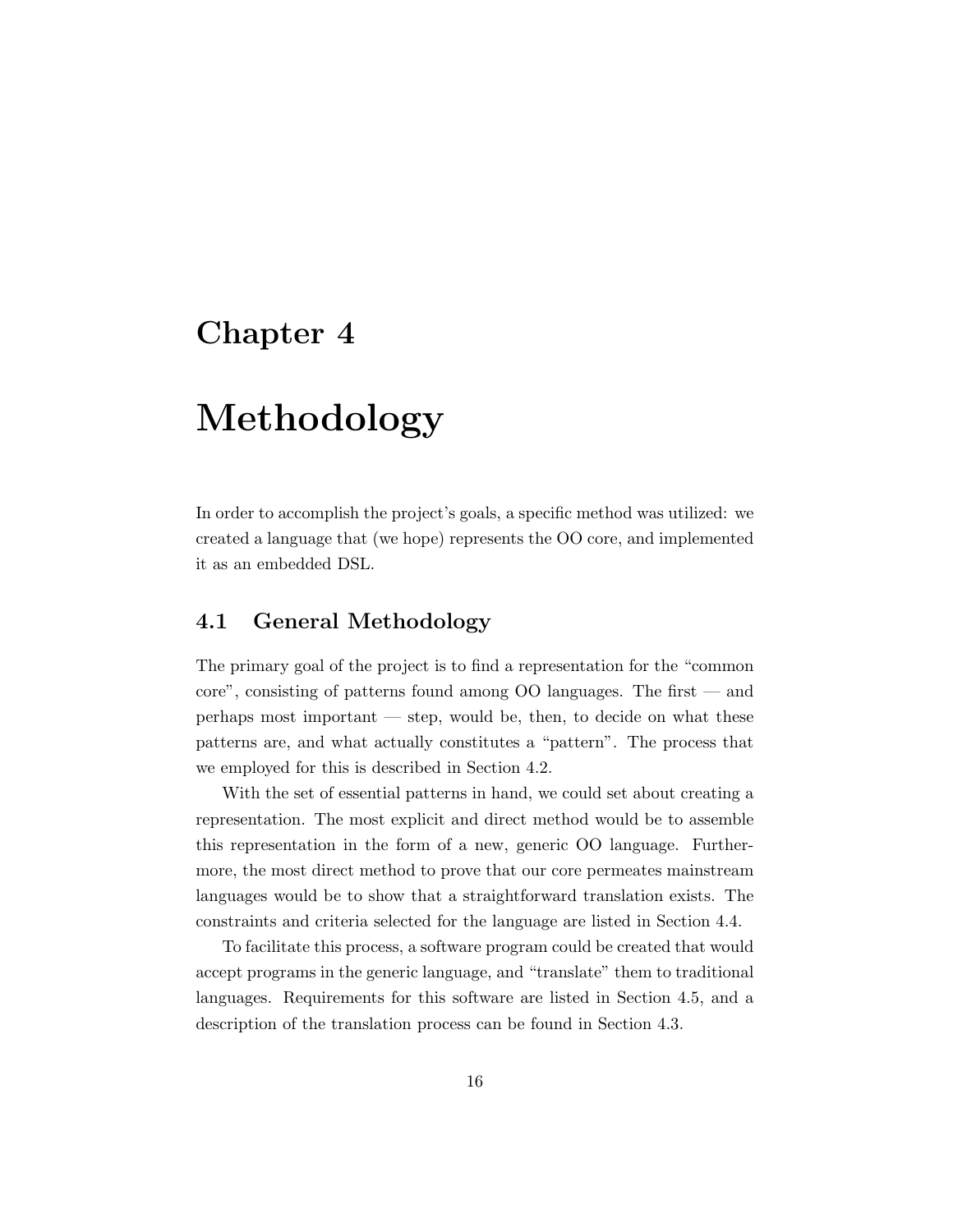#### 4.2 Discovering Patterns

Beyond simply implementing the software, the language that makes up the core representation had to be designed. In order to do this, the core needed to be "discovered". This was accomplished by "reverse engineering" mainstream OO languages to find patterns at the heart of OO programming.

A "pattern", in this context, refers to any language feature that can be found in common among multiple languages. These patterns were discovered with simple methods.

The first method was suitable for the most obvious and numerous sort of pattern to be represented in the  $DSL$  — the simple, fundamental features (for example, all OO languages make use of variables, conditionals, and loops). Knowledge of programming was applied to brainstorm a list of features that would be necessary for any basic program functionality. Naturally, these would need to be part of the core, as per the project goal to have a functional and practical representation.

In most languages, these sort of patterns would use a nearly identical structure. An "if" conditional, for instance, always tests a boolean expression and uses the result to determine whether a code block should be executed. Also, there is a provision for more possible branches, in the form of "else" and "else if" blocks (some languages may include a primitive for the "else if" parts, like Python's "elif", whereas some languages would have to form this structure by simply chaining together "if-else" statements. However, the functionality, and the underlying pattern, is identical either way, and thus this form of the "if" conditional is a valid pattern for our core).

Other patterns may bear less of a syntactic resemblance, but are nevertheless valid. An example of this is collection containers. The most common container to use for collections in some languages is an array. In some it is a list. In addition, there are frequently other options that serve similar purposes (e.g. Vector; ArrayList). However, in the context of this project, they are extensions of the same pattern. In GOOL's DSL, the differences are abstracted out and a single, representative "List" primitive is used instead.

To identify patterns that were less obvious or more esoteric, further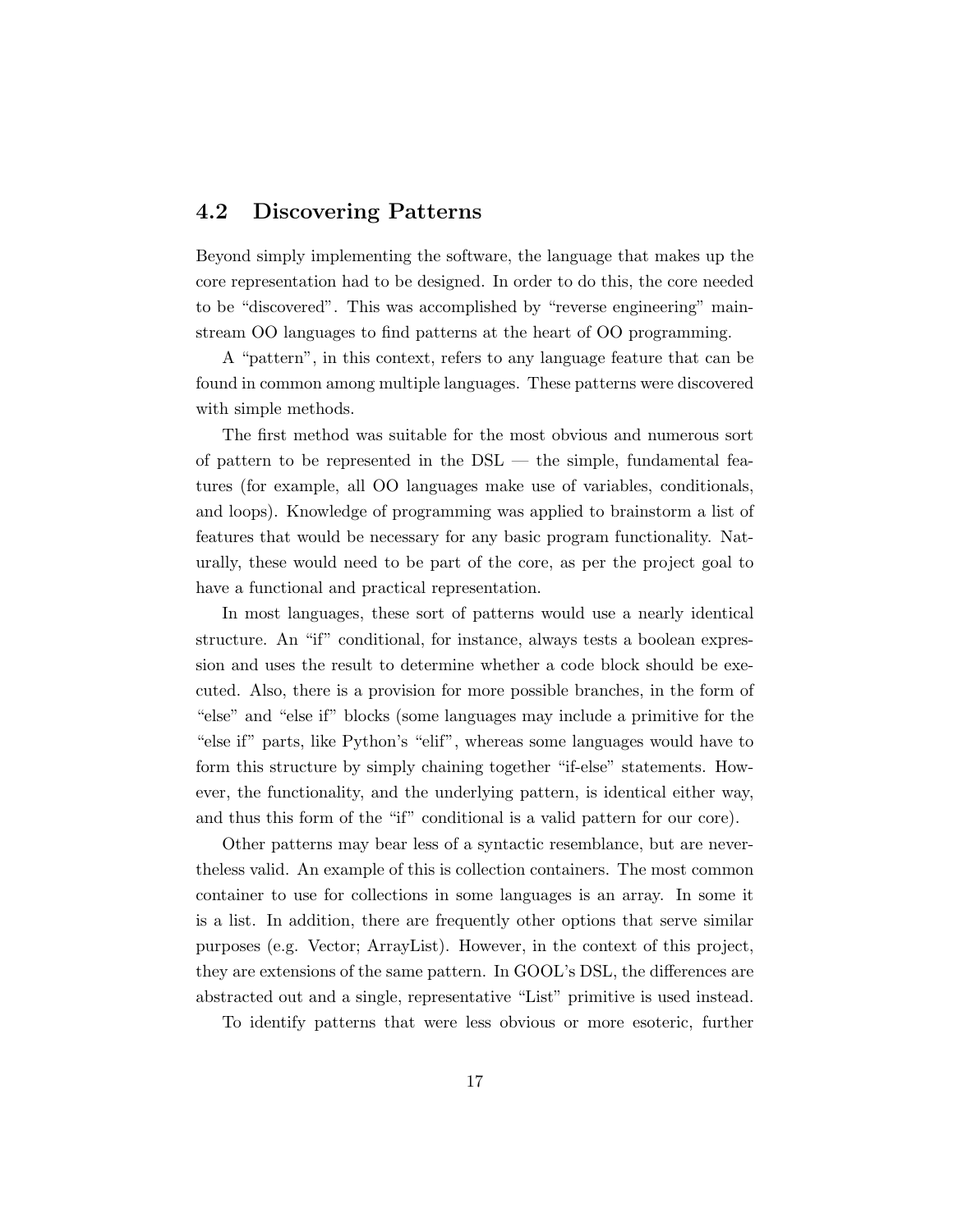methods were used. GOOL's DSL should be capable of expressing simple and "usual" programs, to better satisfy the project goals described in Chapter 3. Therefore, some representative example programs were written in GOOL. During this process, roadblocks were sometimes encountered when GOOL was missing certain feature that were needed. At these points, a new pattern had to be found and implemented as a feature in GOOL.

For instance, the State example program represents a common Java design pattern (see 8.5.1). To produce the desired functionality, some of the classes that comprise this example had to inherit from another class. GOOL's DSL did not yet allow for inheritance, but all of the considered mainstream languages supported it in some form. Thus, an important OO pattern was naturally rediscovered. Examples of other patterns identified in this way include various arithmetic operations, list-element modification, and printing to the console.

#### 4.3 Printing Code

As discussed in Section 4.5, GOOL translates code from the DSL to mainstream languages. This translation is, by design, very direct and straightforward — it may be more appropriate to refer to the process as simply "pretty-printing" the code in a particular language. This can be taken as a measure of the "distance" between GOOL's DSL and mainstream languages.

This was done to meet one of the project's goals (see Chapter 3). In particular, the renderer does not perform any inference, and so all relevant details must already be present in the AbstractCode AST representation.

Therefore, the method for printing code is also straightforward: for each output language, GOOL has a translation "dictionary" that explicitly describes how to pretty-print each primitive of the DSL. This dictionary is consulted for every component of a GOOL program that is to be printed.

See Section 7.4 for a more detailed look at the code generation process.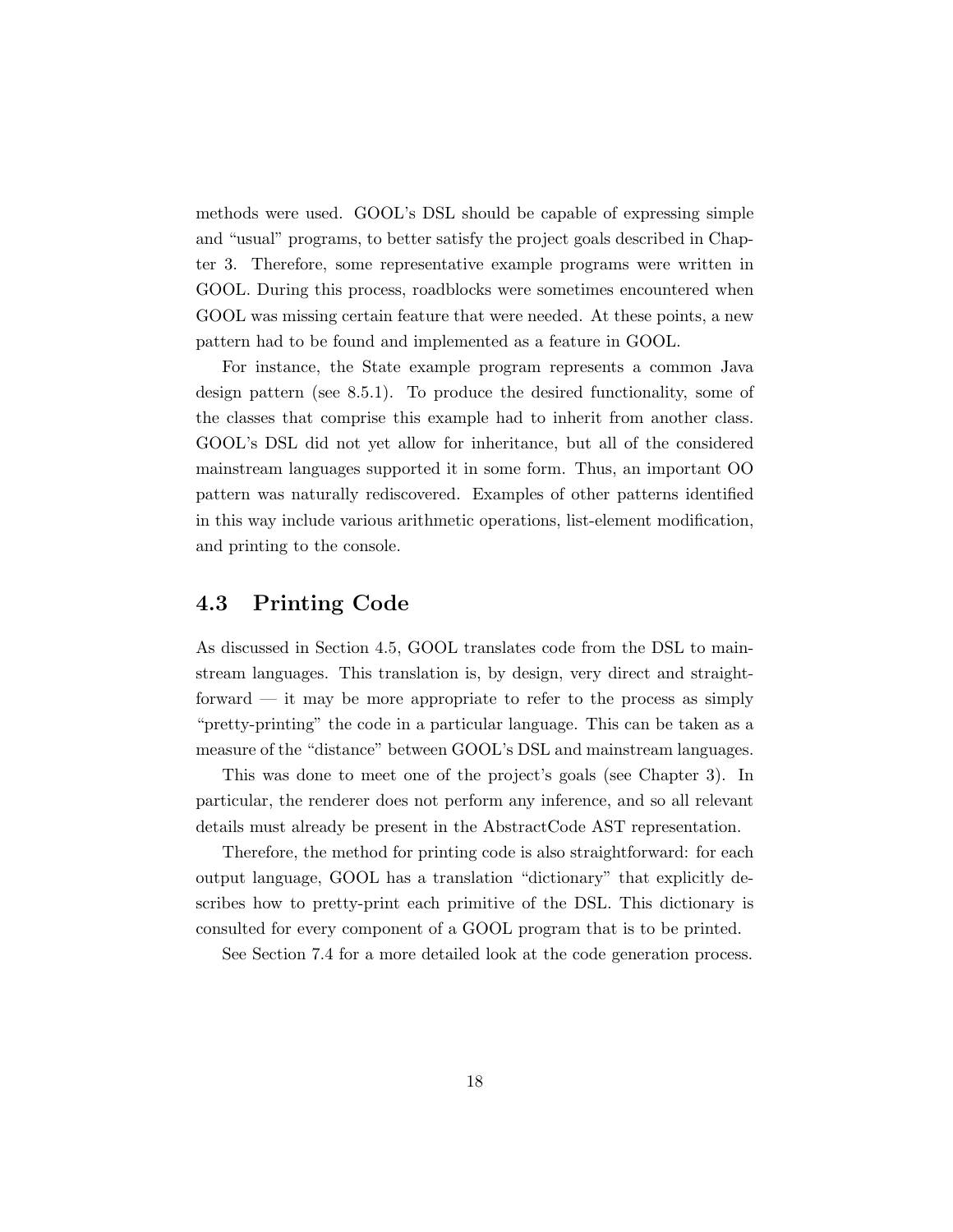#### 4.4 Language Requirements

The language created for this project must meet several criteria in order to accurately and closely represent the OO core. The following is a list of requirements that we designed for the DSL.

- The language can be easily written and read by a programmer of common skill and experience. It should be fairly natural for the programmer to write code in this language.
- It must accomodate a typical OO structure (what constitutes this structure will be discussed in detail in Chapter 6), and it must provide, at least at a basic level, the fundamental features associated with OO languages and programming languages in general.
- The language must include only such features as could be expected from a typical OO language.
- The scope of the language should be sufficient to fully represent simple common or "usual" programs.
- It must be a generic representation. The structure of the language does not necessarily conform to the structure of any particular existing language.

#### 4.5 Software Requirements

As mentioned previously, the goals of Chapter 3 were accomplished by creating a piece of software. This software had to be specifically designed towards these goals. This section will describe what criteria were required of the software and its DSL in order to ensure that they were met.

 The software will demonstrate the "common core" of OO languages explicitly. It will generate object-oriented code in several different languages from a single representation.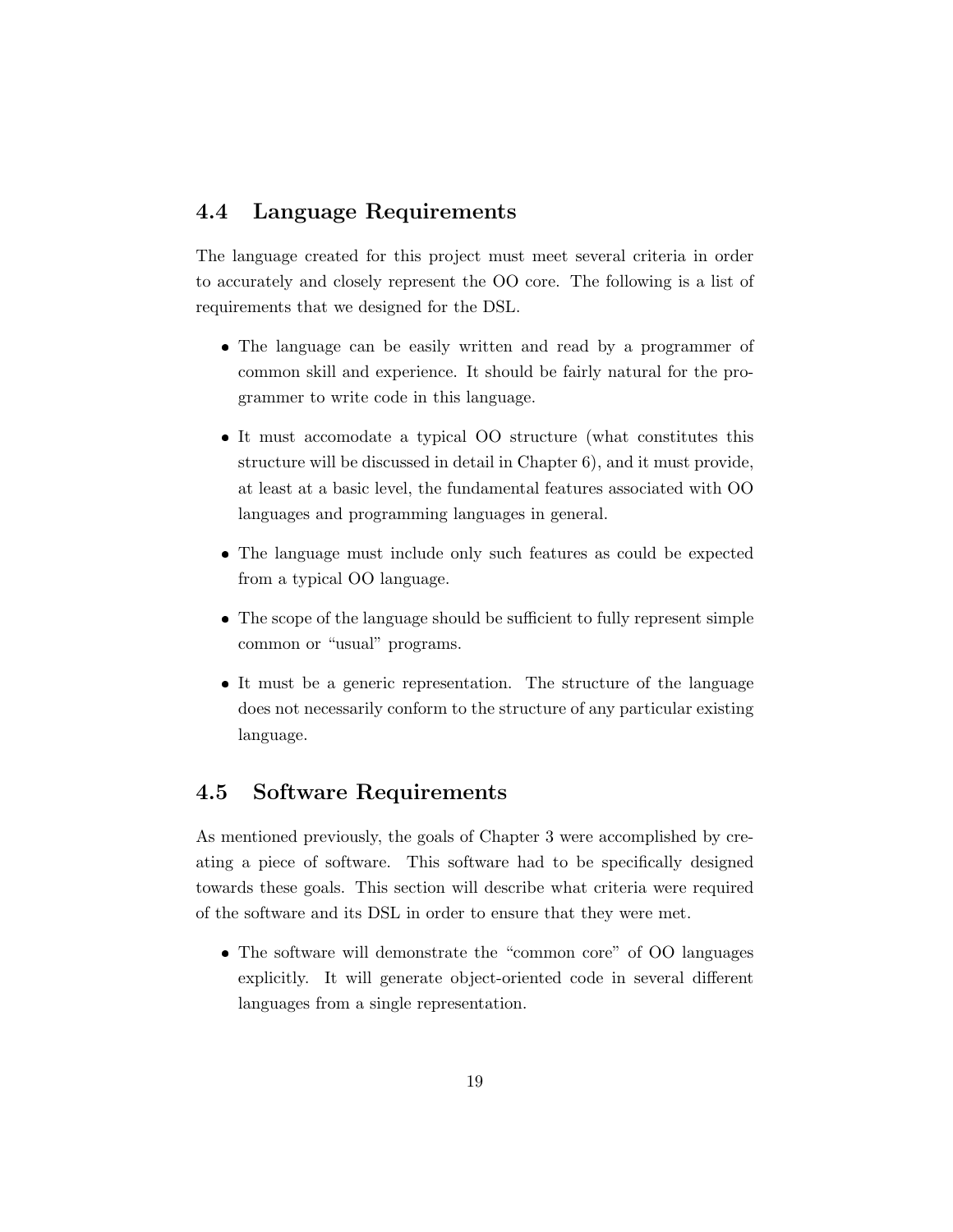- The software should accept a code representation in the form of the OO language described in Section 4.4.
- The process of translation to all languages must be straightforward and unambiguous.
- The software must transform written generic code into corresponding mainstream object-oriented code in multiple languages.
- Additionally, the output code must be formatted in such a way as to facilitate reading and interpretation by humans. It must follow the usual conventions for whitespace and indentation of written code.
- When compiled and run, the output code should produce semantically equivalent results across all supported languages.
- The software should generate this output code in several different languages which support the object-oriented paradigm, in order to exemplify the patterns which underly it. When rendering code to a language that supports additional paradigms, the object-oriented style should always be preferred.
- Common/popular languages should be chosen as the output languages, as it is desirable to maximize the proportion of programmers that can easily comprehend and use the output code.
- The code rendering system must facilitate extension with supplementary rendering languages.
- In addition, the software should be well-designed with respect to software engineering principles and software quality metrics, including modularity, comprehendability, and maintainability.

We decided that software which meets all of these criteria will suit the aim of the project, and accomplish the overarching goals.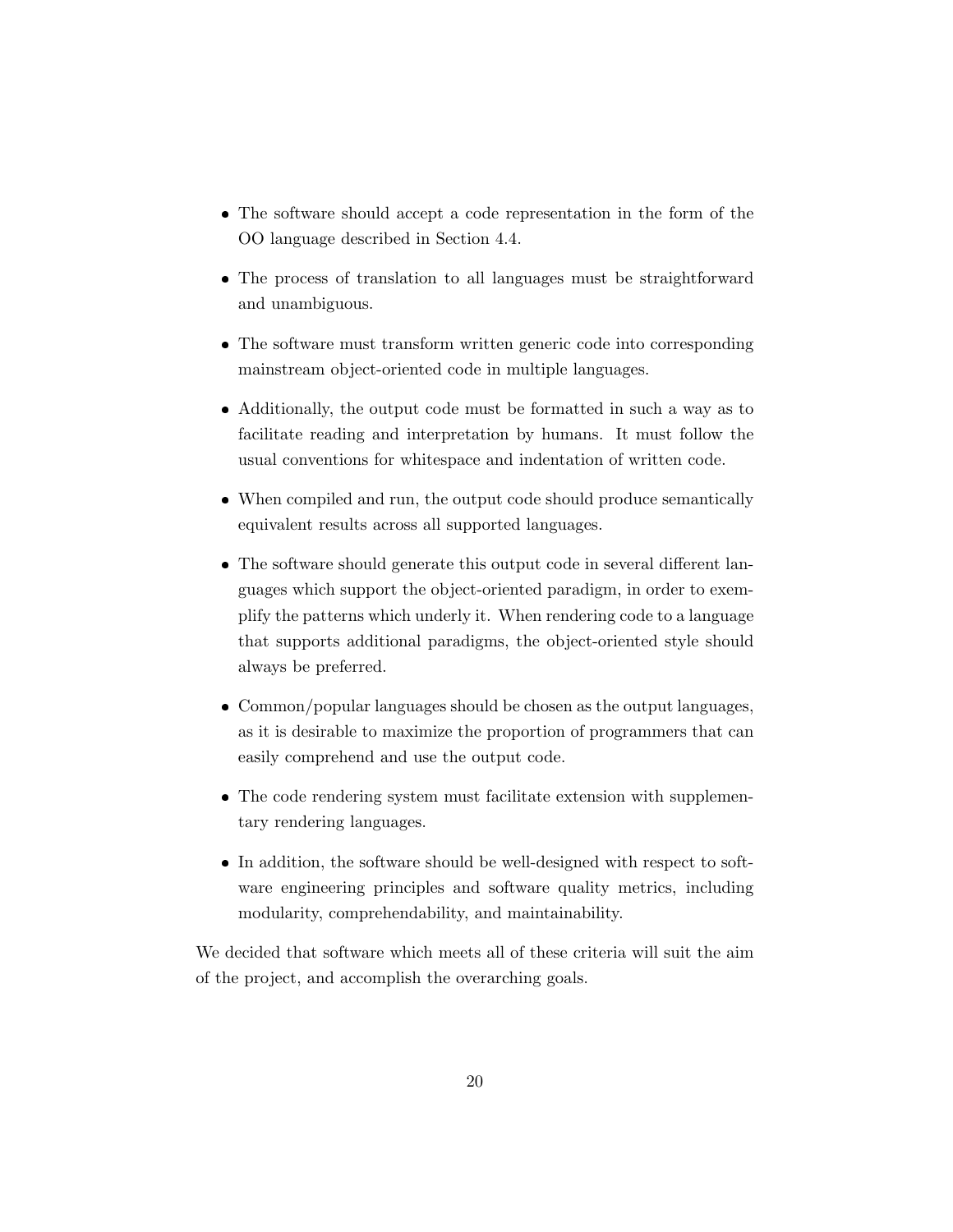# Domain-Specific Languages (DSLs)

Before discussing technical details, it would be beneficial for the reader to have some background knowledge of important concepts. Thus, we briefly digress to provide an introduction to DSLs, and an explanation of how one is used in this project.

SAGA (described in Section 8.1) also made prominent use of a DSL. This chapter in particular is based largely on the report compiled by its author [Bey11].

#### 5.1 What is a DSL?

A DSL is a language of limited scope which is intended to solve a specific set of problems. This set is the domain of the language. DSLs are used to efficiently and concisely express their respective domains. DSLs are typically not Turing complete, and thus they are generally not used to define entire systems like general-purpose languages.

DSL design requires a thorough understanding of the domain in question. This is because there must be some automated process that can deterministically transform a DSL program into some desired representation. Additionally, since DSLs are frequently used by domain experts to express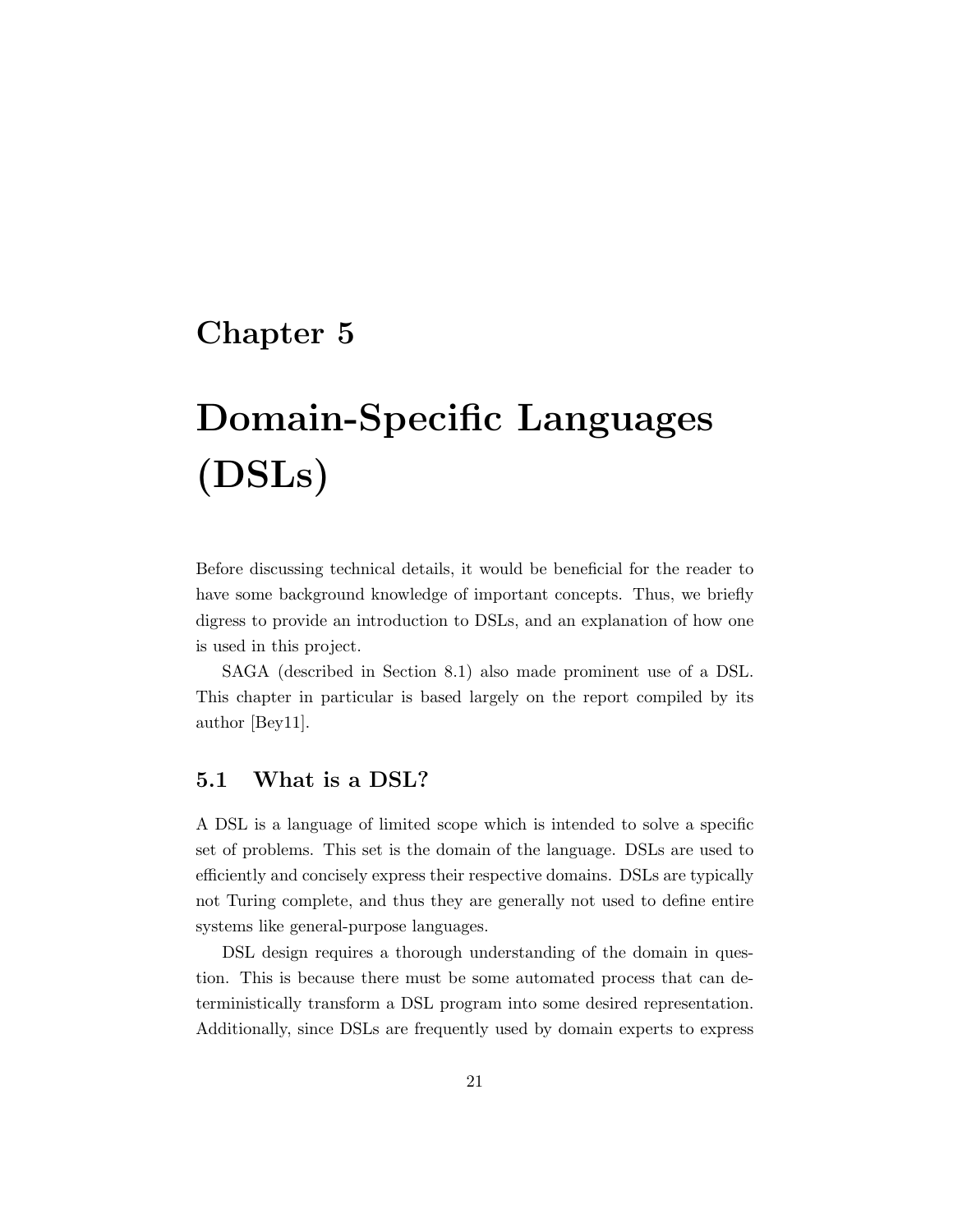domain-specific ideas, the DSL should incorporate the domain's standard representation of problems.

The purpose of employing a DSL is usually to simplify the programming involved in creating a solution for a domain-specific problem  $-$  if it can be accomplished just as easily in a general-purpose language, then the effort involved in creating the DSL may not be worthwhile. Using a DSL should generally increase productivity. Sometimes, however, this is not the case, and the main benefits of the DSL lie elsewhere. These might include increased quality of software with respect to various metrics such as reliability, understandability, maintainability, testability, and efficiency. Additionally, the DSL could facilitate implementation of ideas by domain experts who are not programmers.

DSLs may employ various programming styles. Some DSLs are "solutionoriented". This means that the form of the desired solution is described algorithmically. Others are "problem-oriented", meaning that the code is used to describe only what the program should accomplish, but not how to do it. These styles are analagous to, respectively, the imperative and declarative paradigms of general purpose languages. The declarative paradigm is used by many DSLs, and as such they are oriented towards describing the problem. This is often because DSLs are intended to be simpler to program in (within their own domain), and the declarative style is usually appropriate for this purpose.

One primary goal of a DSL is to greatly simplify the expression of common tasks within the domain, with respect to how these tasks would be expressed in conventional languages. Another goal is to reduce the difficulty of implementing complex domain problems.

#### 5.2 Internal vs. External DSLs

Internal/embedded DSLs can be distinguished from external DSLs. Each type of DSL has benefits and drawbacks in various scenarios. Choosing between an internal and an external DSL requires consideration of several factors.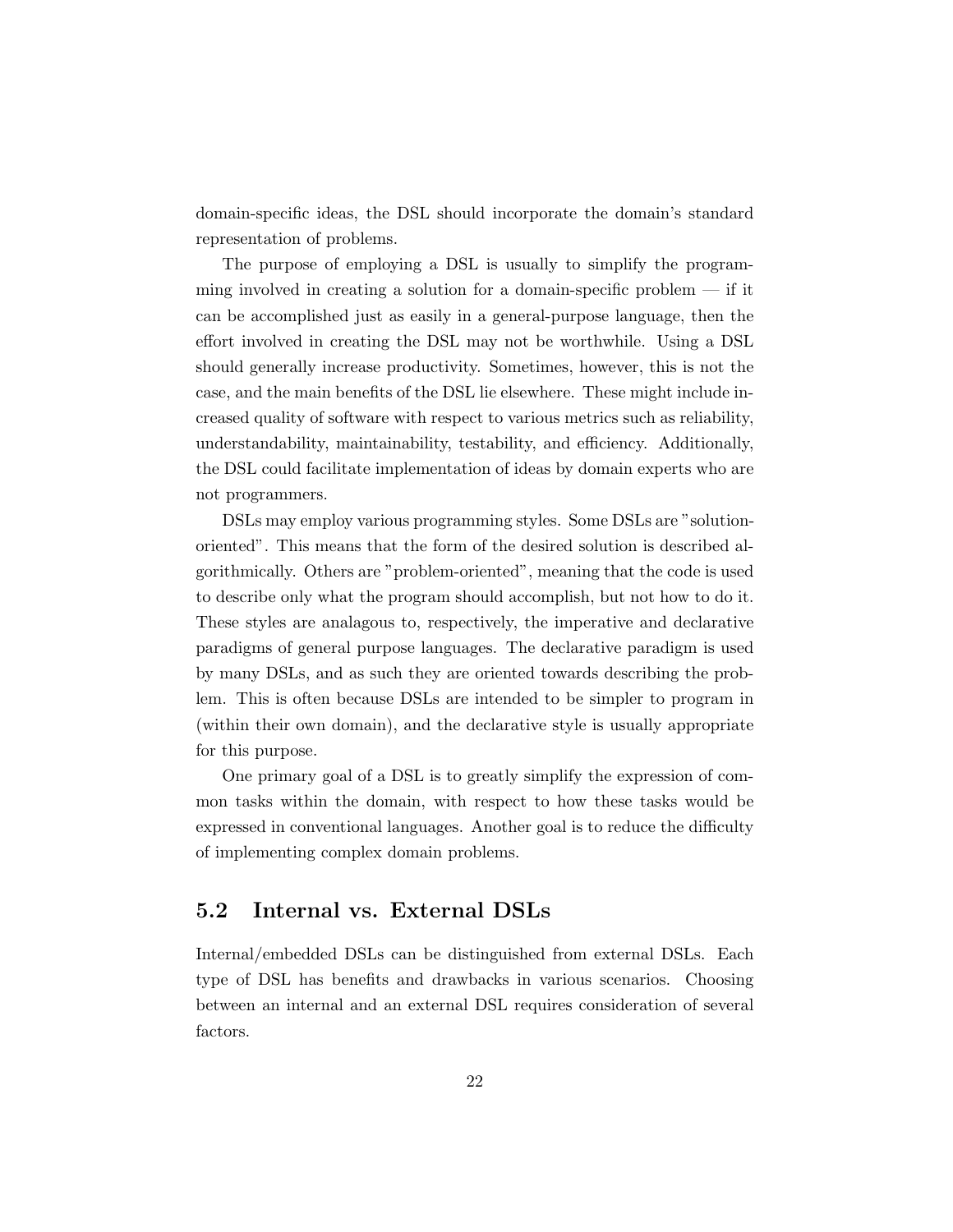A DSL that is embedded within some general purpose host language is referred to as an internal DSL. Programming is done in the host language, but with the help of some integrated constructs so that the DSL code is essentially a "new" language within the host language, without being entirely distinct.

The effort required to create an internal DSL is relatively low, since the code can be processed by the host language's compiler. Additionally, the developer of the DSL can take advantage of the host language's established capabilities. One drawback of an internal DSL is that, since it must be written within the constraints of the host language's syntax and grammar, its expressiveness may be limited by the rules of the host's parser. The severity of this limitation can vary greatly between host languages. Another potential problem is that the domain experts will be programming in a (host) language with which they might not be familiar.

External DSLs are not embedded in a host language. As such, they will not be processed by an existing compiler, and the syntax and grammar can be freely customized. This will generally allow for a more natural interface with the DSL, making it easier for domain experts to express ideas. However, this type of DSL will be more difficult to implement, as a compiler must be created for it. This can be a complex task, as the compiler must parse the code, possibly create an intermediate representation, and then generate output code.

#### 5.3 Project Domain

As can be inferred from previous chapters, the domain relevant to this project is that of object-oriented languages in general. The result is a rather special case of a DSL, whose domain is comparable to general purpose languages, and whose "domain experts" are programmers. It is still very much a DSL, as it is specialized to favour typical OO problems, and its capabilities are limited to those most fundamentally required in typical OO languages, while still being Turing-complete.

An internal DSL was chosen to reduce the complexity of development,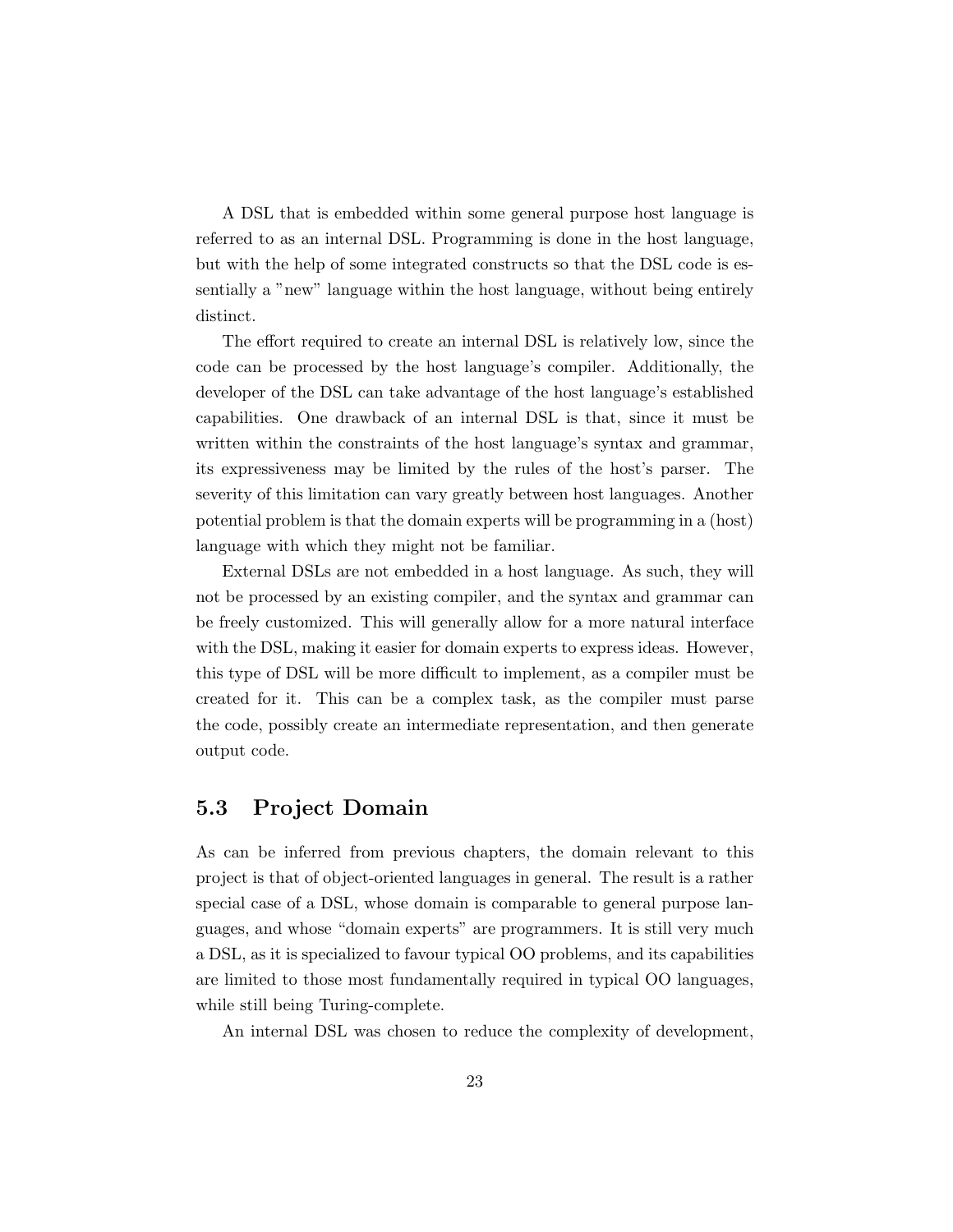and expedite the process. As this is primarily an academic exercise, we decided that an internal DSL would suffice to accomplish the goals of the project and demonstrate the desired patterns. Since the intended users are programmers, ease of development could be prioritized over giving the DSL a fully customized syntax, facilitating the implementation of more advanced features and patterns.

The choice of host language is discussed in Section 7.1.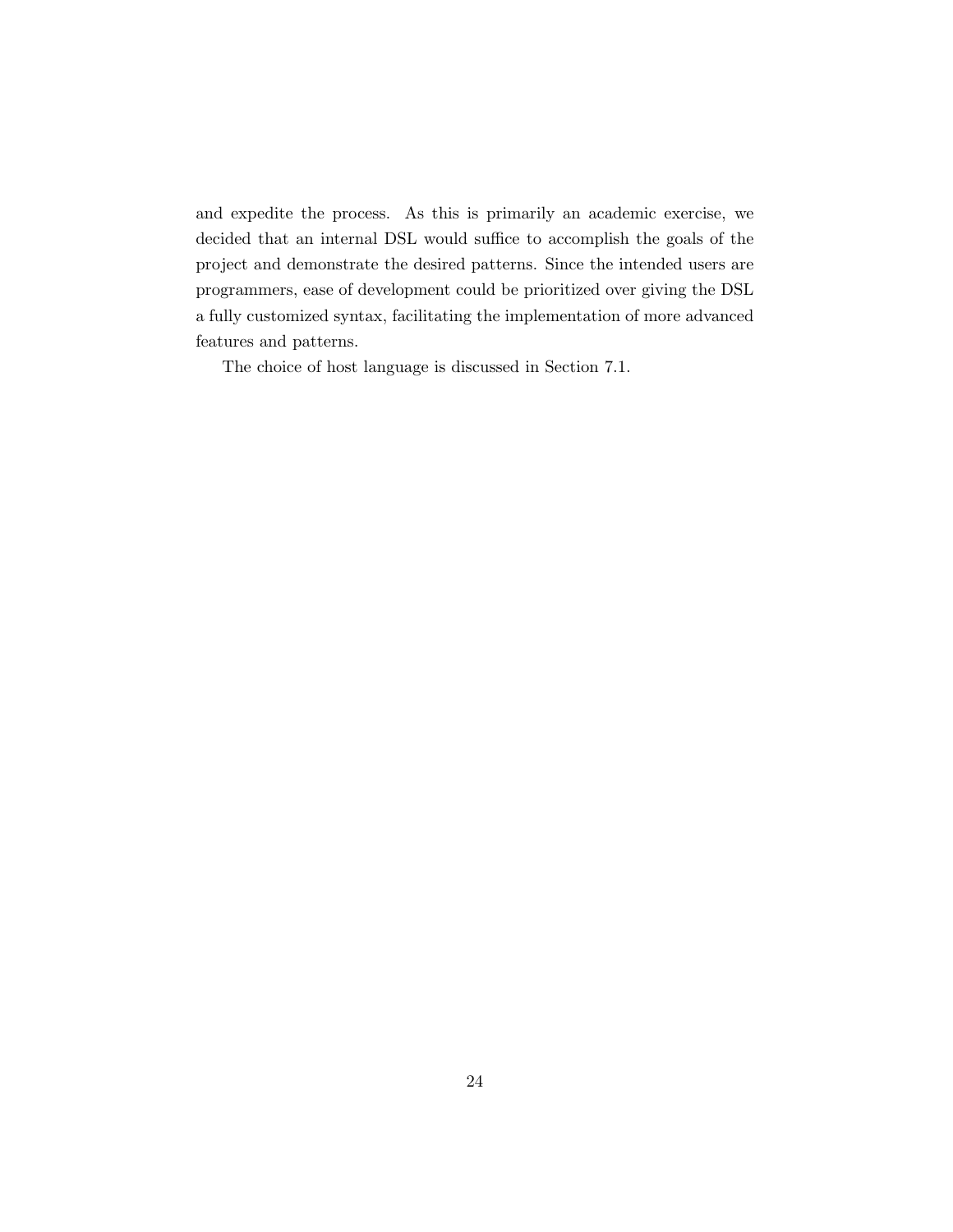## Concepts of an OO Language

At this point, before GOOL's DSL is discussed in detail, the reader should understand what was taken to be the fundamental structure of a "typical" OO language. This structure drove much of the design of the language. As such, a brief dissection of this structure is provided here.

Note that this is a description of the structure as specifically implemented in this project's  $DSL$  — obvious concepts which are ignored (e.g. the protected scope in Section 6.2) are simply not supported by the language at this time.

#### 6.1 Classes and Objects

A class is an OO construct which is a template for instances of itself [MSD12]. Instances are objects of a class, and the class, in that sense, is often called the type of these objects. In general, a class must be instantiated as an object before any of its contents can be accessed or used.

A class definition can contain a local set of variables, called instance variables. The class can also include its own set of methods (see Section 6.3). All of these members are used to associate a certain state and behaviour with objects of that class. Each member is associated with a certain scope (see Section 6.2).

Multiple objects can be declared as instances of the same class. In this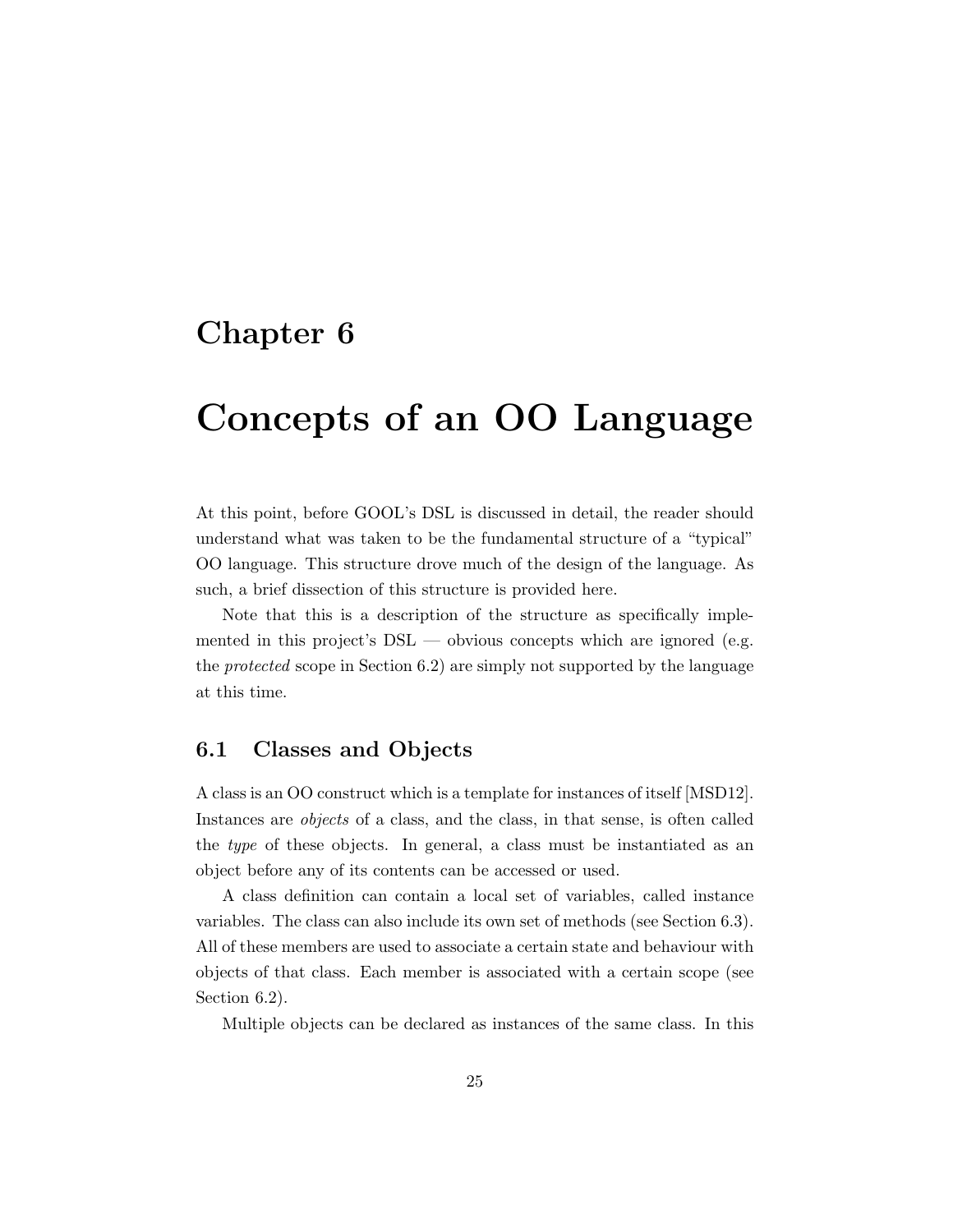case, each object maintains its own independent collection of data. Modifying the values of the instance variables of one object will not change the variables of any other.

Within a method of a class, this or self refers to the current object  $$ i.e., the object whose method is being called.

There may also be a hierarchy to classes. A class can "inherit" from another class. If class D inherits from class C, then C is called the parent or superclass of D, and D is a *child* or *subclass* of C. Inheritance enables code reuse and sharing. Subclasses inherit the methods and variables of their parents.

Any program that creates a variable (object) of type C is called a *client* of class C.

At a high level, an object-oriented program can be viewed simply as a set of interacting objects [TN02].

#### 6.2 Scope

The scope of a method or variable is its level of visibility with respect to its class.

If a variable or method is declared public, it will be visible outside of the class. That is, that variable or method can be accessed by any clients of the class.

If a variable or method is declared private, it will only be visible within the class. It can be accessed by other methods of the class, but not by clients or subclass objects [TN02].

#### 6.3 Methods

A method is a special function that is a part of an object. It can take a certain set of arguments as input. It may also return some value of a particular type (if not, its return type is "void"). The argument types and return type make up the method's *signature*. In a sense, a method represents an action that the object can perform [Sla08].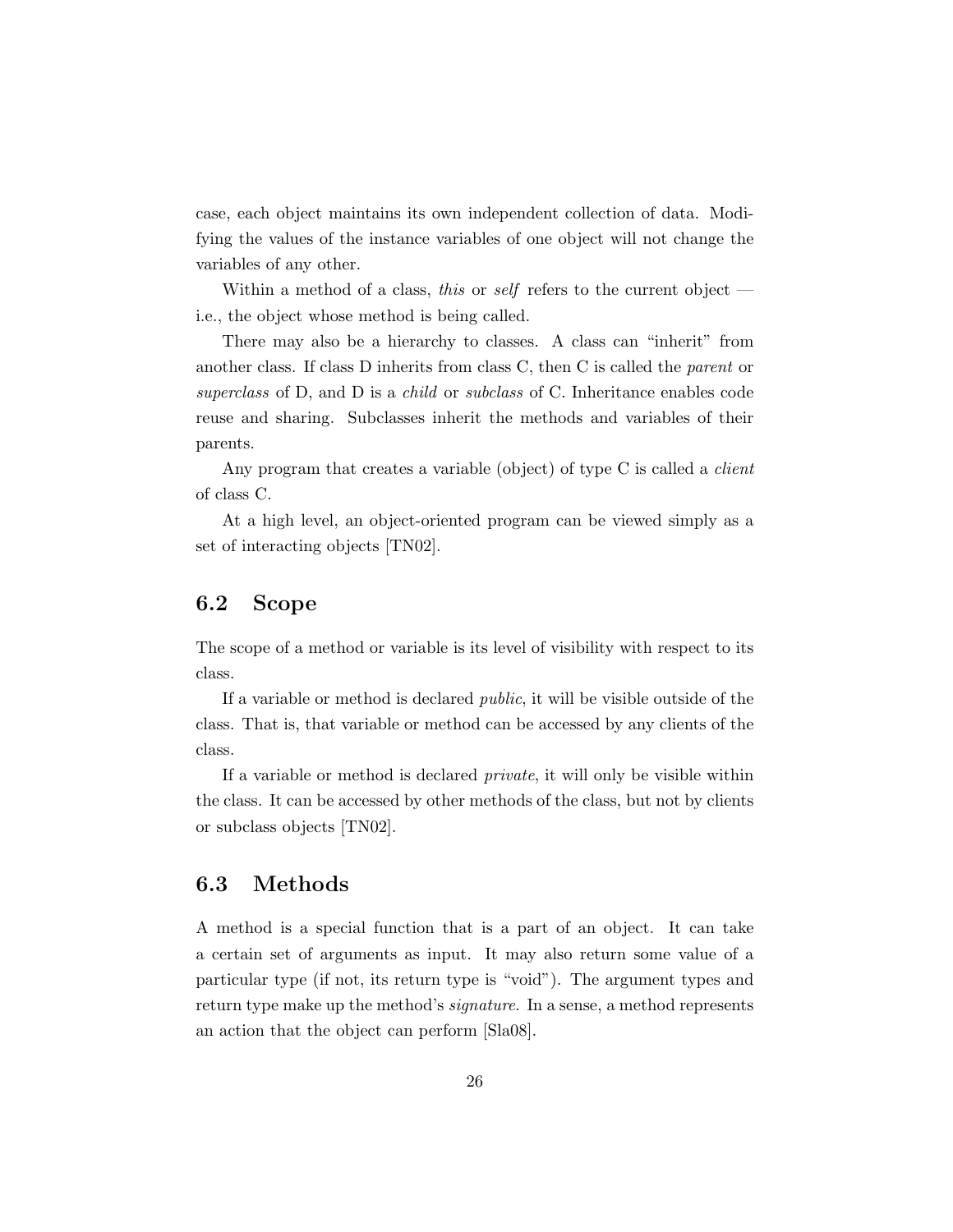A special method without a return type, called a constructor, is used to initialize a new object of its class. Execution of the constructor performs memory allocation for the object, and can initialize the instance variables. A constructor is typically not mandatory; if one is not explicitly provided in a class definition, then a simple one (with no parameters) will be implicitly generated. For example, in Java, an object of type C would be initialized in the following way:

#### $C x = new C(arguments$ );

This would call the class constructor and pass it the specified arguments. Any public method or variable of x can now be referenced by the client code.

Communication among objects is achieved by calling each others' methods — this is called message passing. The calling object passes the appropriate parameters for the desired method and waits for a response from the callee, in the form of a return value [TN02].

#### 6.4 Statements

Any block of code is composed of statements. A statement is the smallest element of code which actually performs some action. Simple statements may involve assignment to a variable, or calling a function. Compound statements can contain other statements (for example, an "if" statement can contain one or more blocks of simpler statements to execute when certain conditions hold) [Net11].

Control structures are statements, construction patterns, rules, or combinators which affect the flow of execution. These include conditionals (like the "if" or "switch" statements) and loops ("while", "for", "forEach").

#### 6.5 Expressions

An expression is some arrangement of constants, variables, function calls, and operators which is well-constructed with respect to the rules of the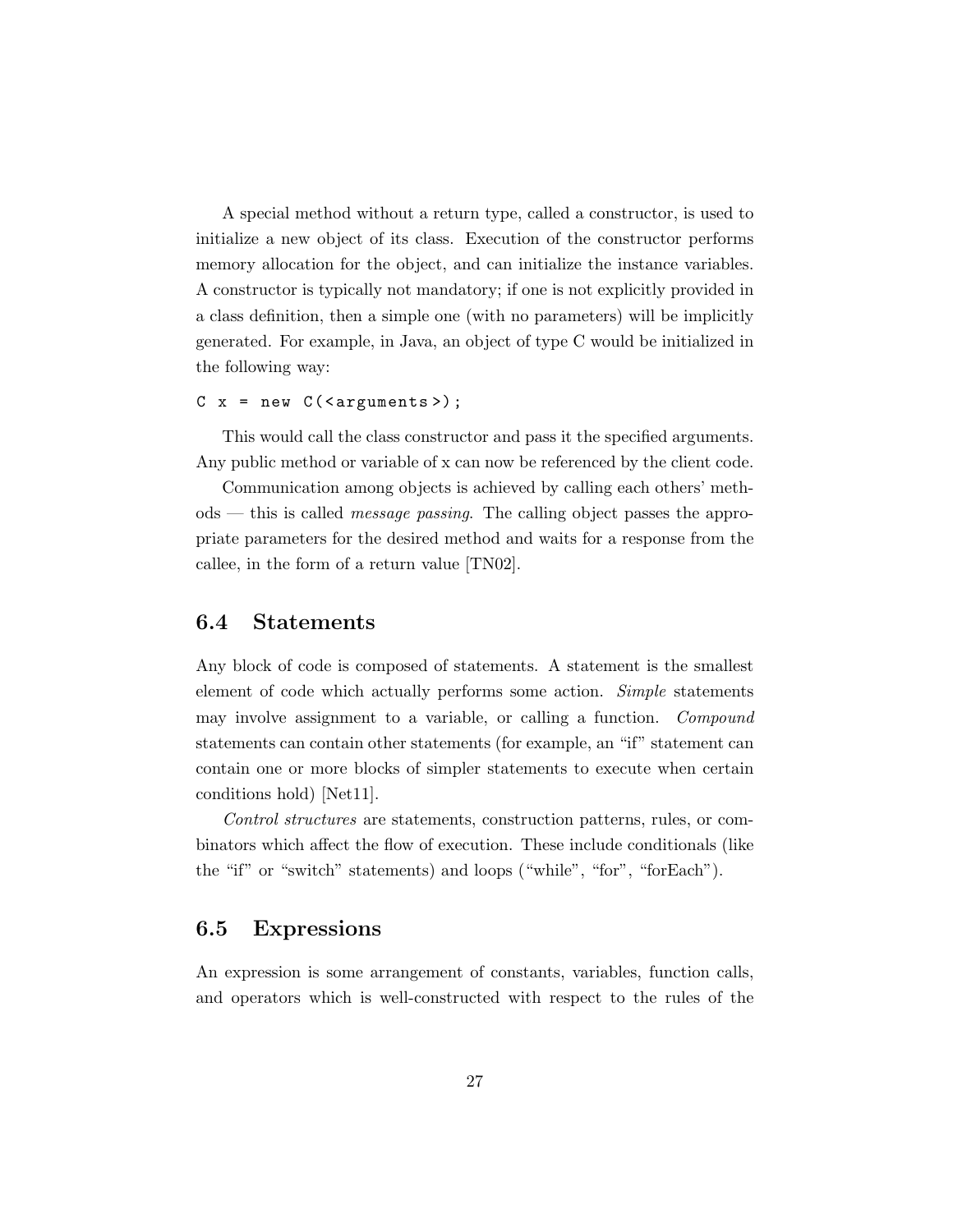particular language, and can be evaluated (e.g., 5 / 0 cannot generally be evaluated). An expression can be evaluated to a value [Inc00].

#### 6.6 Values

A value is considered to be an object or an expression of the language which is in normal form (i.e. it cannot be evaluated any further). Values inhabit types [Mit96].

#### 6.7 Base Types

Base types are the simplest types natively supported by a language. Variables of a base type are not objects; they simply hold a value of the relevant type. In the case of GOOL's DSL, these are integers, floats, characters, strings, and booleans.

#### 6.8 Compound Types

Compound types are constructed from simpler types (e.g., the type of a certain list object could be List of Lists of Integers). In GOOL, the only compound types are lists and iterators.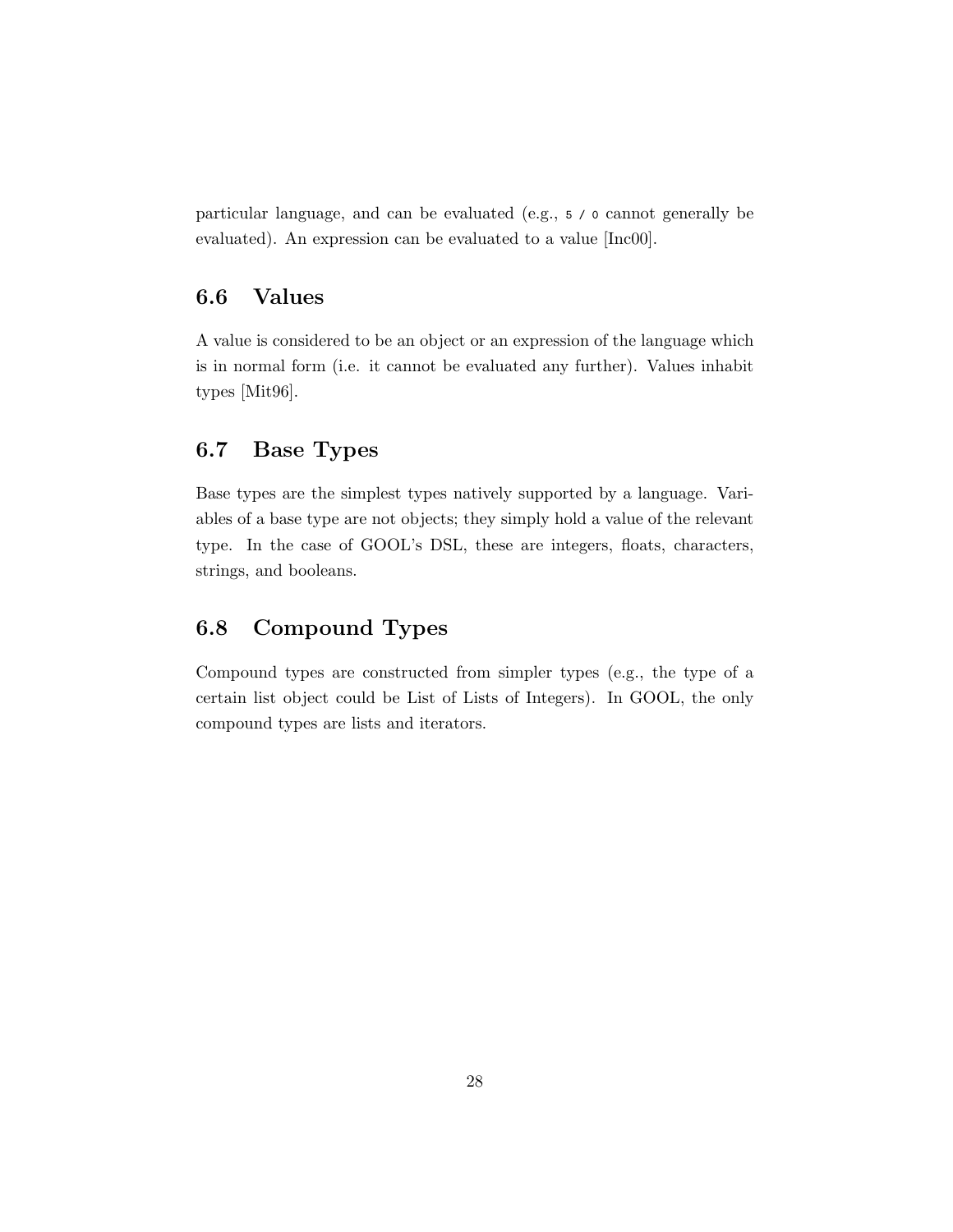## The GOOL Program

This chapter details the final state of the GOOL software tool and the AbstractCode language.

#### 7.1 Overview

The GOOL program is a code generator. The programmer writes DSL code as an AbstractCode data structure, and GOOL can print equivalent code in one of the supported output languages.

When run, it first parses a text configuration file and uses this to set some user-defined options in an internal data structure, and to determine in which language to render code. It then passes an AbstractCode data structure (containing the DSL implementation) and any relevant settings to the rendering module of the chosen language. From there, the DSL code structure is evaluated recursively to determine how each component should be rendered, and source files are created containing the resulting code.

GOOL is implemented entirely in Haskell [web11]. Haskell is a purely functional language with several advantages for this type of program. GOOL makes frequent use of higher-order functions, particularly when choosing a function to render a given term in AbstractCode. Haskell handles these in a natural manner which is wholly integrated with the way it handles other sorts of functions. Haskell is also excellent at tree processing (which is what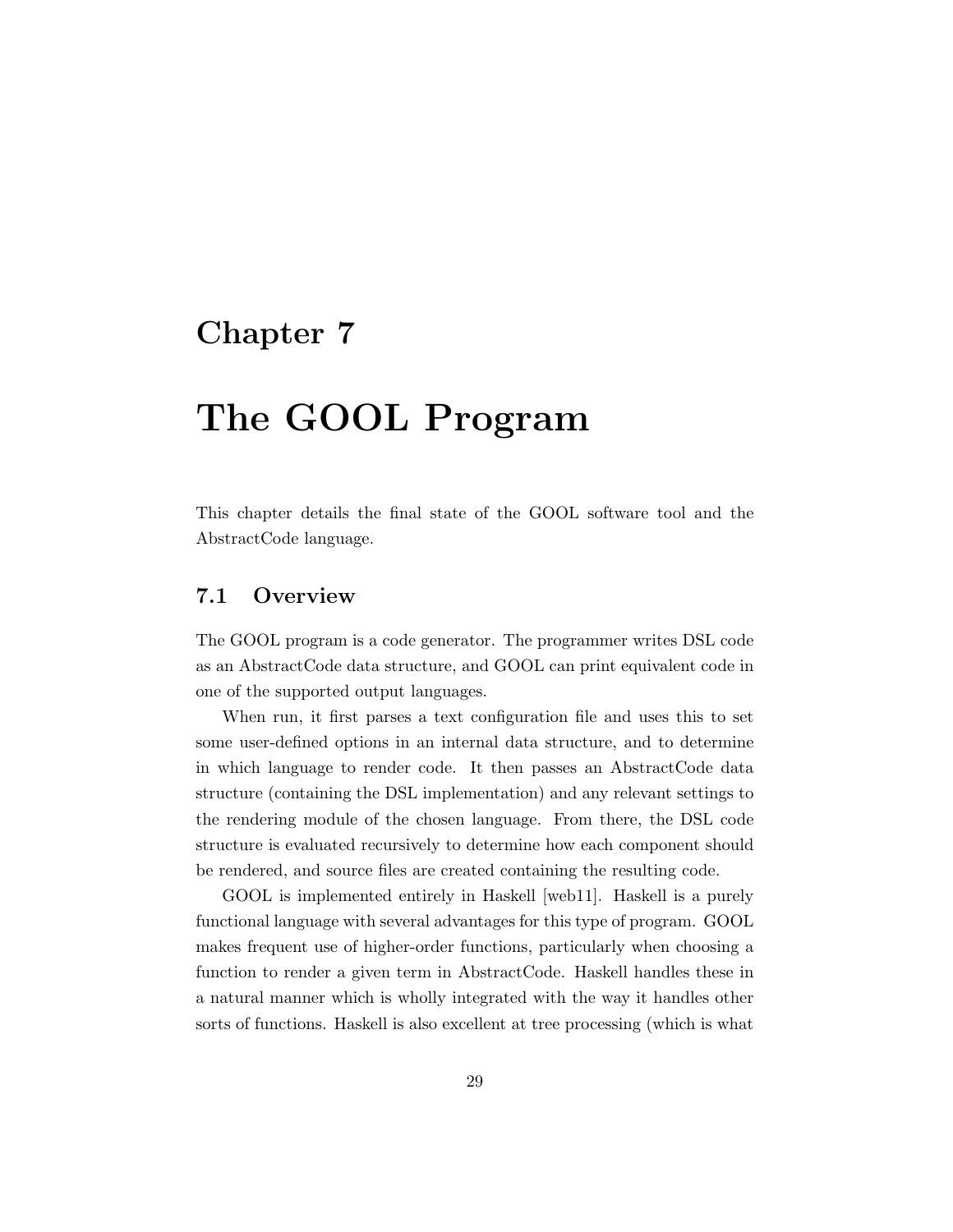ASTs are), and is thus an ideal choice for implementing DSLs.

Also, Haskell has a very streamlined syntax which encourages superior readability [Dro09]. There is something of a learning curve for programmers who are inexperienced with functional languages, but once this has been surmounted, concise, clear, and effective code can be written with ease. Haskell provides powerful constructs, like folding and pattern matching, which are particularly effective in facilitating GOOL's implementation. Language definitions in the style of, for example, the Lambda Calculus, naturally lend themselves to functional languages like Haskell (as functional languages are generally, at their cores, augmented forms of the Lambda Calculus [Mig]), which helps to increase understandability and decrease the complexity of designing a system around such a language.

#### 7.2 Currently Supported Output Languages

Renderers for six languages exist in the current version of GOOL. These languages are C#, C++, Java, Objective-C, Python, and Lua.

We chose  $C\#$ ,  $C++$ , and Java because they are some of the most popular general purpose languages [LLC11], and are particularly popular among object-oriented languages. This relates back to the requirement about usefulness of the output code. Additionally, this provided a good basis for a representative sample of OO programming. As an added benefit,  $C#$  and Java are very similar in style and syntax — which means that their renderers are also very similar. It usually required little additional effort to render a feature in one language once it had been implemented in the other.

We chose Objective-C for its popularity [LLC11], and its current relevance as the primary language of the Cocoa API, used for Mac OS X and iOS (operating system of the iPhone and iPad) programming [Inc11].

Python was chosen for its popularity as well [LLC11], but also because it is a multi-paradigm language that supports object-oriented programming and is not always used to write OO programs. The idea here was to show that, if Python code could be generated alongside other, more "pure" OO languages, the patterns demonstrated would be inherent to OO program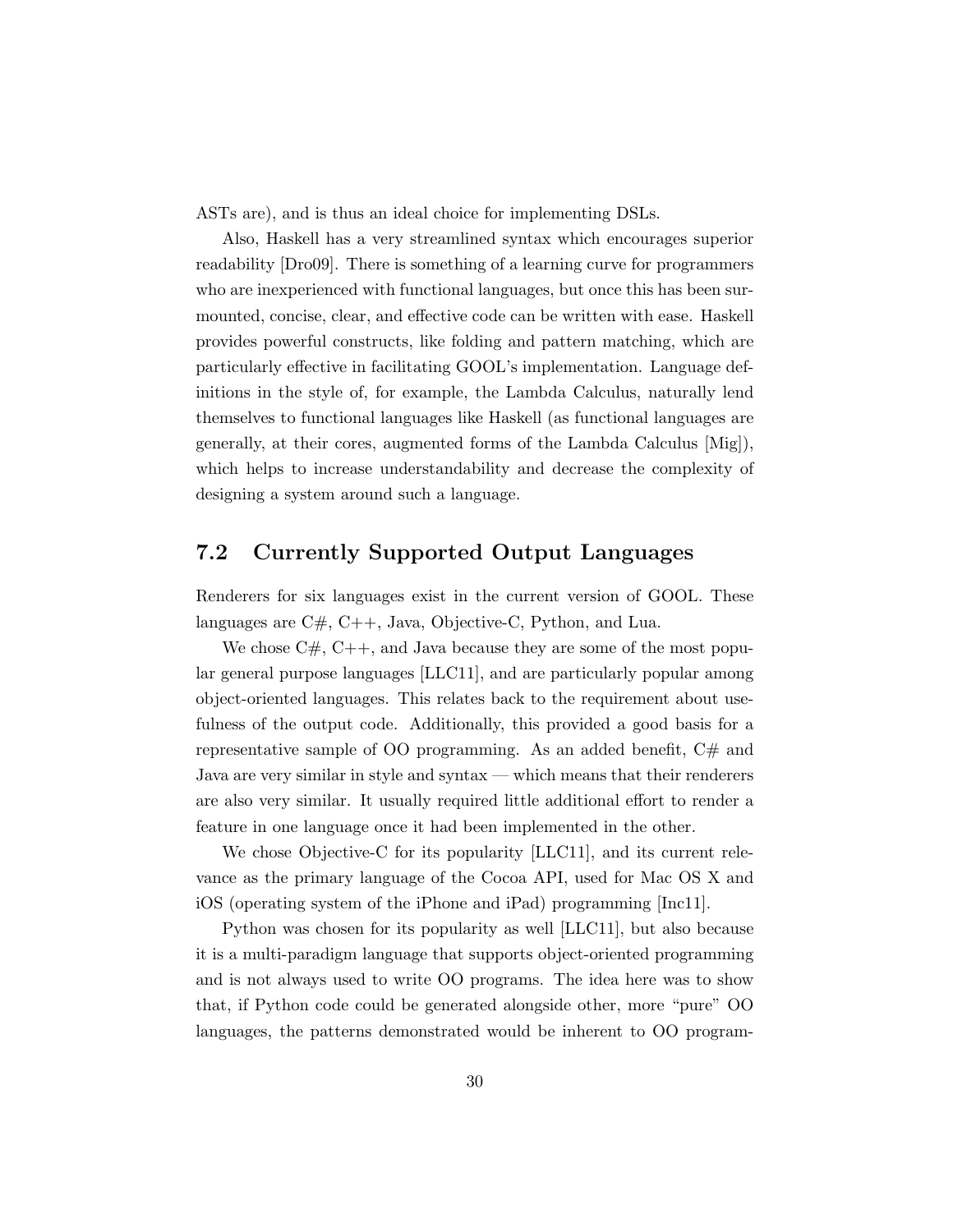ming and not just OO languages.

Lua may seem like a strange choice, as it does not have any built-in support for the concept of classes and objects [Lit11]. However, it is possible to simulate this feature using Lua's tables [Lit11, Ier96]. It is even possible to implement OO concepts like inheritance with some effort and overhead [Ier96]. Lua is supported by GOOL in order to take Python's idea much further — if the same common core of an OO language can be found and implemented in this feigned OO environment, then it is likely to be a legitimate observation.

#### 7.3 AbstractCode

AbstractCode is, as mentioned above, an abstract syntax tree representing the GOOL DSL. The language definition is comprised of a multi-tiered data structure, which, at its top-level, encapsulates a complete software program. This program is comprised of modules. Each module is made up of member variables and transformations (methods). The decomposition continues like this down to the level of literals and variables.

The full definition of the AbstractCode language is given in Section A.5. Here, the most central primitives of the language will be shown and explained.

```
data Class = Class {
               className :: Label ,
               parentName :: Maybe Label ,
               classScope :: Scope ,
               classVars :: [StateVar],
               classMethods :: [Method]}
data StateVar = StateVar Label Scope StateType Int
data Method = Method Label Scope MethodType [Parameter] Body
```
A Class in GOOL is equivalent to a class in Java or other mainstream OO languages. The "parentName" field allows a Class to inherit from another class by providing its name/label. The member variables and methods of this class are contained in the lists "classVars" and "classMethods", respectively.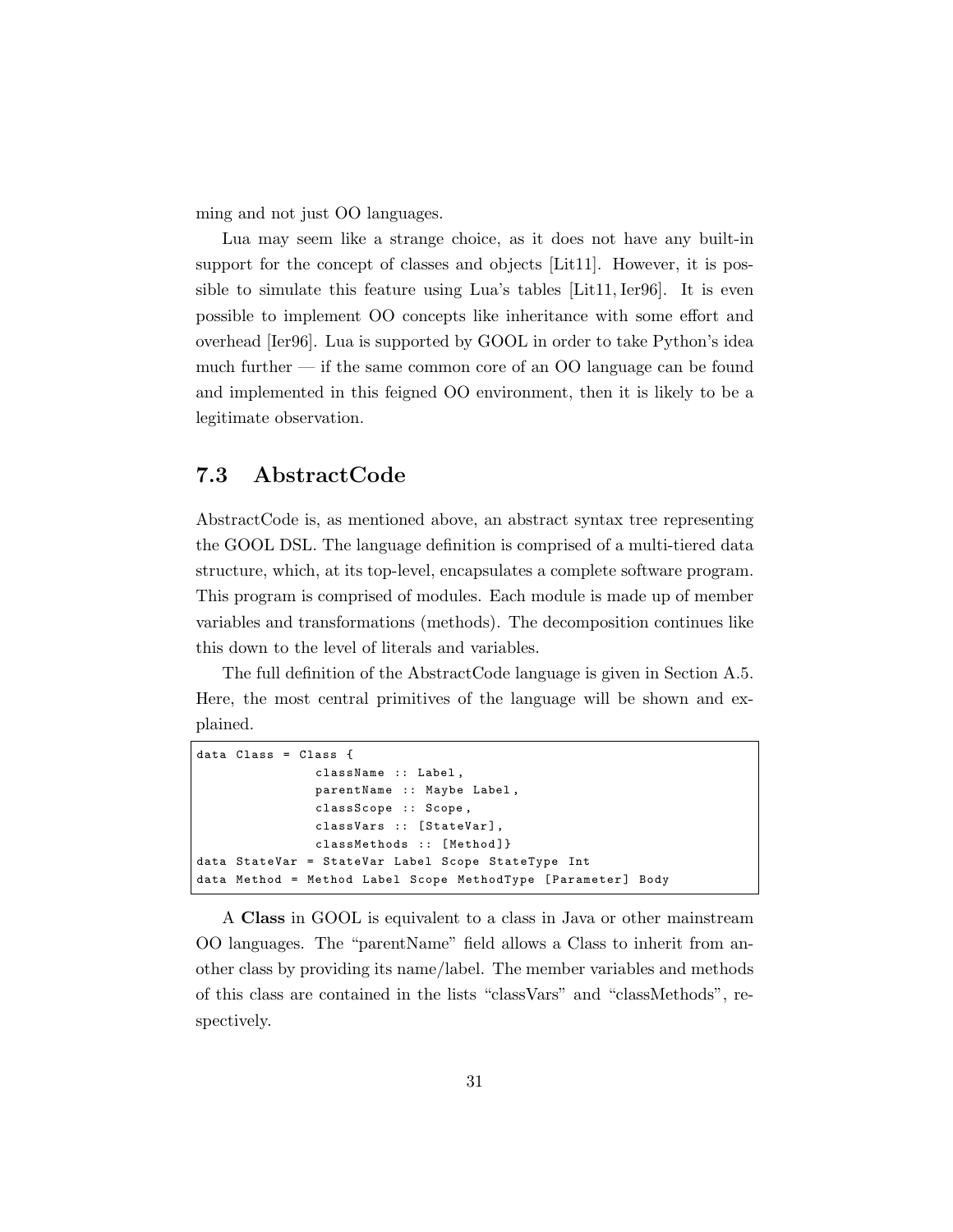Hence, StateVars are class variables and Methods are just class methods. A StateVar requires a name, scope, and type. The integer field is for the "deletion priority", explained in 8.4.1. A Method requires a name, scope, type, list of parameters, and body of code.

```
data BaseType = Boolean | Integer | Float | Character | String
data ListType = Static | Dynamic
data StateType = List ListType StateType
               | Base BaseType
               | Iterator StateType
               | EnumType Label
               | Type Label
data MethodType = MState StateType
                | Void
                | Construct Label
```
The type of a state variable can fall into a few different categories, defined by StateType. If it is a list, it must specify whether the list is static or dynamic, and the type of its elements. Base types include the simple or standard primitive types. An iterator must specify the types of the elements it iterates over. EnumTypes and "custom" Types are selected by providing the name of the desired type. These are typically intended for miscellaneous types defined elsewhere in the same program. For example, if a programmer has defined a class C, and then later wants to create an object of type C, this object could be declared as:

```
StateVar " c_obj" Public (Type "C") 0
```
This would be equivalent to a declaration in  $C++$  or Java as follows:

```
public C c_obj
```
MethodTypes define the possible types for a GOOL Method. Methods have a few more possibilities than variables do, so they require a separate set of types (of which the StateTypes are a subset, since a Method can return a value of any StateType). Unlike StateVars, they can be Void, meaning that they do not return a value. They can also be Constructors of a particular class, which are considered special Method types in GOOL.

```
type Body = [ Block ]
data Block = Block [Statement]
```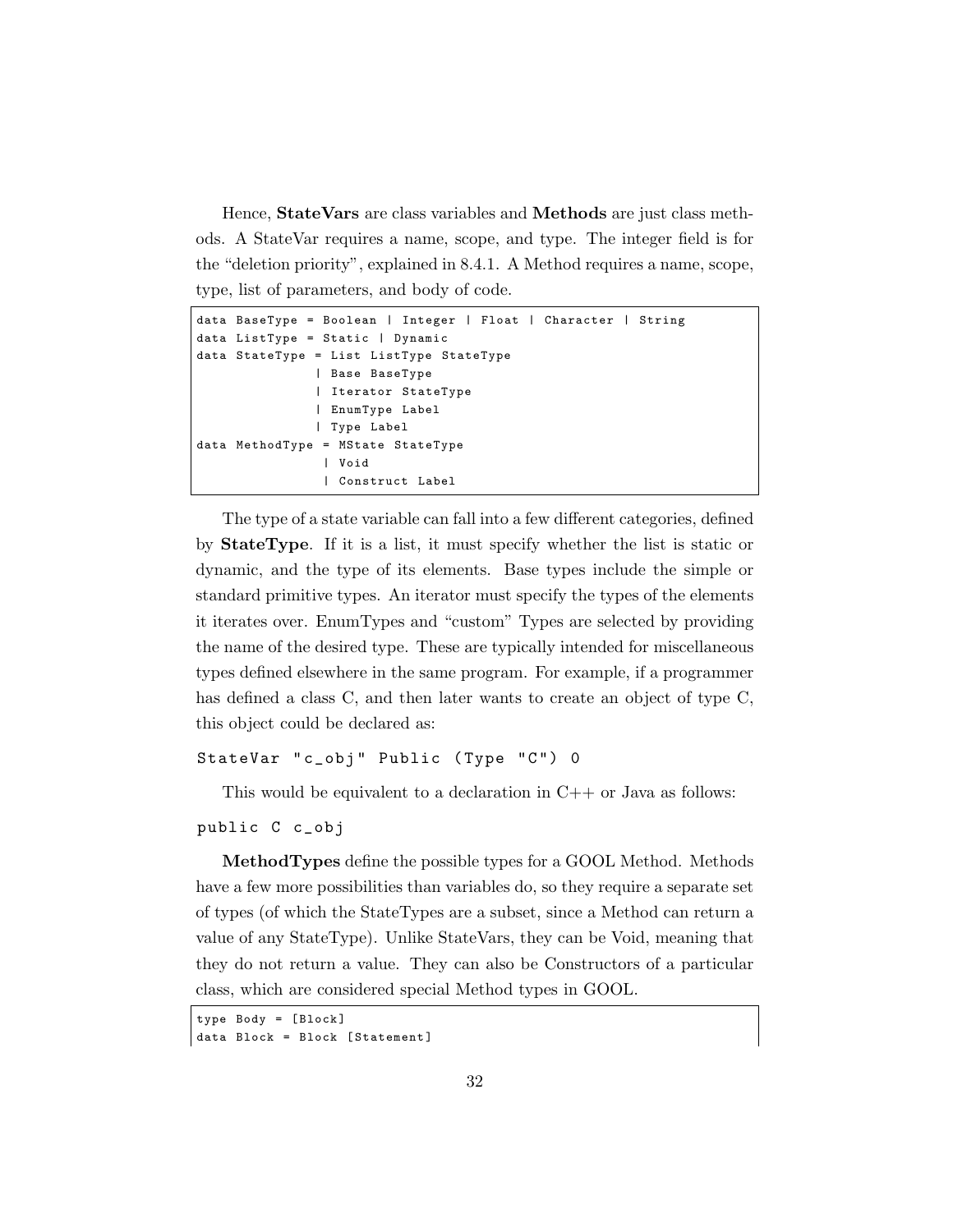```
data Statement = AssignState Assignment
               | DeclState Declaration
               | CondState Conditional
               | IterState Iteration
               | JumpState Jump
               | RetState Return
               | ValState Value
               | CommentState Comment
               | FreeState Value
               | PrintState { newLine :: Bool , valType :: StateType ,
                              printVal :: Value }
               | ExceptState Exception
               | PatternState Pattern
```
These primitives begin to represent the code on a lower level. A **State**ment is a single instruction or control structure. A Block is just a series of Statements, and a Body is just a group of Blocks (Bodies are only used for aesthetic purposes — so that related Blocks of code can be split up).

Statements are very important to the language as a whole, since they are where the programmer specifies what is actually to be done. They encapsulate a variety of purposes.

JumpStates are used for loop control statements: Break and Continue (with their traditional meanings).

RetStates are used for returning values from method calls.

ValStates are used to just evaluate values or expressions, without assignment (typically for their side effects).

There is also a Statement included for comments (CommentState), which would not normally be included in a language definition alongside functional primitives. This illustrates an interesting point about the limitations of internal DSLs. In the case of AbstractCode, an internal DSL, any information that should be carried through to the printed output must be specified within one of the Haskell data structures that comprise a program representation. Thus, comments had to be incorporated into the syntax of AbstractCode.

FreeStates are used to free memory by deallocating variables.

PrintStates are used for printing to the console.

ExceptStates are used for throwing and handling exceptions. They are described further in Section 8.2.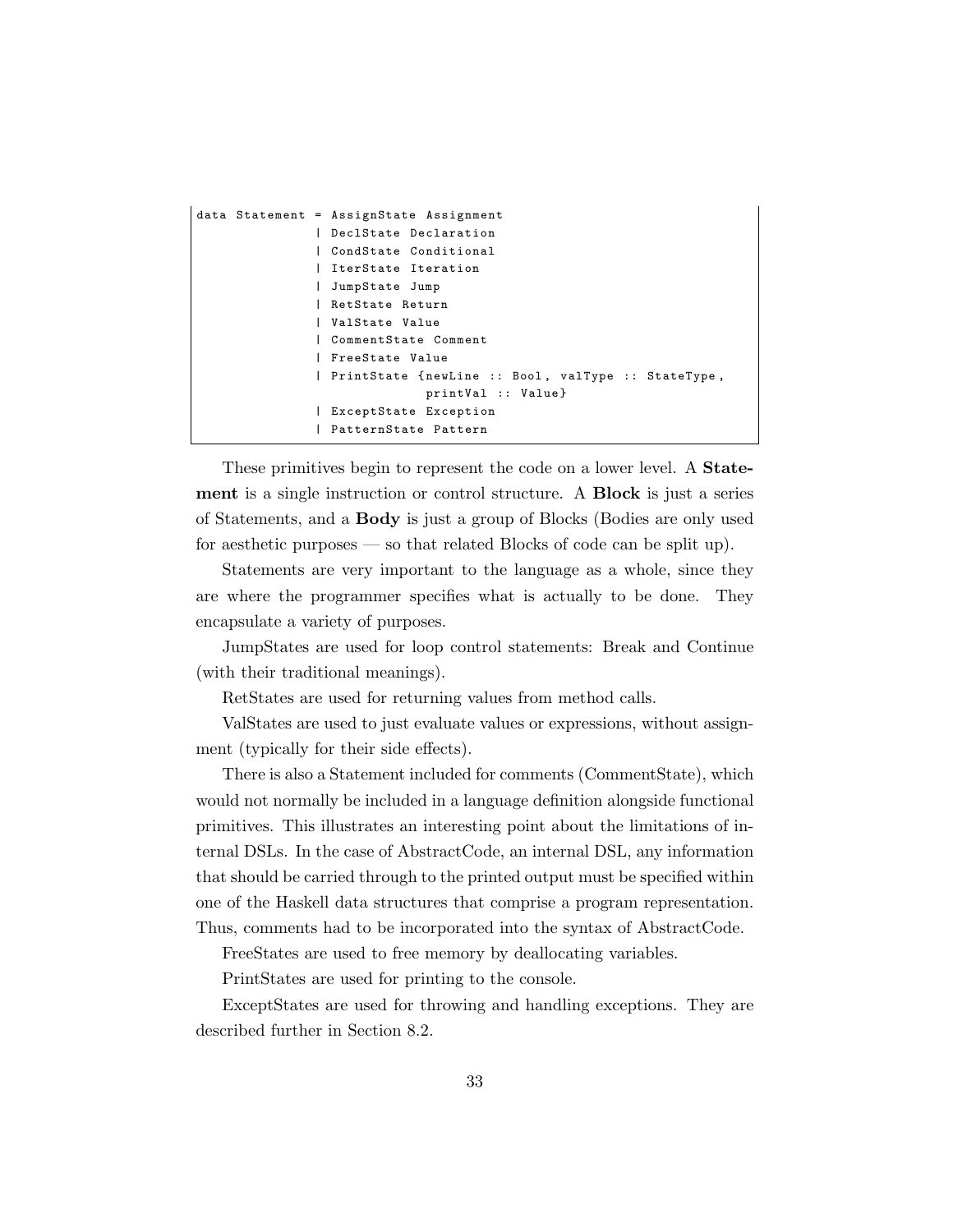PatternStates are explained in Section 8.3.

The other Statement types will be demonstrated shortly.

```
data Assignment = Assign Value Value
                | PlusEquals Value Value
                | PlusPlus Value
```
Assignment Statements are used to assign a value to a variable. For example,

```
Assign (Var "x") (Lit $ LitInt 5)
```
is equivalent to the Java assignment:

 $x = 5$ 

The Var and LitInt primitives will be shown later.

Specialized addition or incremental Assignment operations are also provided for convenience. The corresponding Minus operators are not included in AbstractCode, but are supported by GOOL with operators  $\&$  -= and  $\&$  $(\&-$ , as may have been expected, is not used because "--" starts a comment in Haskell code, and thus could not be used as part of an operator in AbstractCode — this is representative of one drawback of internal DSLs).

```
data Declaration = VarDec Label StateType
                 | ListDec ListType Label StateType Int
                 | ListDecValues ListType Label StateType [ Value ]
                 | VarDecDef Label StateType Value
                 | ObjDecDef Label StateType Value
                 | ConstDecDef Label Literal
```
Declaration Statements are used to create new variables, lists, objects, or constants. The "Dec" versions just declare, while the "DecDef" versions allow the programmer to declare and initialize to a certain value at the same time.

```
data Conditional = If [( Value , Body )] Body
                  | Switch Value [( Literal , Body )] Body
```
The Conditional Statements use a list of (Value, Body) pairs to allow for an unlimited number of conditional branches. The Value serves as the condition to check, and is expected to evaluate to a boolean. The final Body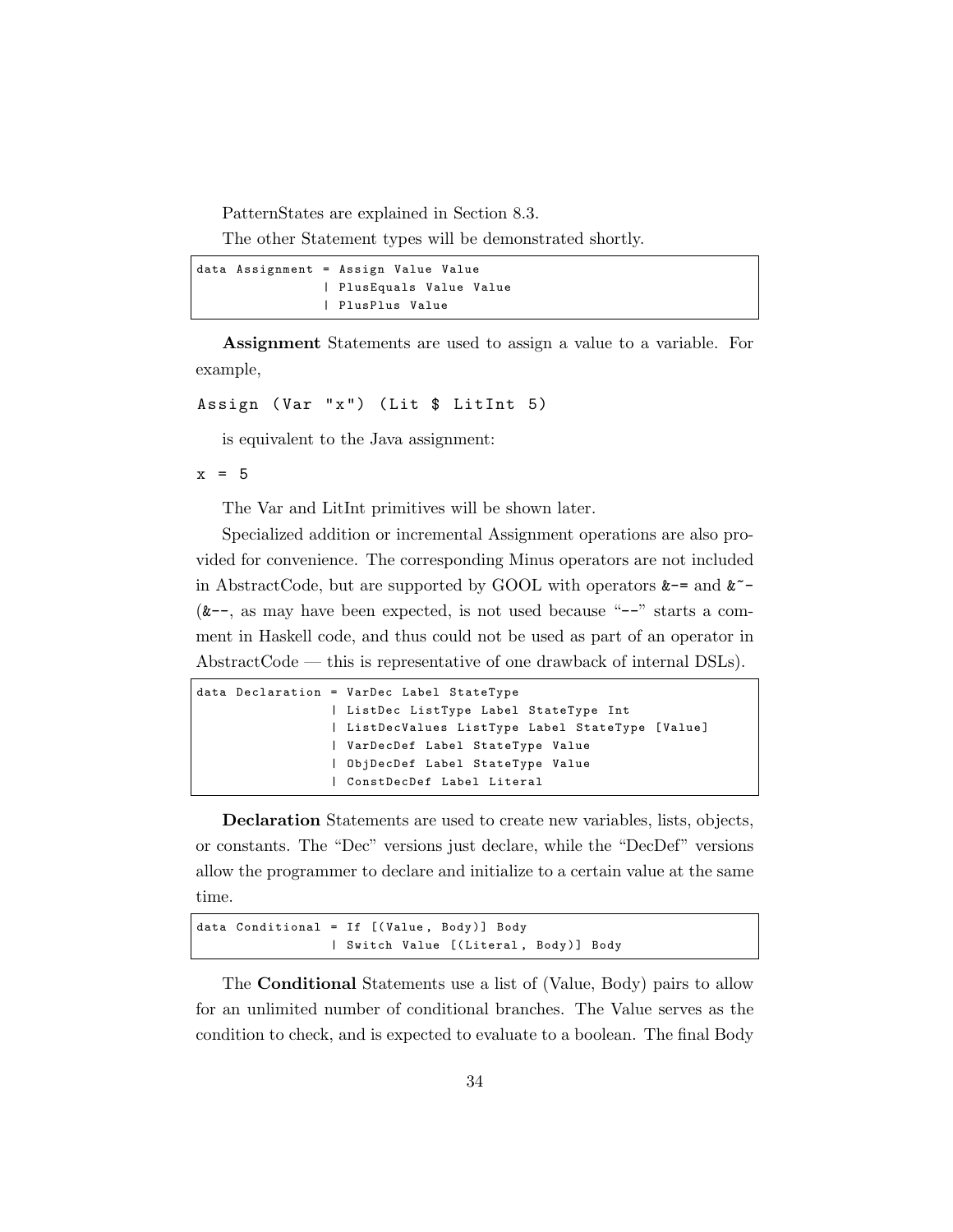of code is used as the "default" branch, executed when none of the others hold true. For example,

```
CondState $
    If [( Expr $ BinaryExpr ( Var "x ") Less ( Lit $ LitInt 5) ,
          [ Block [ RetState $ Ret (Var "x") ] ] ),
        ( Expr $ BinaryExpr ( Var "x ") Greater ( Lit $ LitInt 7) ,
          [ Block [ RetState $ Ret (Lit $ LitInt (-1)) ] ] )
       ] [ Block [ RetState $ Ret ( Lit $ LitInt 0) ] ]
   Is equivalent to:
```

```
if (x < 5) return x;
else if (x > 7) return -1;
else return 0;
```
To demonstrate the language in its purest form, the code examples above use only AbstractCode primitives, and do not utilize the many shortcut functions defined by GOOL. While GOOL is still more verbose than a typical language, use of these shortcuts can greatly reduce the overhead and simplify programming. For example, the following code is equivalent to the last example:

```
ifCond [( Var "x" ?< litInt 5,
          oneLiner $ return (Var "x") ),
        ( Var "x" ?> litInt 7,
          oneLiner $ return (litInt (-1)) )
       ] ( oneLiner $ return ( litInt 0) )
```
A few examples of these can be seen in 8.4.4. Shortcut functions are also demonstrated in a more practical way through example implementations in Section 8.5.

```
data Iteration = For {initState :: Statement, guard :: Value,
                      update :: Statement, forBody :: Body}
               | ForEach Label Value Body
               | While Value Body
```
Iteration Statements are loops. AbstractCode supports For, ForEach, and While loops, all of which implement their traditional behaviour. Note that the initialization and update components of the For loop are just Statements. It is up to the programmer to use meaningful Statements here, e.g.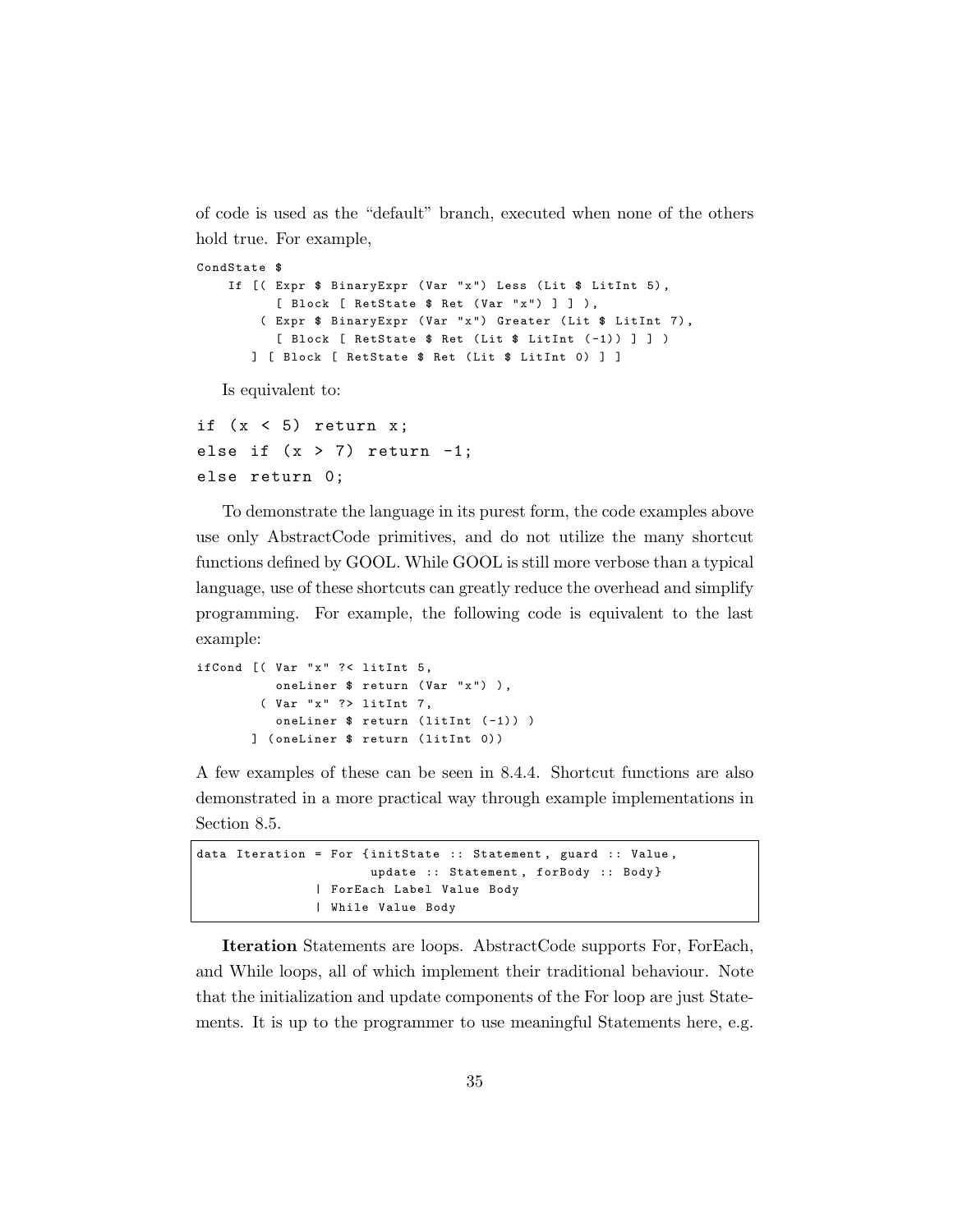a loop index declaration for "initState", and an assignment that increments the index for "update".

```
data Value = EnumElement { enumName :: Label , elemName :: Label }
           | EnumVar Label
           | Expr Expression
           | FuncApp Label [ Value ]
           | ObjAccess Value Function
           | Lit Literal
           | Const Label
           | Self
           | StateObj StateType [ Value ]
           | ObjVar Value Value
           | Var Label
           | ListVar Label StateType
           | Arg Int
           | Input
```
Values make up the most common low-level component of Abstract-Code. The definition encompasses not only the traditional things that would be called values in a programming language (like literals) but also terms that would evaluate to a traditional value (like expressions or function calls). It essentially includes any component that can ultimately be assigned to a variable.

One thing to note here is how different kinds of variables have separate primitives for referencing. In a mainstream language, a variable that represents a list or an enumeration element can typically be referred to in the same way as, say, an integer variable. However, when GOOL prints code in a particular language, it sometimes needs to make simple adjustments that cannot be explicitly specified in the AbstractCode program (since, by design, it performs no inference during translation). Take, for example, enumeration elements. In some output languages, these are really just named integers. In others, like Java, they are a separate entity. Hence, if an AbstractCode program attempts to reference an EnumVar like an integer (say, using it as a list index), then the generated Java code must explicitly cast the variable to an integer, whereas the generated  $C++$  code does not need to do this. So GOOL's Java-printing module must know to insert the casting during code generation. Since GOOL truly just pretty-prints the code, and does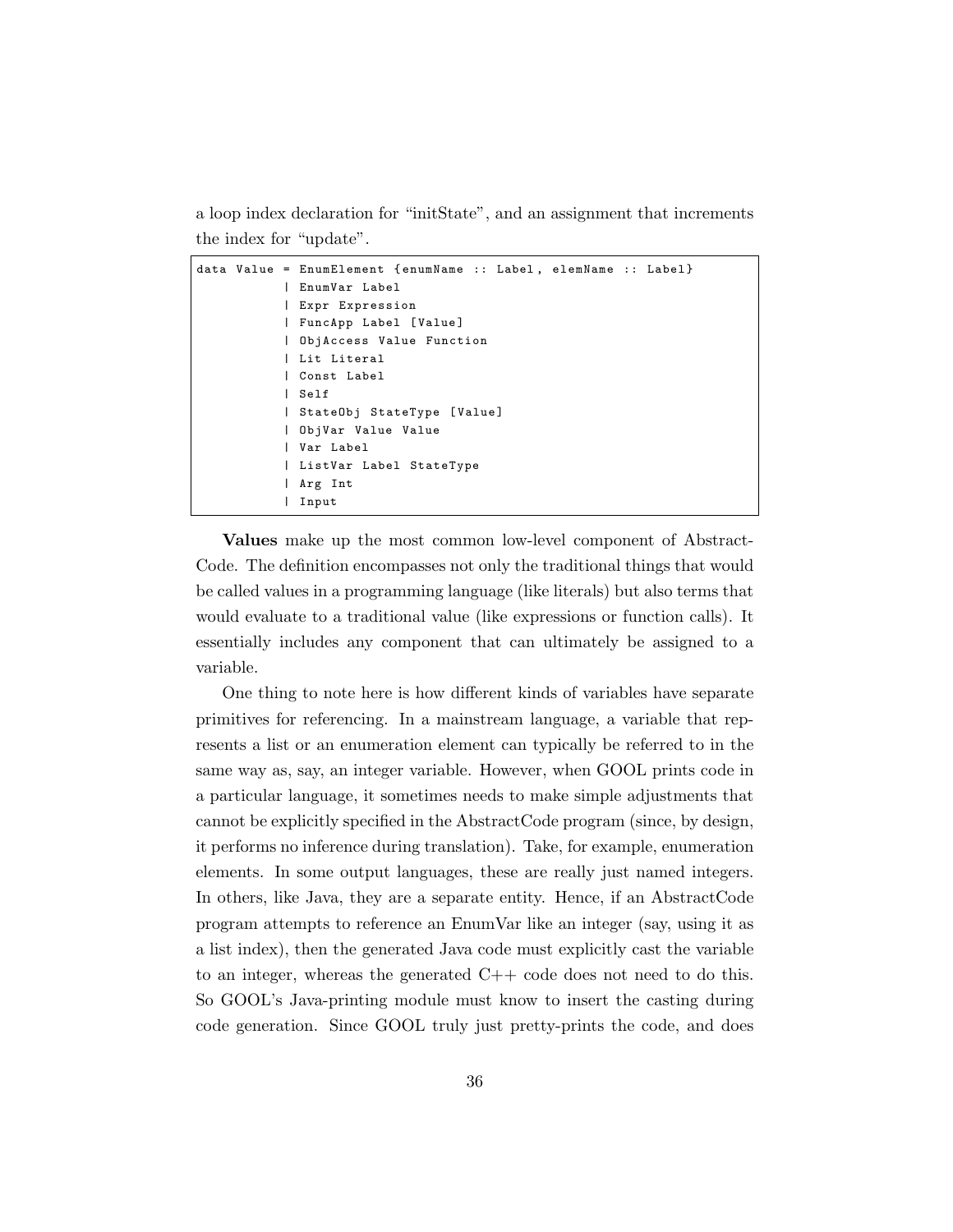not perform any sort of complex inference, the nature of the variable must be explicitly denoted to facilitate this step. Thus, we have an EnumVar primitive to allow for differentiation. See 8.4.6 for an account of a similar situation with ListVars.

```
data Literal = LitBool Bool | LitInt Int | LitFloat Float
             | LitChar Char | LitStr String
```
Literals wrap Haskell literals (of the base types) to allow them to be used within an AbstractCode program, as seen in the previous examples in this section.

A few additional AbstractCode features that were added during development are discussed in Section 8.2.

## 7.4 Code Generation

Code generation is performed by a set of Haskell "language renderer" modules. One module is required for each output language. These modules define how AbstractCode is translated to their respective languages.

There is also a primary code generation module called LanguageRenderer. This module defines the Config data structure, which serves as an explicit dictionary for a specific language  $-$  i.e., it contains a set of functions which define a direct translation from each component of the AbstractCode language to the target language. Each specific language renderer must populate the fields of the Config structure with these "translation" or rendering functions for the various components of AbstractCode. Additionally, there are several fields with simpler types for certain keywords and properties of the language which do not require full rendering functions. The Config structure completely defines how AbstractCode programs should be rendered in a given language.

Listing 7.1: Partial Haskell Definition of the Config Data Structure

```
data Config = Config {
    renderCode :: [Label] -> AbstractCode -> Code,
    argsList :: Doc ,
```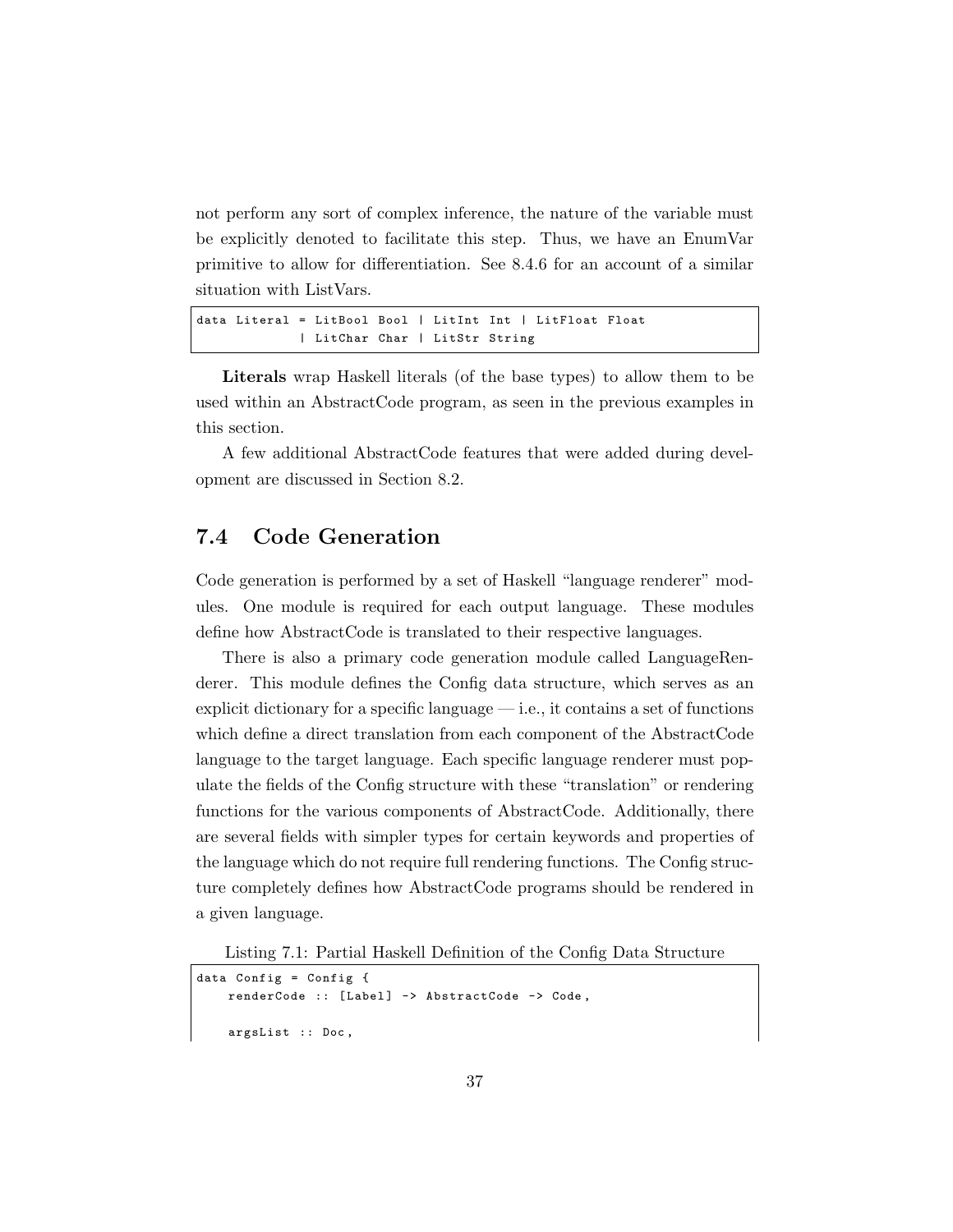```
bitArray :: Doc ,
commentStart :: Doc ,
ext :: Label,
include :: Label -> Doc,
inherit :: Doc ,
iterForEachLabel :: Doc ,
iterInLabel :: Doc ,
...
top :: FileType -> Label -> Doc ,
body :: FileType -> Label -> [Class] -> Doc,
bottom :: FileType -> Doc ,
assignDoc :: Assignment -> Doc ,
bodyDoc :: Body -> Doc ,
conditionalDoc :: Conditional -> Doc ,
declarationDoc :: Declaration -> Doc ,
exprDoc :: Expression -> Doc ,
funcDoc :: Function -> Doc ,
iterationDoc :: Iteration -> Doc ,
litDoc :: Literal -> Doc ,
classDoc :: FileType -> Label -> Class -> Doc ,
scopeDoc :: Scope -> Doc,
statementDoc :: StatementLocation -> Statement -> Doc,
valueDoc :: Value -> Doc,
...
```
}

The Doc type here is used by the HughesPJ pretty printer, and represents an assembled document or piece of text that can be written to an output file [Ter12]. All generated code is formatted with appropriate spacing and line breaks to make it human-readable.

The other major component of the LanguageRenderer module is made up of default implementations for every necessary rendering function. Each rendered language has some components that are represented the same way in another language. Java and  $C#$ , for example, can use identical implementations for the majority of their rendering functions. Even for very dissimilar languages, like Lua, many elements, such as lists of parameters or function calls, would overlap with those found in other languages. Thus it was a natural decision to have a pool of rendering functions that can be shared amongst the individual renderers. These shared implementations help to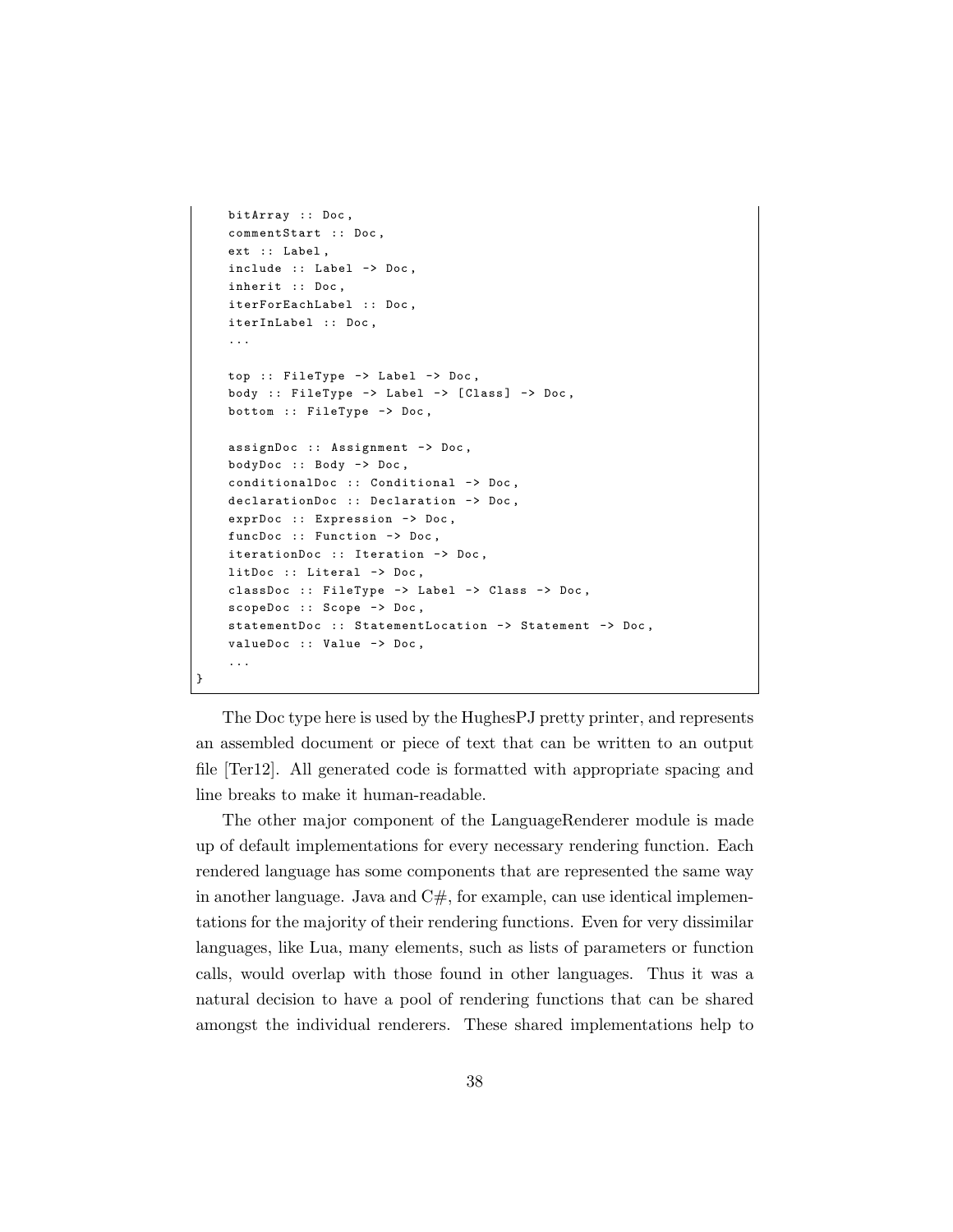avoid a great deal of unnecessary effort and repeated code. Some functions have secondary or tertiary shared implementations, when there is more than one implementation that can be shared amongst two or more languages.

Often, however, a language's way of representing a certain component does not overlap with any others. In these cases, the language renderer must provide its Config structure with a custom implementation of the matching type signature.

The naming convention that has been adopted for rendering functions is as follows: the Config-structure field for a function is suffixed with just "Doc" (e.g. "conditionalDoc"). LanguageRenderer's default implementation ends with DocD ("conditionalDocD"). Apostrophes are appended for any secondary and tertiary shared implementations ("conditional $\text{Doc}D''$ ", "conditional $\text{Doc}D''$ "), as is the standard Haskell convention for denoting a modified version of a function [Lip11]. Language-specific implementations end with "Doc'" ("conditional $Doc''$ ); again, a nod to the Haskell convention.

Some representative rendering functions will be shown below, as examples. Section 7.3 can be referenced for the meaning of any AbstractCode primitives used below.

```
assignDocD :: Config -> Assignment -> Doc
assignDocD c (Assign v1 v2) = valueDoc c v1 \leftrightarrow text "=" \leftrightarrowvalueDoc c v2
assignDocD c (PlusEquals v1 v2) = valueDoc c v1 <+> text "+=" <+>
        valueDoc c v2
assignDocD c (PlusPlus v) = valueDoc c v \le v text "++"
```
This is the default implementation of a rendering function for Assignment statements. This function is particularly straightforward. Haskell's pattern matching is used to differentiate among the possible Assignment constructors. Some of the pretty printer's functions are used to form the returned Doc: the "text" function isomorphically transforms a String into a Doc, the " $\langle \rangle$ " operator concatenates two Docs, and " $\langle + \rangle$ " concatenates and inserts a space [Ter12]. Thus, a simple assignment would have the printed form value1 = value2, a "PlusEquals" assignment would have the form value1 += value2, and a "PlusPlus" assignment would look like ++value.

bodyDocD :: Config -> Body -> Doc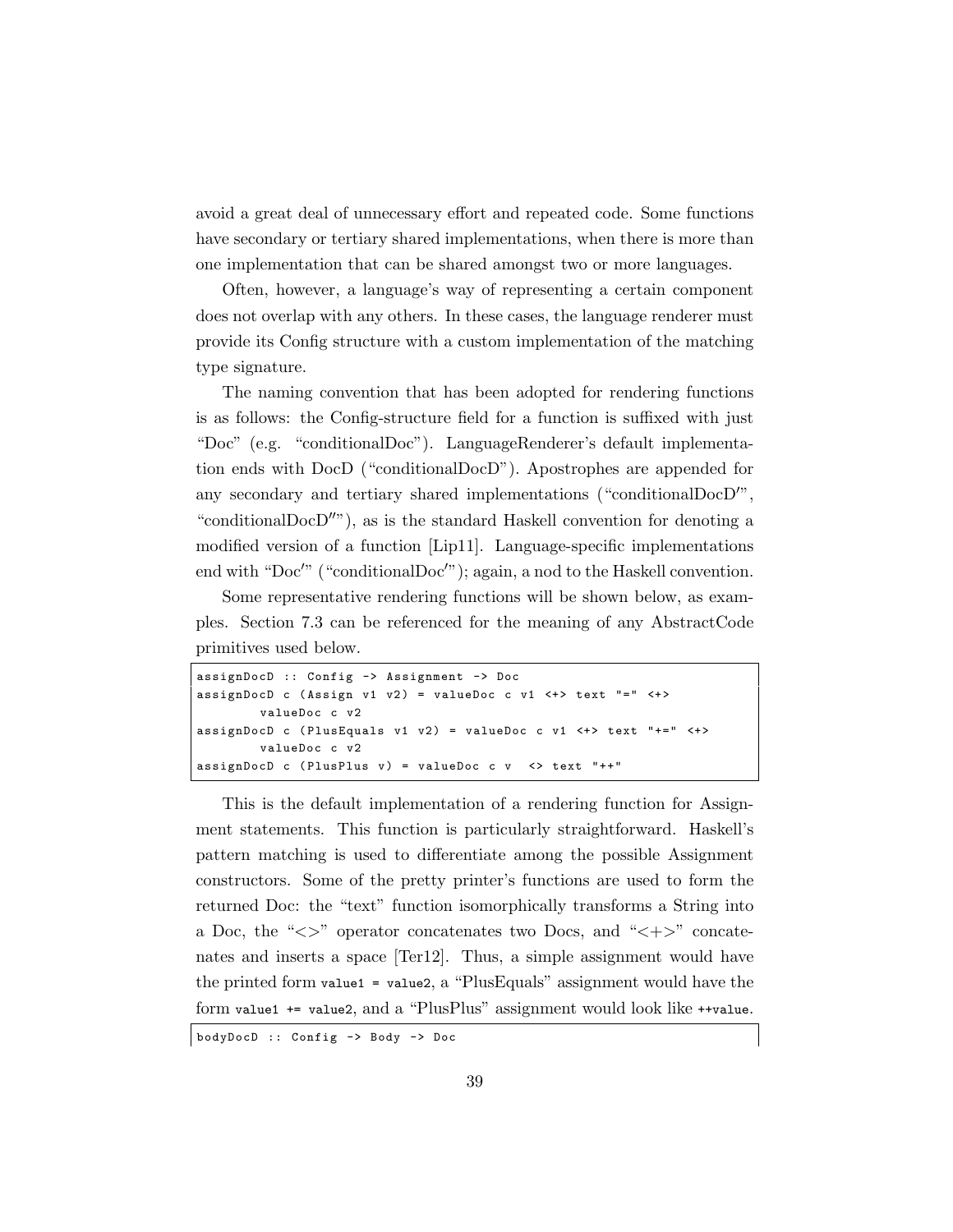```
bodyDocD c bs = vibmap ( blockDoc c) blocks
    where blocks = filter (\b - > not $ isEmpty $ blockDoc c b) bs
blockDocD :: Config -> Block -> Doc
blockDockDockDocD c (Block ss) = vmap (statementDoc c NoLoop) statements
    where docOf s = statementDoc c NoLoop s
          notNullStatement s = ( not $ isEmpty $ docOf s)
              && ( render ( docOf s) /= render ( end c NoLoop ))
          statements = filter notNullStatement ss
```
These functions are responsible for pretty-printing Bodies and Blocks of code, respectively. Since a Body is just a collection of Blocks, the "vibmap" combinator is used to intersperse line breaks between all Blocks. Any empty Blocks are filtered out and ignored. The blockDocD function prints a Block as a sequence of Statements — again, filtering out blank Statements.

```
conditionalDocD :: Config -> Conditional -> Doc
conditionalDocD c (If (t:ts) elseBody) =
   let ifSect (v, b) = vcat [
            text "if" <+> parens (valueDoc c v) <+> ifBodyStart c,
            oneTab $ bodyDoc c b ,
            blockEnd c]
        elseIf Sect (v, b) = vect [elseIf c <+> parens (valueDoc c v) <+> ifBodyStart c,
            oneTab $ bodyDoc c b ,
            blockEnd c]
        elseSect = if null elseBody then empty else vcat [
            text "else" <+> ifBodyStart c,
            oneTab $ bodyDoc c elseBody ,
            blockEnd c]
   in vcat [
       ifSect t,
        vmap elseIfSect ts ,
        elseSect ]
conditionalDocD \angle (If [] \angle) = error "If with no body encountered"
```
This is the portion of the default Conditional-rendering function that deals with If conditionals (the Switch part uses a similar approach).

Components like "ifBodyStart", "blockEnd", and "elseIf" are defined in the Config structure for each language. By having simple keywords specified separately, we can avoid having to rewrite the conditionalDoc function for a certain language just because, say, other languages use "else if" while this one uses "elif". The same pattern still holds, albeit with slight differences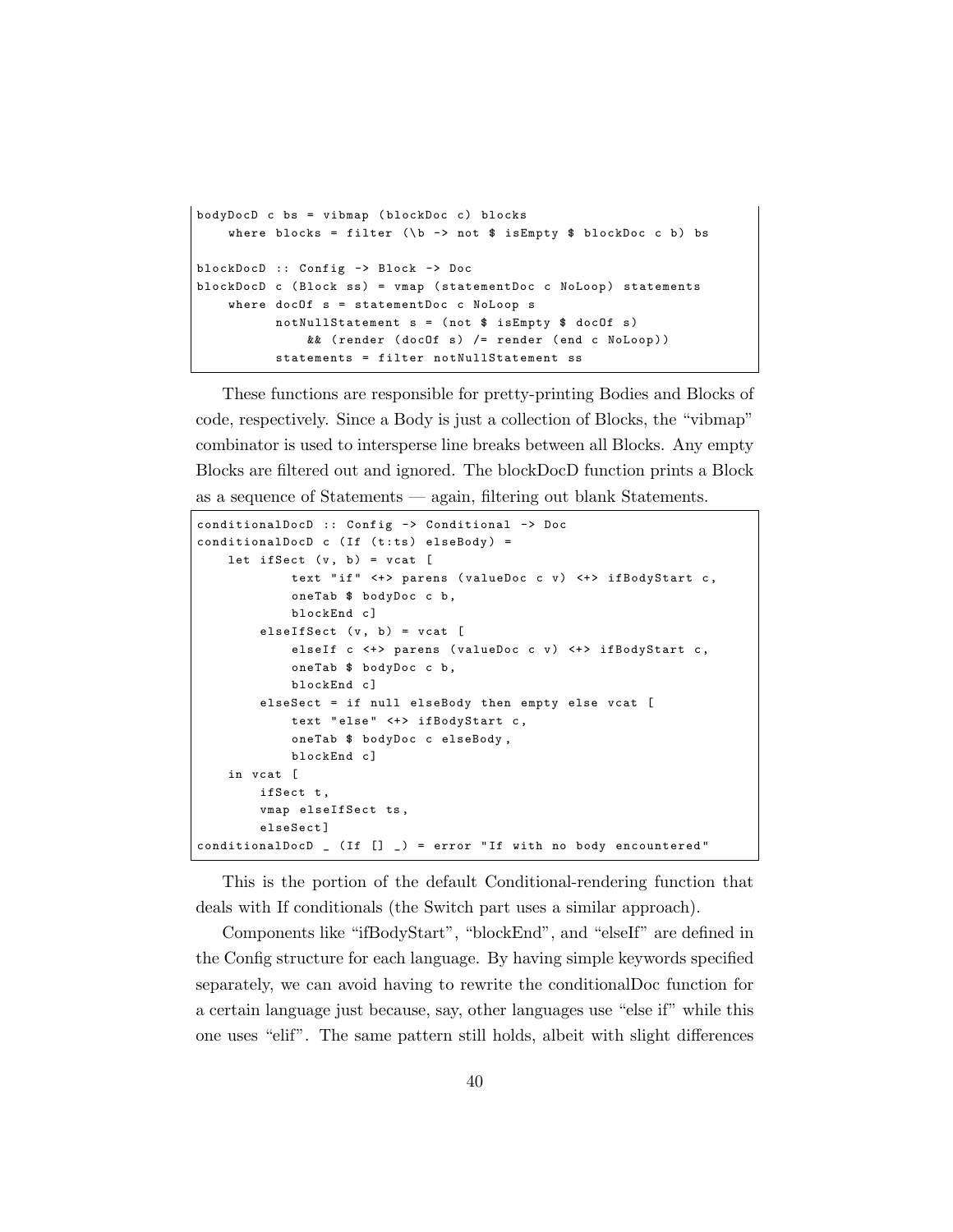in syntax.

The first (Value, Body) pair is taken to be the "if" branch, and any subsequent pairs are "else if" branches. Each "if" or "else if" branch uses a similar format:

[else] if (condition) { < code Block to execute if condition holds > }

All branches (including the "else" branch, as long as it is not empty) are concatenated to form the final Doc.

The second pattern-matching case catches If Conditionals with empty (Value, Body) lists. These are invalid, since an "if" statement must check at least one condition, so an error is thrown and the printing process fails.

```
statementDocD :: Config -> StatementLocation -> Statement -> Doc
statementDocD c loc ( AssignState s) = assignDoc c s <> end c loc
statementDocD c loc (DeclState s) = declarationDoc c s <> end c loc
statementDocD c _ (CondState s) = conditionalDoc c s
statementDocD c _ (IterState s) = iterationDoc c s
statementDocD c loc (JumpState s) = jump s <> end c loc
statementDocD c loc (RetState s) = retDoc c s <> end c loc
statementDocD c loc (ValState s) = valueDoc c s <> end c loc
statementDocD c = (CommentState s) = comment c sstatementDocD c loc (FreeState v) = text "delete" <+> valueDoc c v <>
        end c loc
statementDocD c loc (PrintState newLn t v) = printDoc c newLn t v <>
        end c loc
statementDocD c loc ( ExceptState e) = exceptionDoc c e <> end c loc
statementDocD c loc (PatternState p) = patternDoc c p <> end c loc
```
This function makes more use of Haskell's pattern-matching. A different implementation is required for each Statement type. In most cases, the statementDocD function just refers to a more specific rendering function for that kind of Statement and applies the end-of-statement symbol (a semicolon, for languages that use such a symbol).

The interesting point in this case is that, since it is so general, every output language uses this version of the Statement-rendering function. It is illustrative of a recurring theme in the code-generation system: refer back to the language-specific Config structure wherever possible, so as to maximize generality.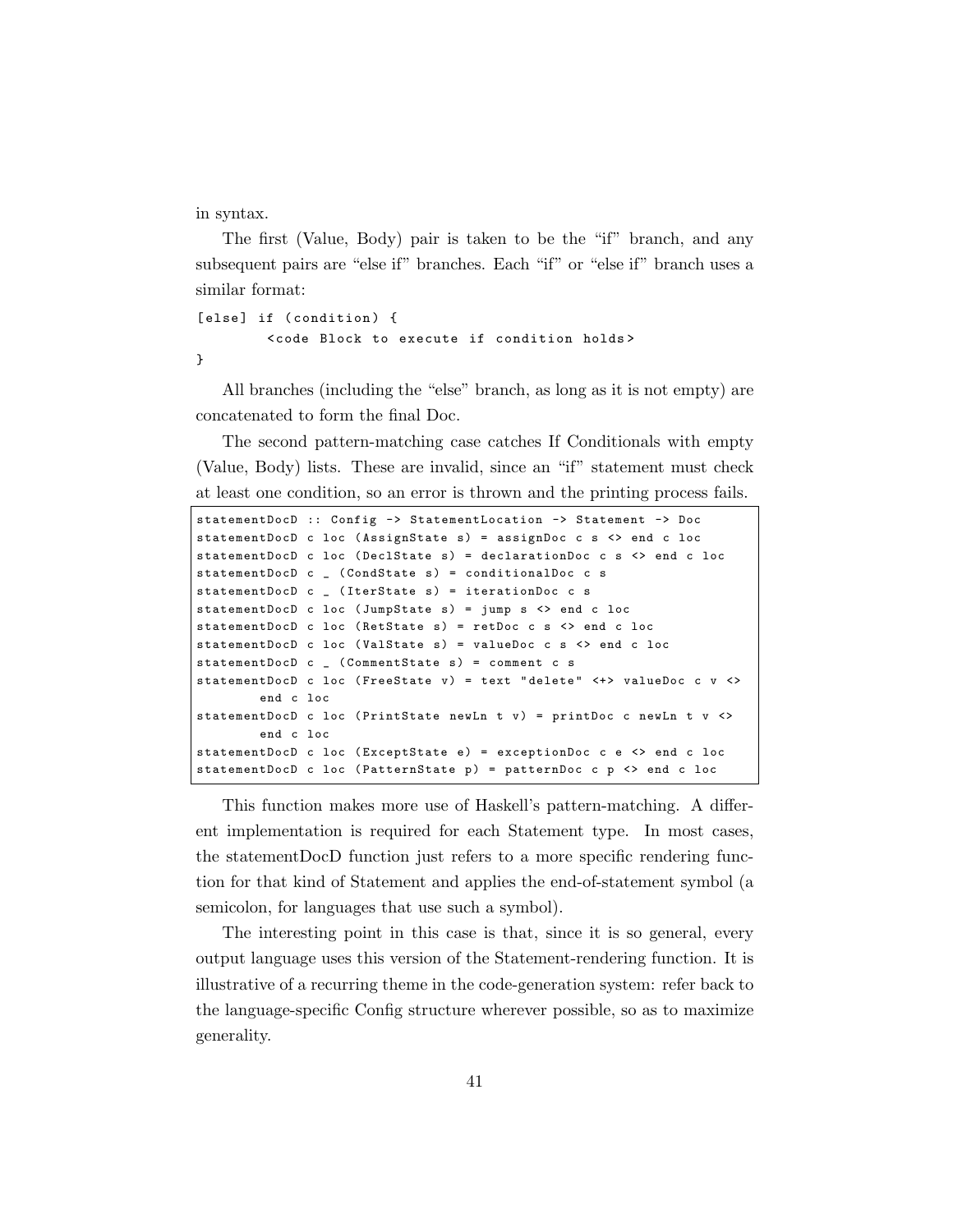## 7.5 Configuration File

A simple configuration file must be provided to GOOL at runtime. Its main purpose is to specify the desired code generation language (this is the only mandatory setting), and to tell GOOL to render one of the included AbstractCode example implementations, if desired. If an example implementation is not specified, GOOL attempts to render the default AbstractCode implementation.

There are a few language-specific options that can be set as well. A default setting is specified for each one in the relevant language renderer. These design choices are provided merely as an example of possibilities; if GOOL's development were to be continued, there are numerous other configuration settings that could and should be supported.

An EBNF listing of the syntax of the configuration file can be found in Section A.4.

The configuration file options are:

- Generation Language: the desired output language for code generation. Supported choices are  $C#$ ,  $C++$ , Java, Objective-C, Python, and Lua. This option must be set in the configuration file, or GOOL will not run. All others are elective.
- ExampleImplementation: if this option is set, then code for the chosen example will be generated instead of the default implementation module. Available choices are Patterns, QuickSort, State, and StateV2.
- *JavaListType*: the container type to use for lists in pretty-printed Java code. If Java is not the chosen Generation Language, then setting this option will have no effect. Supported list types are ArrayList, LinkedList, and Vector. If this is not set, GOOL will default to using Vectors.
- *CppListType*: the type to use for lists in pretty-printed  $C++$  code. This option will have no effect if  $C++$  is not the chosen Generation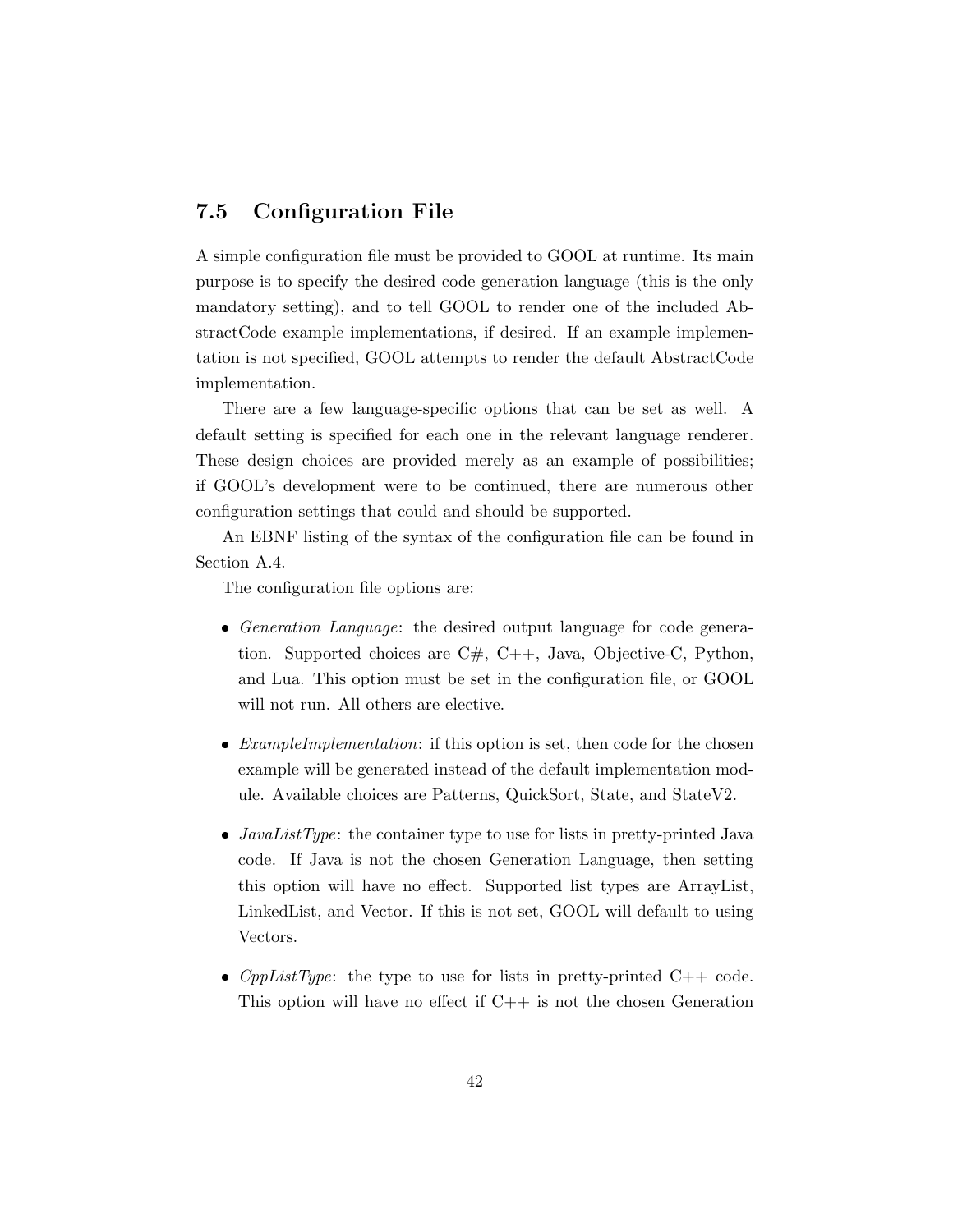Language. Supported list types are deque and vector. The default choice is vector.

 $\bullet$  *ObjCStaticListType*: the type to use for lists in pretty-printed Objective-C code that are declared Static (Dynamic lists must be NSMutableArrays). This option will have no effect if Objective-C is not the chosen Generation Language. Supported list types are NSArray and NS-MutableArray. The default choice is NSArray.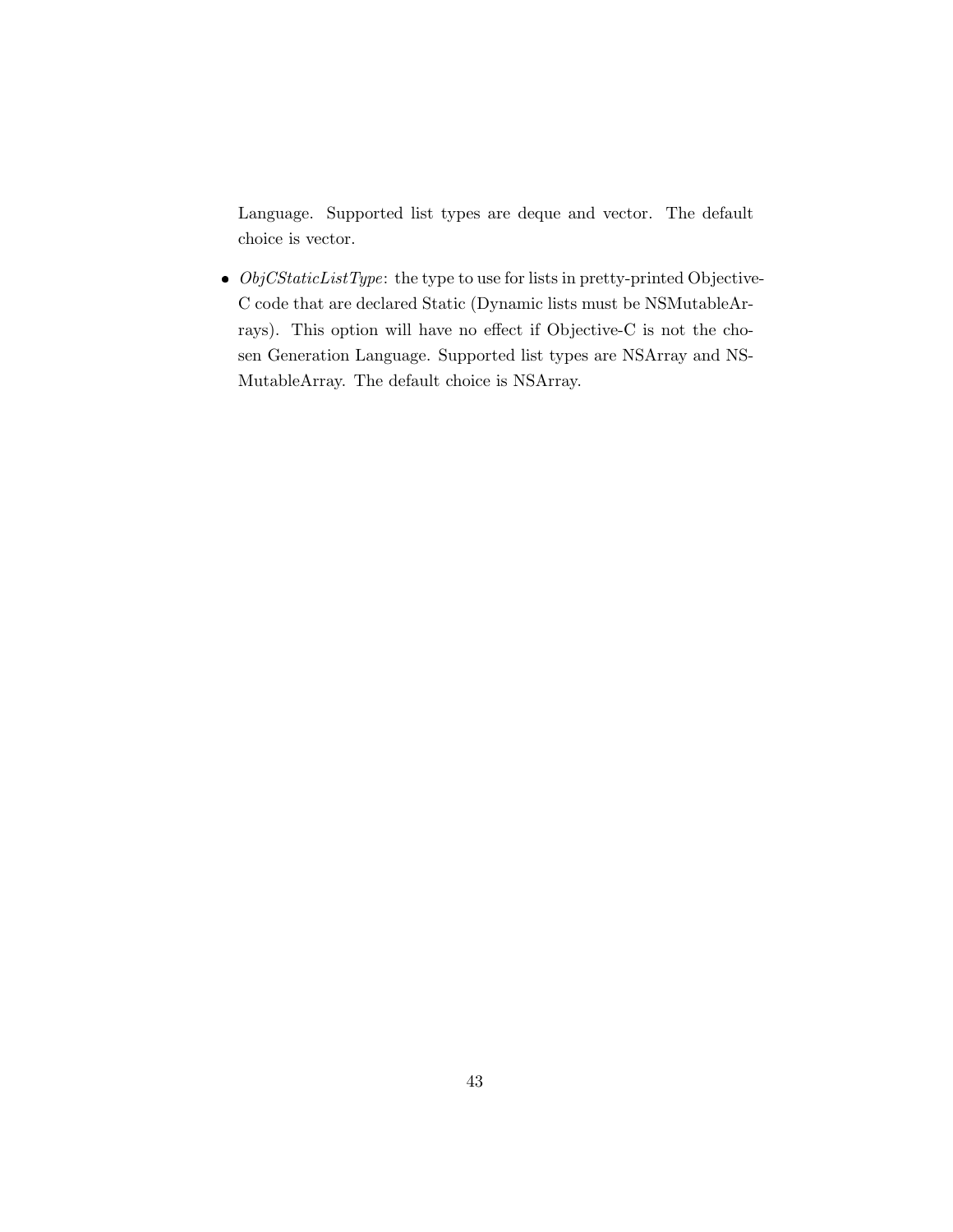## Chapter 8

# Detailed Development **History**

At this point, the reader has hopefully gained a reasonable understanding of what GOOL does and how it works. This chapter serves to provide the educated reader with a more detailed summary of what work was done to transition from SAGA to GOOL in its current form, throughout the duration of this project. This includes major changes, additions, and a few of the notable issues that were faced. The account is roughly chronological, though some related efforts have been grouped for the sake of readability.

## 8.1 Starting Point

In order to properly explain the development of GOOL, it must first be understood where development began.

GOOL, the tool developed to meet the requirements of Chapter 3, was built off of a previous DSL-centric project, known as SAGA (Story as an Acyclic Graph Assembly) [Bey11, BC11]. SAGA implemented a text-based DSL which allowed non-programmers to easily and efficiently create a "story engine" for a video game that could be integrated into real-world game projects. The SAGA program served as a compiler: It parsed a "story description file" (DSL code), created an intermediate representation of the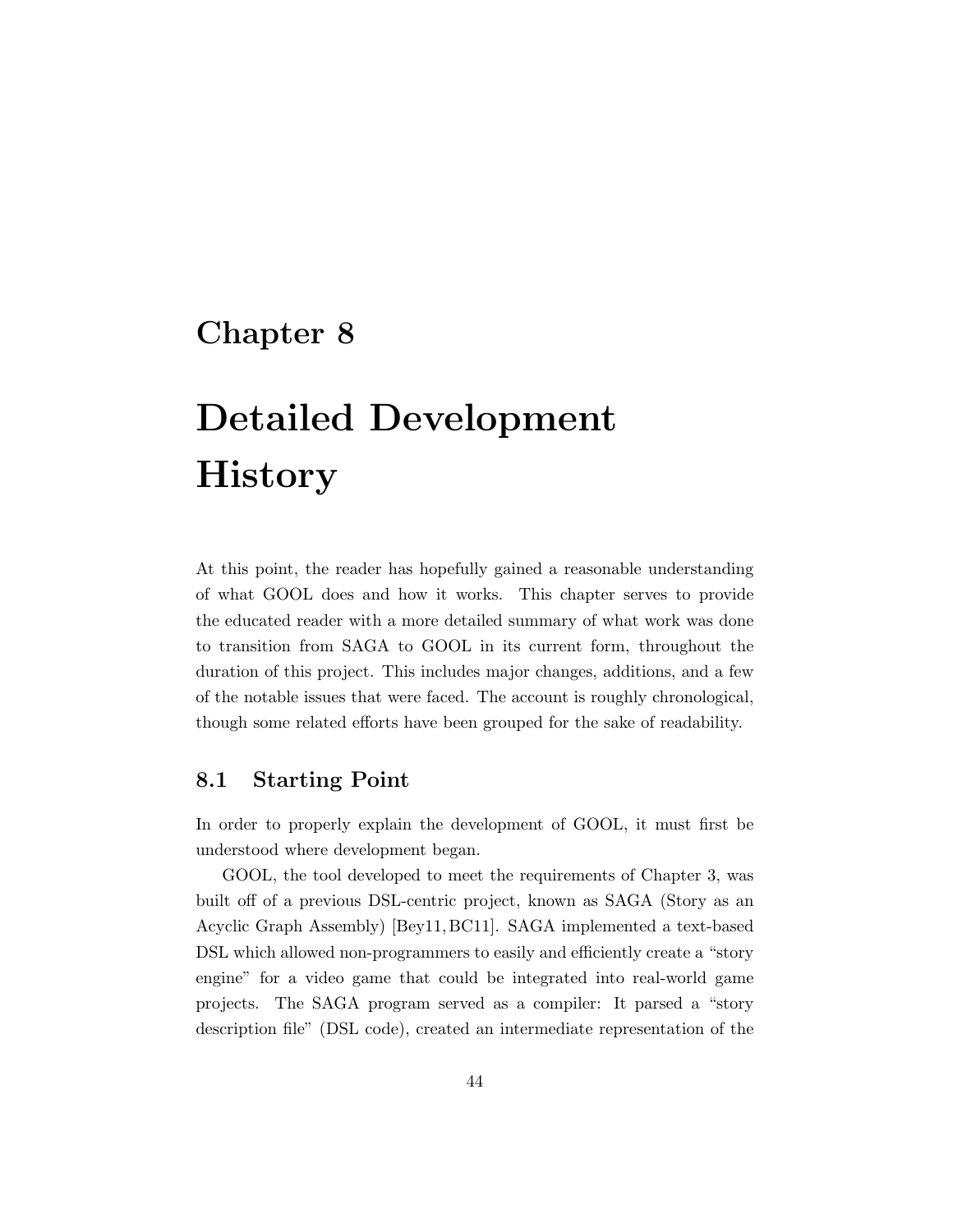story engine, and then generated the actual code in a user-selected general purpose language.

As mentioned in Chapter 2, SAGA provided much of the framework needed for GOOL. For example, SAGA already included the necessary facilities for code generation in  $C#$ ,  $C++$ , and Java. The main benefit to starting from SAGA was its intermediate representation language. In SAGA, the intermediate representation was an algebraic data type which effectively modelled the basic structure of source code (i.e. abstract syntax trees).

GOOL's DSL began to take shape from the roots of SAGA's intermediate representation, called AbstractCode.

For a full discussion and report on SAGA, please see [Bey11] and [BC11].

### 8.2 Added AbstractCode Features

This section will discuss a select few of the primitives that were implemented in the AbstractCode language during development of GOOL.

Listing 8.1: Binary operators, with symbolic versions.

```
data BinaryOp = Equal | NotEqual | Greater
             | GreaterEqual | Less | LessEqual
             | Plus | Minus | Multiply
             | Divide | Power | Modulo
Equal: v1 ?== v2NotEqual: v1 ?!= v2Greater: v1 ?> v2
GreaterEqual: v1 ?>= v2Less: v1 ?< v2LessEqual: v1 ? \leq v2Plus: v1 #+ v2Minus: v1 #- v2Multiply : v1 #* v2
Divide: v1 #/ v2Power: v1 #<sup>^</sup> v2
Modulo: v1 #% v2
```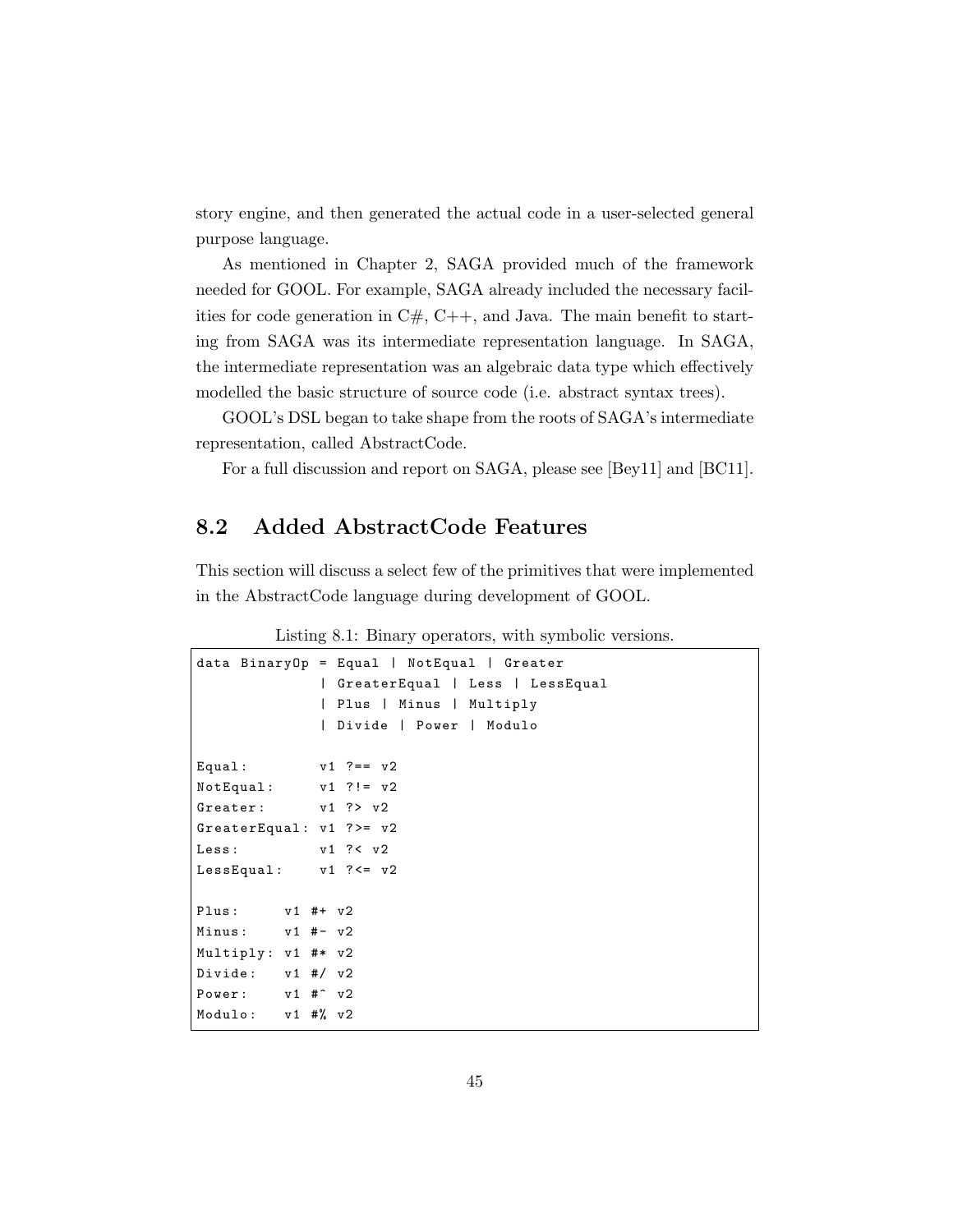We added several binary operators to the language, each with a symbolic shortcut operator. Equal, Less, and LessEqual had already been included in SAGA's version, but the rest are new. Since there was also a unary Not operator, supporting the other logical operators was not strictly necessary. These are an example of a feature that was added because it is expected in any full-featured programming language, for the programmer's convenience.

The arithmetic operators, on the other hand, are representative of features that were added because they are strictly necessary. Mathematical operations are a fundamental component of programming.

Listing 8.2: Two of the primitives for an AbstractCode Module.

```
data Class = Enum {
                 className :: Label ,
                 classScope :: Scope ,
                 enumElements :: [Label]}
            | MainClass {
                 className :: Label ,
                 classVars :: [StateVar],
                 classMethods :: [Method]}
            | ...
data Method = MainMethod Body
                     | \cdot |...
```
Usage example (defines an Enum for the days of the week, and in the MainMethod, declares a variable named "today" and initializes it to the Enum element for Tuesday):

```
daysEnum :: Class
dayEnum =
  Enum " Days " Public [" Mon " ," Tue " ," Wed " ," Thur " ," Fri " ," Sat " ," Sun "]
testClass :: Class
testClass = MainClass "Test" [] [
         MainMethod [
             Block [
                  varDecDef " today " ( EnumType " Days ") (" Days " $: " Tue ")
             ]
         ]
 ]
```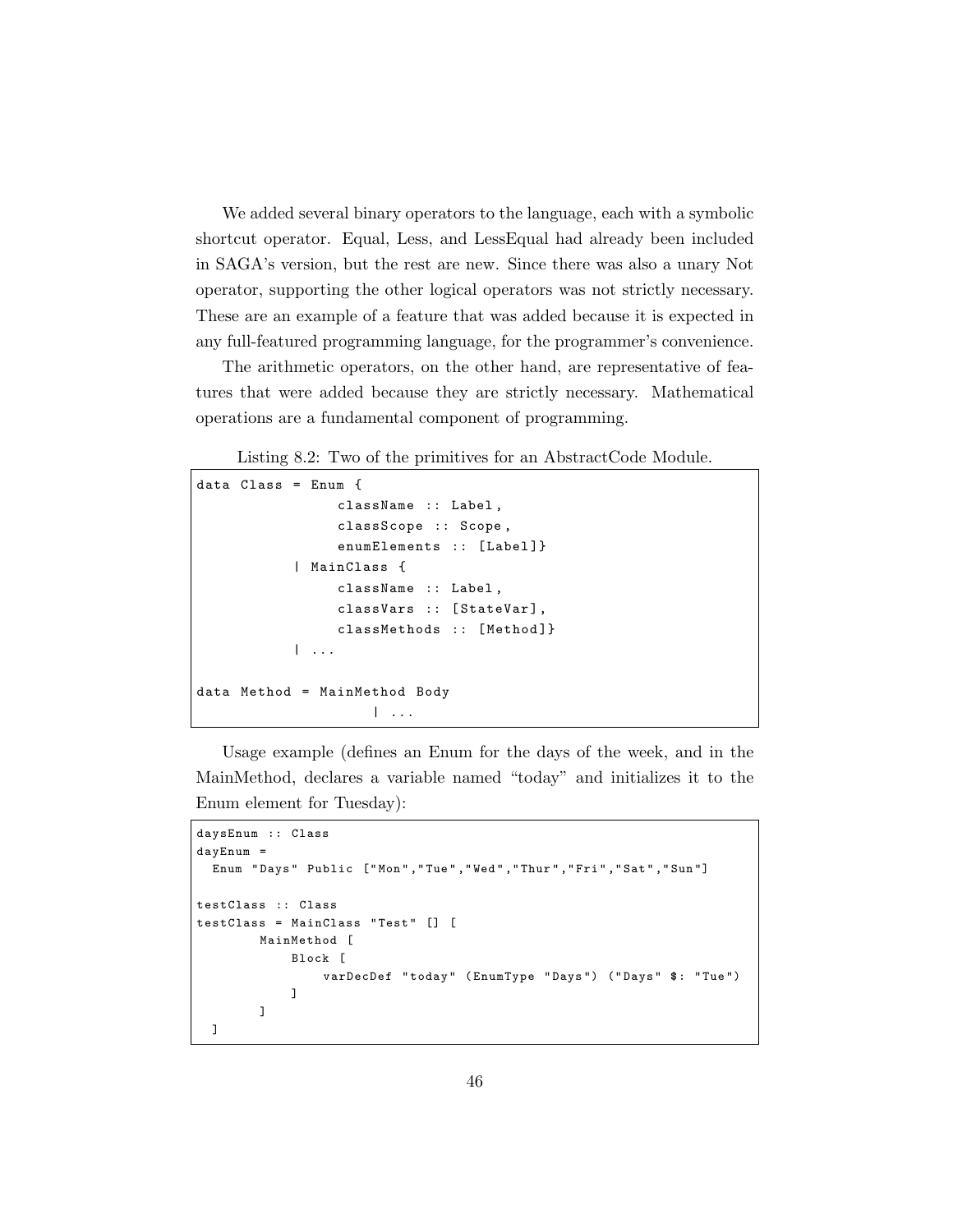SAGA only supported one standard Class type. GOOL added Enum Classes as a useful feature. They are not truly necessary (in fact, some of the output languages do not have built-in Enums; in these cases, GOOL simulates them with regular integers). The feature was inspired by SAGA's Story Manager, which would communicate about a specified list of story events using hard-coded strings. This seemed inefficient and ugly, and having an Enum type would have allowed for a better, while still human-readable, solution. We assumed that similar cases could occur in AbstractCode programs.

The MainClass Class and MainMethod Method are somewhat representative of the transformation into a robust, executable language. SAGA's Story Manager was meant to be integrated into larger programs, but GOOL is intended to generate standalone programs. Different languages specify Main in different, specific ways (for example, C++ and Java require a method with a specific name and signature, while Python and Lua programs simply begin execution at code that is not encapsulated within methods or classes), and thus it is necessary to explicitly specify which module and method are the Main ones in AbstractCode. Many components of the language have similar reasons for their existence.

Listing 8.3: AbstractCode exception-throwing and -handling primitives.

| data Exception = Throw $\{exchsg :: String\}$ |  |  |                                               |  |
|-----------------------------------------------|--|--|-----------------------------------------------|--|
|                                               |  |  | TryCatch {tryBody :: Body, catchBody :: Body} |  |

Exceptions were incorporated into AbstractCode because error-handling is an important part of programming. All output languages supported this construct in one form or another, so it seemed natural that AbstractCode should as well. While this approach is very simplistic (TryCatch will only catch exceptions thrown explicitly by an AbstractCode Throw statement, not those that may be thrown when, say, a list is accessed out of bounds; also, there is only one type of exception to throw), it demonstrates the concept well enough to be suitable for the language. Additionally, since different categories of exceptions may be represented in various ways between languages, they would all need to be defined explicitly in AbstractCode in order to be used (but one could certainly imagine defining a set of exception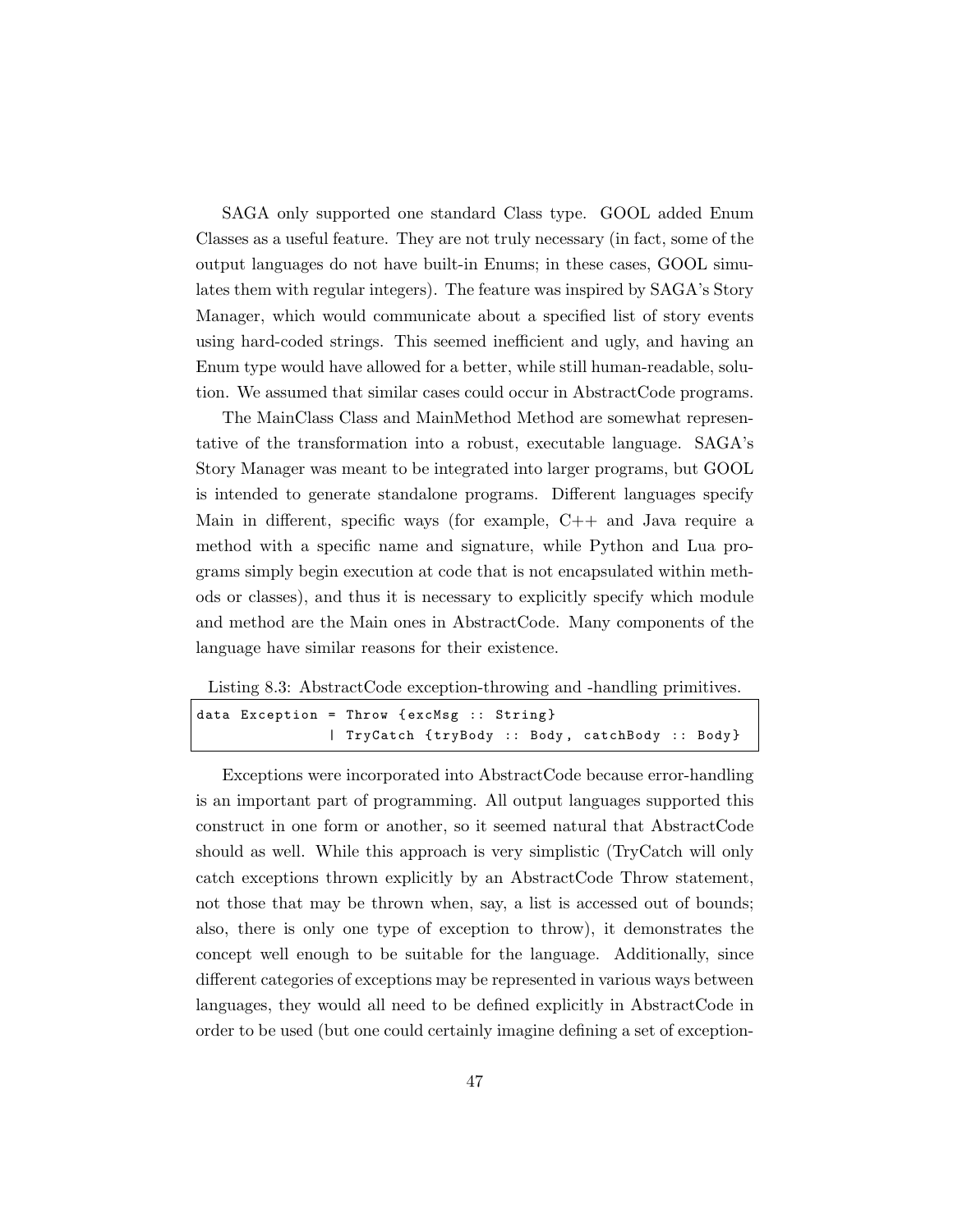type primitives).

### 8.3 Gang of Four Design Pattern Statements

Listing 8.4: The Pattern Statements of AbstractCode.

```
data Pattern = State StatePattern
             | Strategy StratPattern
             | Observer ObserverPattern
data StatePattern = InitState {fsmName :: Label, initState :: Label}
                   | ChangeState { fsmName :: Label , toState :: Label }
                   | CheckState { fsmName :: Label ,
                        cases :: [(Label,Body)], defaultBody :: Body}
data StratPattern = RunStrategy { stratName :: Label ,
   strategies :: Strategies, assignResultTo :: Maybe Value}
data Strategies = Strats { strats :: [(Label, Body)],
    returnVal :: Maybe Value }
data ObserverPattern = InitObserverList { observerType :: StateType ,
    observers :: [Value]}
```
The Pattern Statements are different from most of the others — they are in no way expected or fundamental. They were added as a more experimental feature. State, Strategy, and Observer are three examples of the Gang of Four design patterns (specifically, they are behavioural patterns) [Jav08], which are a well-known set of patterns that are used solve common OO programming problems.

Even though they do not have directly analogous primitives in the target languages, these patterns can still be implemented rather simply, and do not require any deviation from our goal of maintaining a "trivial" translation process (see 3). In fact, these patterns do not even need to be explicitly translated — all of their rendering functions utilize existing AbstractCode features to create a new implementation. For example, the following Haskell code shows the rendering functions for the Observer Pattern statements.

```
patternDocD c ( Observer ( InitObserverList t os )) = declarationDoc c $
 ListDecValues Dynamic observerListName t os
patternDocD c ( Observer ( AddObserver t o)) = valueDoc c $
  obsList $. ListAdd last o
    where obsList = observerListName 'listOf' t
          last = obsList $. ListSize
```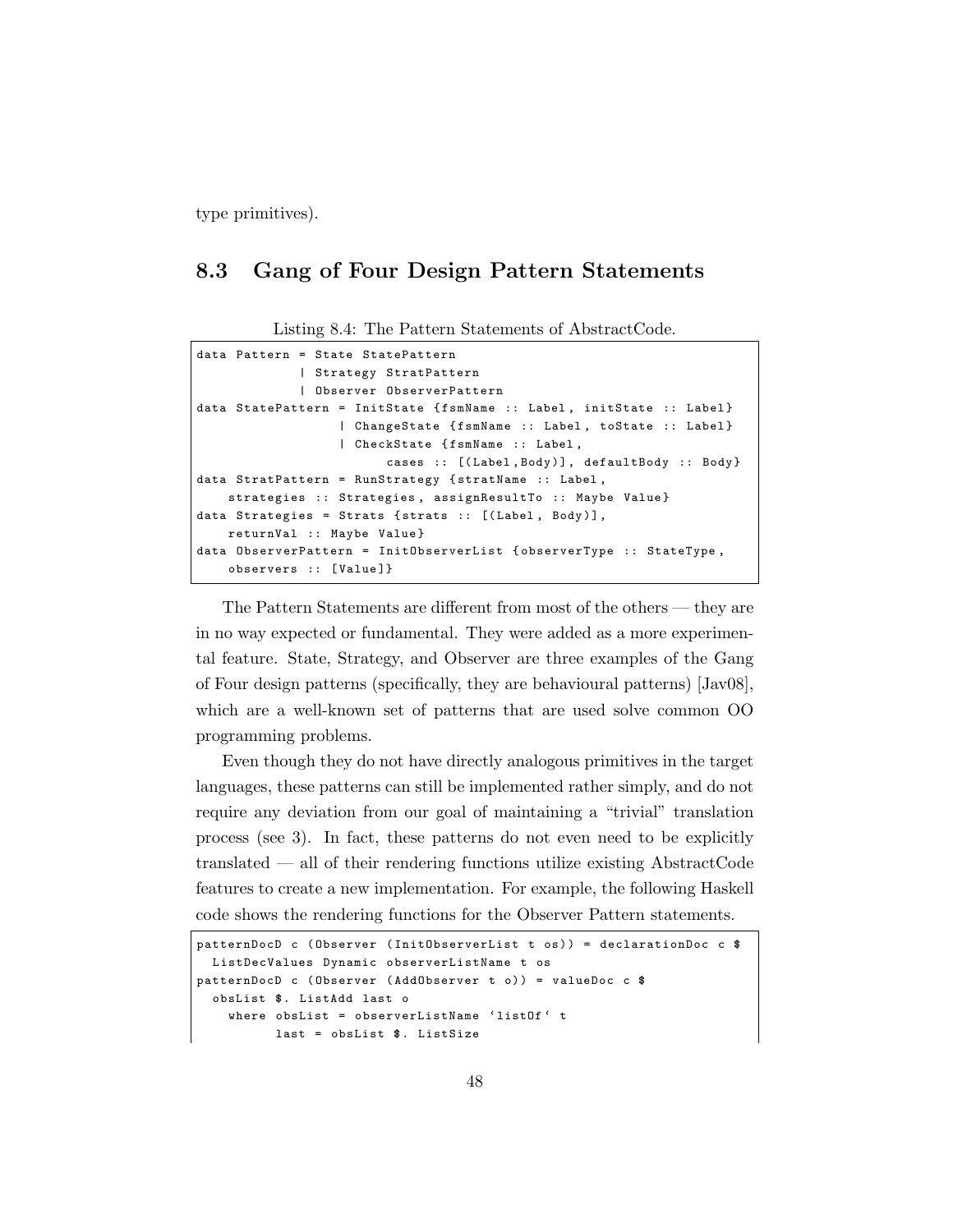```
patternDocD c ( Observer ( NotifyObservers t fn ps )) = iterationDoc c $
 For initv (Var index ?< (obsList $. ListSize)) ((&++)index) notify
   where obsList = observerListName 'listOf' t
          index = " observerIndex "
          initv = varDecDef index (Base Integer) $ litInt 0
          notify = oneLiner $
                     ValState $ (obsList $. at index) $. Func fn ps
```
The Pattern Statements prove that patterns do not need to be an explicit part of OO languages in order to be a part of their common core — many patterns can be built from fundamental elements that are implicit to the nature of object-oriented programming. These serve as an illustration of the scope of our language, and thus, the discovered core.

### 8.4 Changes, Problems, and Improvements

#### 8.4.1 Objective-C

Among the first changes made was the addition of more language renderer modules. SAGA supported only Java,  $C#$ , and  $C++$ . These languages would not be sufficient for GOOL's goal, due to a lack of both quantity and variety. The Objective-C renderer was produced first, as it was expected that this would be the simplest of the new languages to implement. This perception was, however, due to our initial unfamiliarity with the language. Throughout development, Objective-C was generally the source of more difficulty than any other language, typically when trying to implement a new AbstractCode feature. More than a few of these problems stemmed from memory management. Objects that needed to be explicitly released in Objective-C often did not need this in  $C_{++}$ , and vice versa. Thus a feature had to be devised that would allow the "deletion priority" to be explicitly specified in the AbstractCode. This was an unfortunate concession to make, as it is a language-specific parameter, but we deemed it necessary (short of ignoring memory management altogether, which, while possibly still allowing for functional programs, would obviously be incorrect).

It may be enlightening to know of a few representative examples. NSArrays were used as the default "list" type in Objective-C since C-style arrays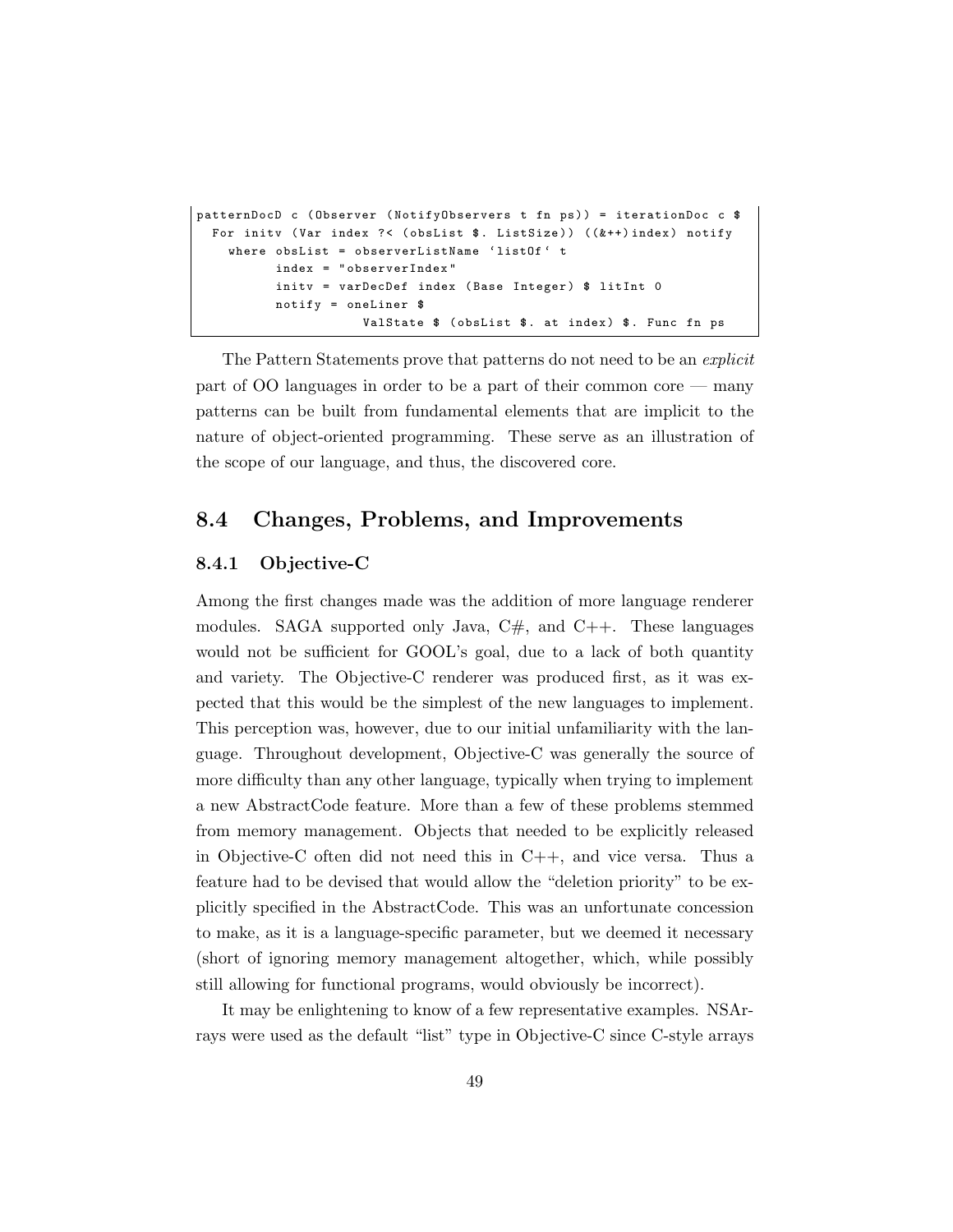would not be sufficient for some of AbstractCode's list-manipulation functions. This choice came with a bit of complexity, as NSArrays cannot hold primitive types. Thus, whenever a primitive is added to a list in an AbstractCode program, the Objective-C rendering must wrap that primitive with an appropriate object (usually an NSNumber) before adding it. Similarly, when reading a list element, the object must first be unwrapped back into a primitive.

Another specific, and curious, example of an Objective-C difficulty was found in dealing with NSNumbers. The rendered implementation would crash when intializing an NSArray with a series of NSNumbers. We found that, when using integers 0 thru 12, the intialization worked as desired. However, using any other number resulted in a crash. We eventually discovered that Objective-C includes some sort of optimization for small integers only. This optimization would somehow prevent a memory issue that would otherwise occur [Ove11]. This assymmetric behaviour was surprising. We eventually solved the problem by using an NSAutoreleasePool to automatically handle the release of the non-optimized NSNumbers.

#### 8.4.2 Python

The Python renderer was added shortly thereafter. In comparison to Objective-C, there were no specific or large categories of problems that came up. Defining a direct translation proved to be relatively straightforward. Some modifications/generalizations did need to be added to AbstractCode. For example, Python needed to know when a statement was referring to a member of "this", as opposed to a locally-defined variable. Thus the "Self" value was added to the language, and all member variables now had to be referenced appropriately.

To illustrate, when a Statement within a class had previously looked like:

 $(Var "x")$  &=  $(Var "y")$  #+ litInt 5

Where x and y are class member variables, it would now need to be explicit that x and y are members of Self, like so:

Self\$ ->(Var "x")  $&=$  Self\$ ->(Var "y") #+ litInt 5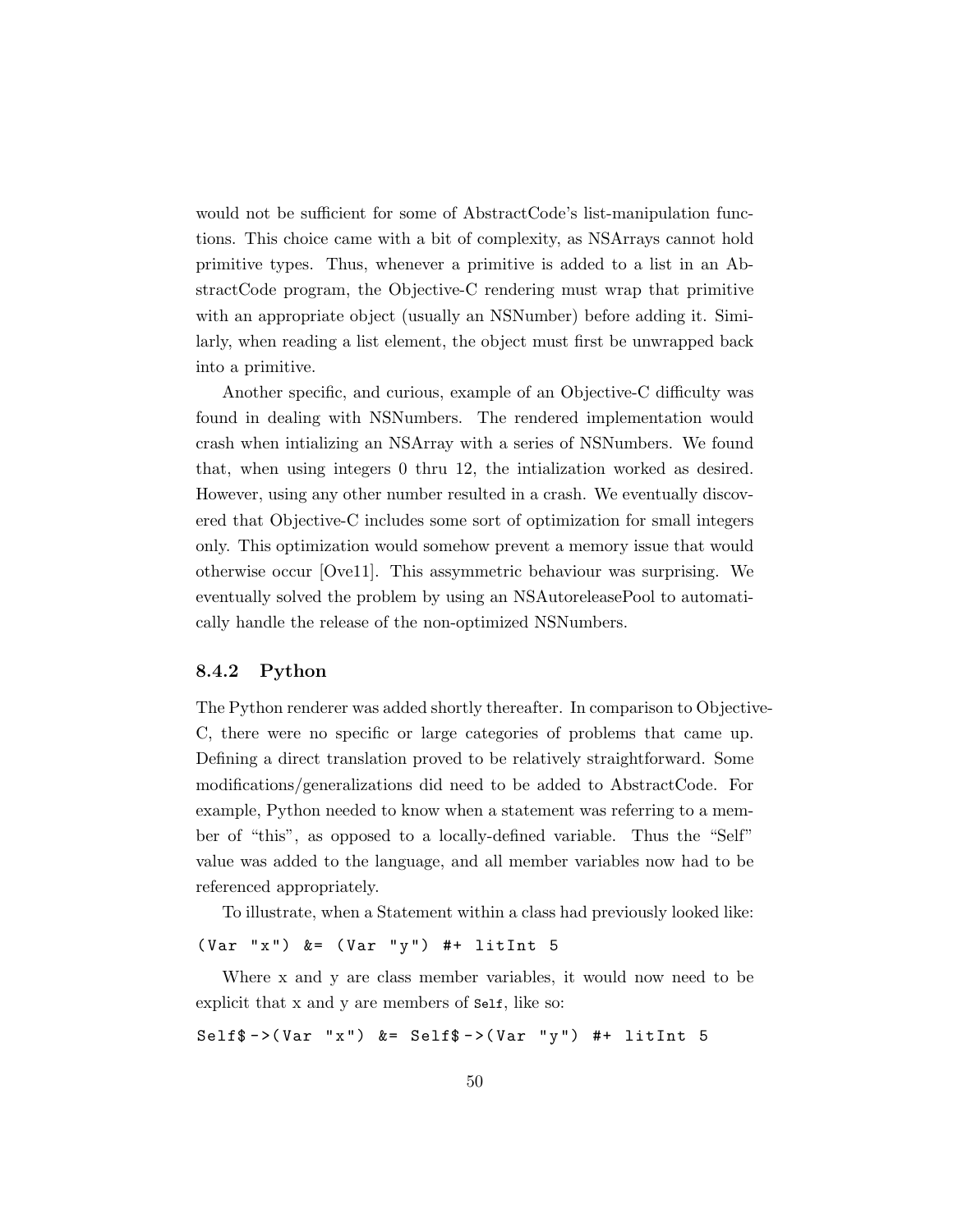#### 8.4.3 Structure

At this point, we made some improvements to the structure of the code. Previously, the Config data structure had only contained a few specific options and smaller language features. There was a LanguageRenderer class which defined an assortment of rendering functions that might be used by some of the language-rendering modules. Each specific language renderer would instantiate the LanguageRenderer class and define any supplementary functions that were needed. This was a bit haphazard and inflexible. Some new languages might need more control over rendering than was allowed by the current setup. Thus, we modified the Config structure to serve as an explicit, complete dictionary for a language (this is explained in Section 7.4) — all rendering functions for a language simply had to be referenced in this dictionary; they could be defined or reused as desired. The LanguageRenderer module's purpose was now mainly to define the general Config structure. This resulted in a great deal of repeated code, until LanguageRenderer became the repository for shared rendering functions.

Many of the function implementations were extremely similar between different languages, but had very small differences that would prevent them from being shared. For example, several of the AbstractCode Function statements had the same basic form in most languages ( $\langle$ object>. $\langle$ function  $\text{name}$   $\geq$  ( $\leq$  parameters); ), and differed only in the name of the actual function. Specifically, in Java, say, getting the length of a list would look like:

list.size();

Whereas in Objective-C, we would use:

list.count();

To avoid this redudancy, we generalized many rendering function implementations. The keyword or component that might differ was added as a field in the Config structure, and then the general implementation referenced this field. In this way, more languages could use the shared/default implementation, and this minimized code repetition. While we undertook a focused effort towards generalization after expanding the scope of the Config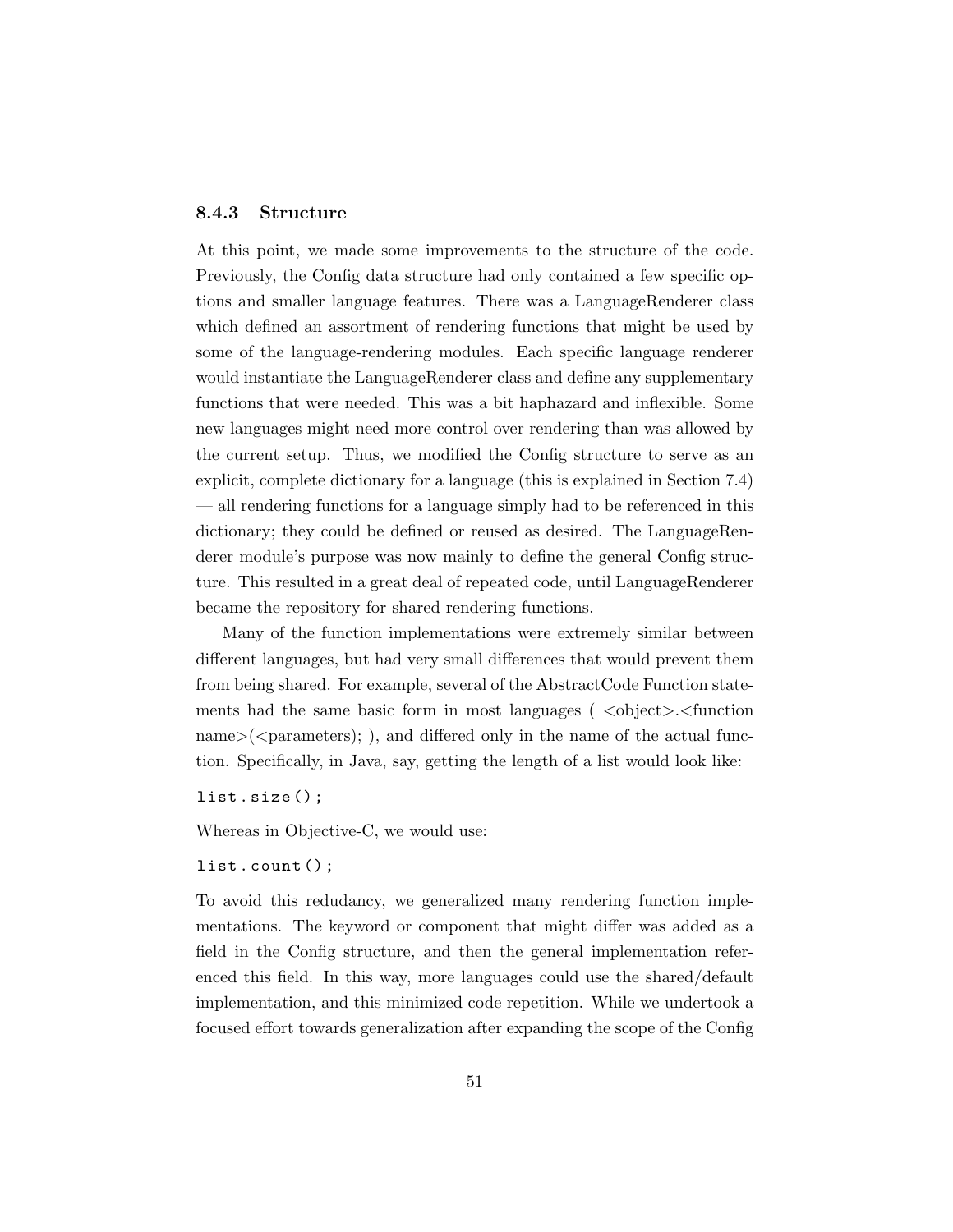structure, this principle was applied many times throughout development of GOOL, and represents an ongoing process.

We put the naming convention for rendering functions (described in Section 7.4) in place at this point, to help with organization and clarity of the new structure.

#### 8.4.4 Combinators

We then put some work into increasing the language's resemblance to traditional code. SAGA's design had accounted for this to a certain degree, as had subsequent additions during development of GOOL, but there was a fair amount of room for improvement. To this end, symbolic operators were added and standardized. We created more shortcut functions, and generalized some existing ones, or split them into common derivations.

Some illustrative examples follow.

| Using only primitives                                                                                                                           | Using shortcut                                                                       |
|-------------------------------------------------------------------------------------------------------------------------------------------------|--------------------------------------------------------------------------------------|
|                                                                                                                                                 | functions/operators                                                                  |
| Expr \$ BinaryExpr (Lit \$ LitInt 5) Minus (Lit \$<br>LitFloat 3.2)                                                                             | $(litInt 5)$ #- $(litFloat 3.2)$                                                     |
| AssignState \$ PlusPlus (Var "i")                                                                                                               | $(k++)$ "i"                                                                          |
| ObjAccess (Var "list") (ListAccess \$ ObjVar Self<br>$(Var "idx")$ )                                                                            | $(Var "list")$ \$. at $(Self$ §-> $(Var "idx")$ )                                    |
| If [(Expr \$ BinaryExpr (Var "x") Less (Lit \$<br>$Little 3)$ ,<br>[ Block [ PrintState True (Base String) (Lit \$<br>LitString "OK") ] ] )] [] | ifCond $[$ ( $(Var "x")$ ?< $(liftInt 3)$ ,<br>oneLiner \$ printStrLn "OK" )] noElse |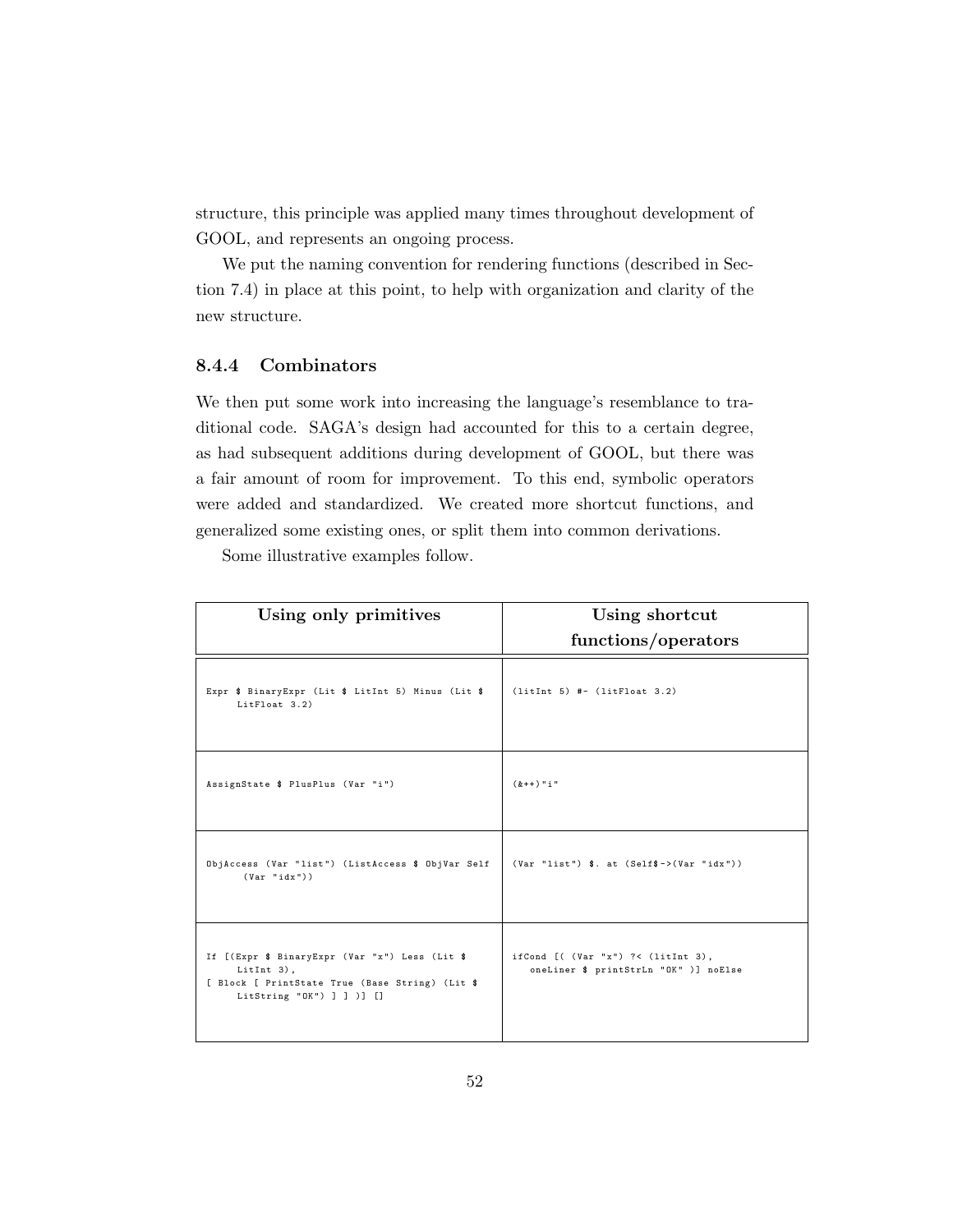This was another process which would continue throughout GOOL's development, requiring some consideration each time more features were added to AbstractCode.

#### 8.4.5 Splitting

Until this point, the AbstractCode definition had remained integrated with SAGA's Story Manager implementation. The program was of an adequate level of complexity, and had provided a suitable testing ground for any changes and additions made thus far. In order to add and test any significant new features, however, it would soon be necessary to take the defining step of detaching the Story Manager from the language. Due to the considerations made in earlier steps, this was much simpler than expected and took little effort — primarily, it involved moving a few blocks of code into a new module. Also, a few datatypes used for story elements were abstracted out, and replaced with generic type-definition constructors (e.g. instead of having the language natively supporting a "NodeTransition" type, the Story Manager code defined an object type with a label of "NodeTransition"). In some cases, modules that should be generic still required the use of some functionality of the story-specific module, but this was soon eliminated.

More important was the creation of "generic mode", which gave GOOL a way to use and render any AbstractCode representation. This had not been possible previously because some extra functionality — namely, the parsing of a story scipt, and the data structures that were subsequently created — was tied in to the representation. Thus, we added a short procedure at the beginning of execution (after the Config file was read and parsed) which decided whether to run GOOL in generic mode or in story mode (essentially, if a Story script was provided, run story mode, else run generic mode). We generalized higher-level code generation instructions to allow for this. Story mode would parse the script as usual and pass the associated data to the dedicated Story Manager implementation module. Generic mode would simply render the implementation found in the default implementation module. This step also did not require significant effort, but was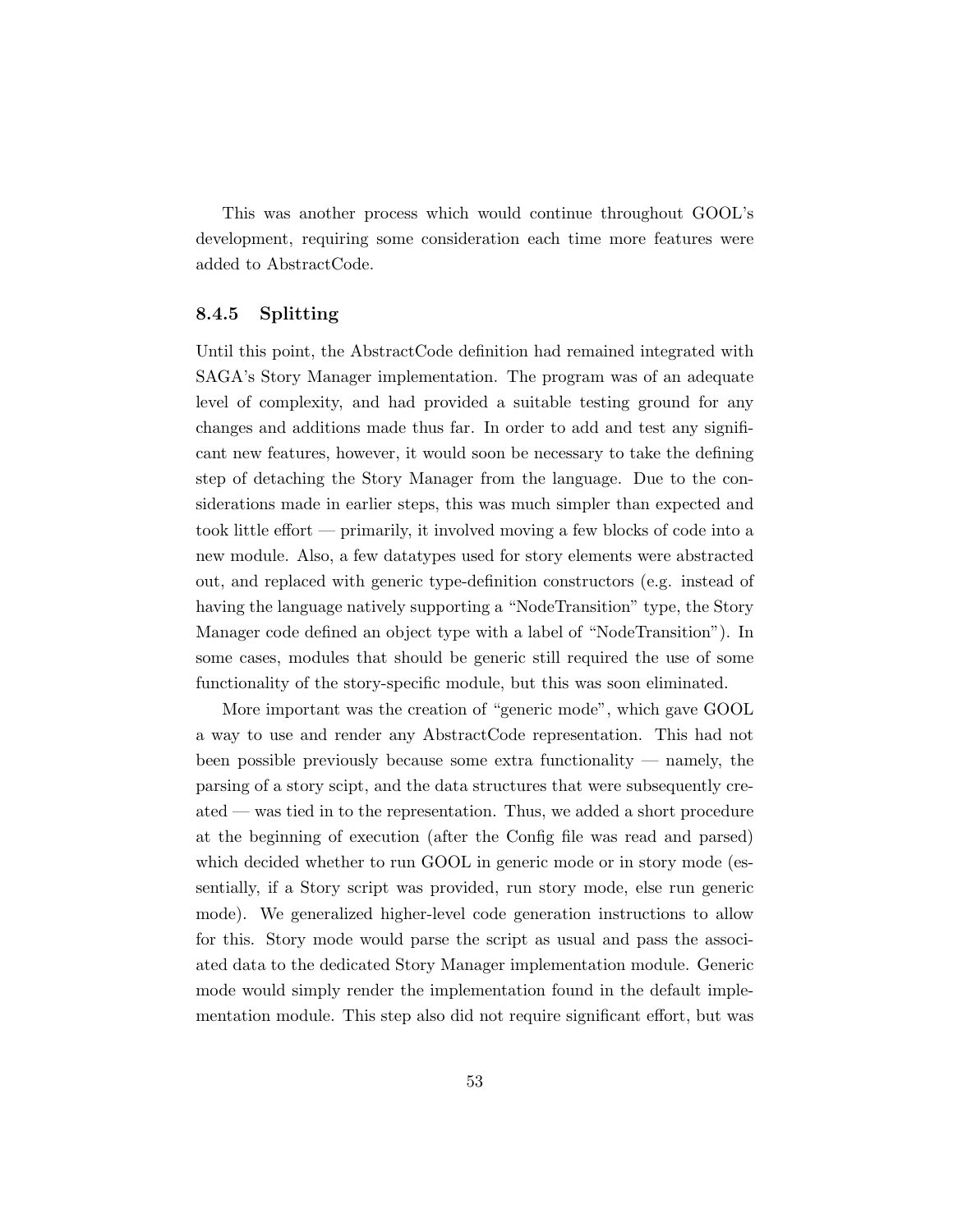an important milestone nonetheless.

#### 8.4.6 Special Cases

Concurrently, a few "special cases" that were coded into the language renderers had to be eliminated. These were typically implementations of a rendering function that would check for a certain statement or label that appeared in the Story Manager implementation, and then render it in a specific way for a specific language.

For instance, the following Value-rendering function from Objective-C demonstrates such a "special case":

```
valueDoc' (ObjAccess v@ (Var vlbl) f@ (ListAccess _)) =
  if vlbl == " eventData " then
    brackets $ objAccessDoc v f <+> innerFuncAppDoc " boolValue " []
  else objAccessDoc v f
```
This case is just intended to print the accessing of a list element (typically, this would only amount to something like list[0]). However, it first checks to see if the name of the list being accessed is the same as a specific hard-coded list name used in the Story Manager implementation, and prints an extra function call if so. This is a symptom of the problem described in 8.4.1, where primitive types had to be wrapped and unwrapped when used in lists. The list "eventData" happened to be the only list that coincided with this issue in the Story Manager, and so the problem was temporarily fixed with the patch shown here.

Obviously, this did not suit the aim of GOOL. These special cases were merely a symptom of a more general case that needed to be accounted for. The vast majority of the work involved in fixing these consisted of identifying the general case. For example, the case above was solved by adding the ListVar primitive to AbstractCode. This is used whenever referencing a variable representing a list — as opposed to Var, which would still be used for non-list variables. ListVar requires a type parameter, and thus knows the type of its list elements (whereas Var only requires the label of the variable). This is required in some places to render different list types in different ways,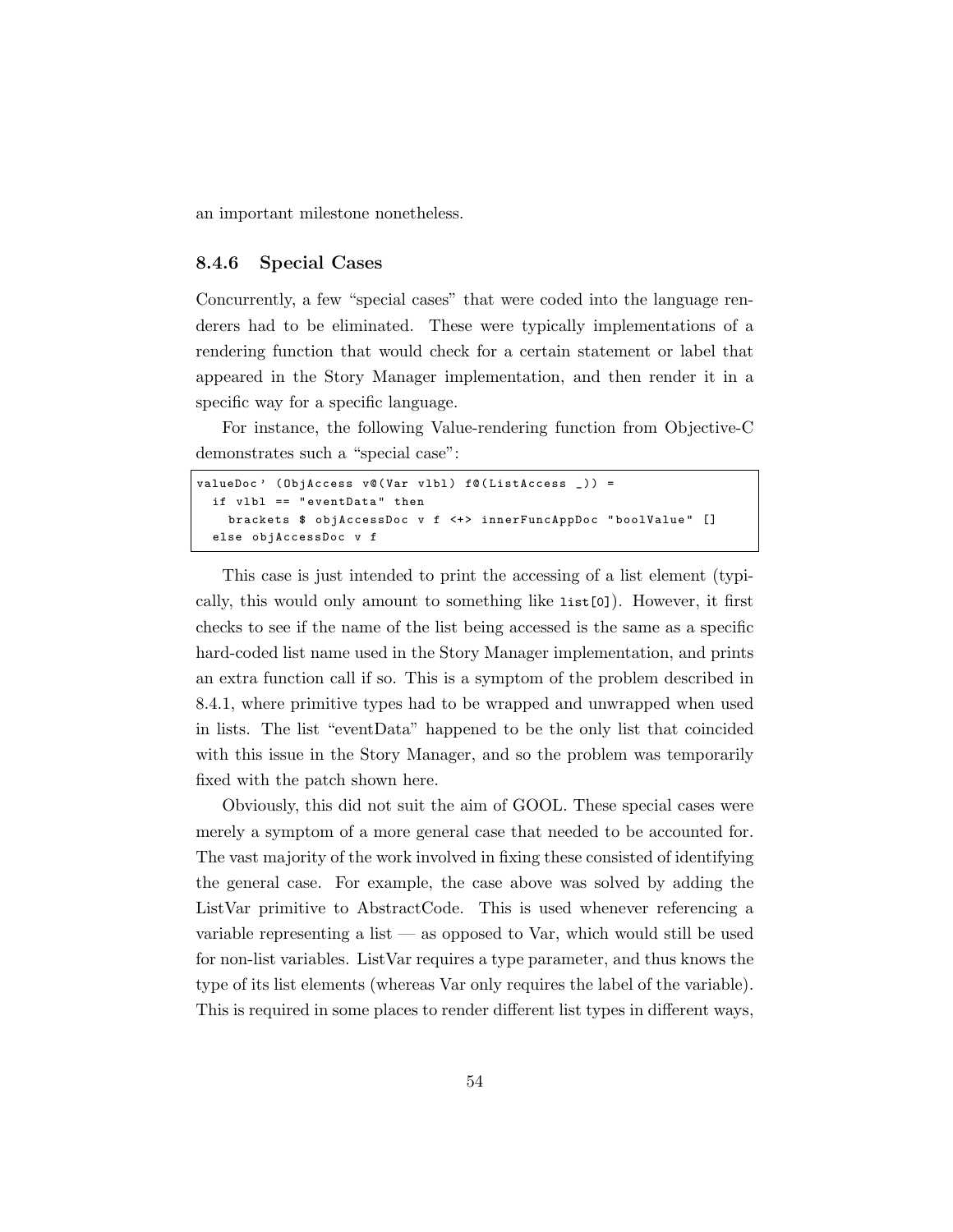such as in the Objective-C NSArray issue described above, where primitive types must be unwrapped every time they are accessed from a list.

The new, more general solution to the given example is shown here:

```
valueDoc, c (ObjAccess v@(ListVar _ t) f@(ListAccess _)) =
 getValueDoc t $ objAccessDoc c v f
getValueDoc :: StateType -> Doc -> Doc
getValueDoc t d = let integer = " integer " in
    case t of EnumType _ -> valFrom integer
             Base Boolean -> valFrom " bool "
             Base Integer -> valFrom integer
             Base Float -> valFrom "float"
             Base Character -> valFrom " char "
             otherwise -> d
   where valFrom typeName =
       brackets (d <+> text ( typeName ++ " Value ") )
```
Whenever a ListVar with a base type is accessed, the "unwrapping" function for the relevant type is automatically appended.

It should be noted that a more sophisticated type-driven compiler would be able to infer the relevant information. However, in the case of GOOL, this would go against our goal of having a direct, straightforward translation (see Chapter 3 for project goals).

#### 8.4.7 Lua

Subsequently, we implemented the Lua renderer. Since Lua does not natively support object-oriented code, some work was involved in adapting its renderer to the AbstractCode language. However, this was not as difficult as might be expected, since there has been much previous work on implementing OO in Lua. Once this aspect was working correctly, no specific or complex problems were faced.

#### 8.4.8 Extras

We then implemented a few example programs in AbstractCode. These served multiple purposes — intially, the act of creating them was used as a method of identifying important missing features of AbstractCode. After the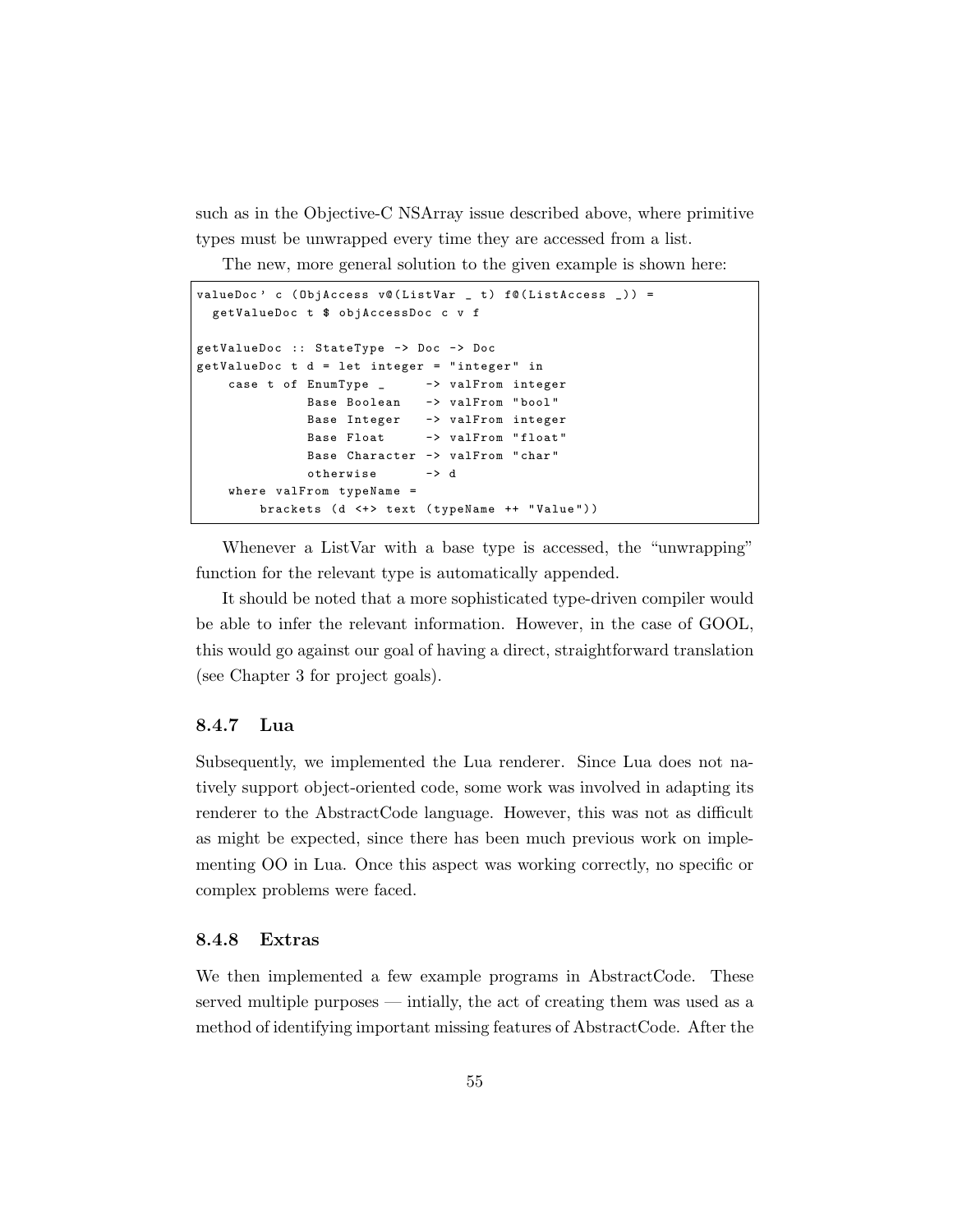language became suitably functional, the implementation modules of these examples were permanently integrated into GOOL, and can now be rendered into compilable code at any time with a Config-file option. They now serve as demonstrations of GOOL's execution, and as examples of finished AbstractCode programs, suitable for reference as necessary. Additionally, they act as proof of the accomplishment of this project's goals. Some of these examples are discussed in detail in Section 8.5.

We devoted most of the remainder of GOOL's development effort to adding to AbstractCode and making it a more full-featured language. Since SAGA's AbstractCode was an intermediate representation used solely for the Story Manager implementation, it had originally lacked any functionality that the Story Manager did not require. For example, it included a "PlusPlus" statement for incrementing an integer variable by one, but otherwise did not support any sort of algebra. As mentioned previously, GOOL's meta-language would need to include a reasonable level of functionality in order to achieve its goals. Thus, we added a multitude of features to the language. Some, like algebra, were fundamental and necessary; others, like "ForEach" loops or "Switch" statements, were not strictly needed (Abstract-Code already included For loops and nested If statements), but made the language more robust and programmer-friendly. A selection of the more interesting additions are discussed in Section 8.2.

### 8.5 Example Implementations

Note that the examples discussed here are only a selection of those which are complete or relatively polished — many other informal examples were used during development to test various language features. While somewhat simple, one can extrapolate the possibility of larger or more complex programs from these proofs of concept.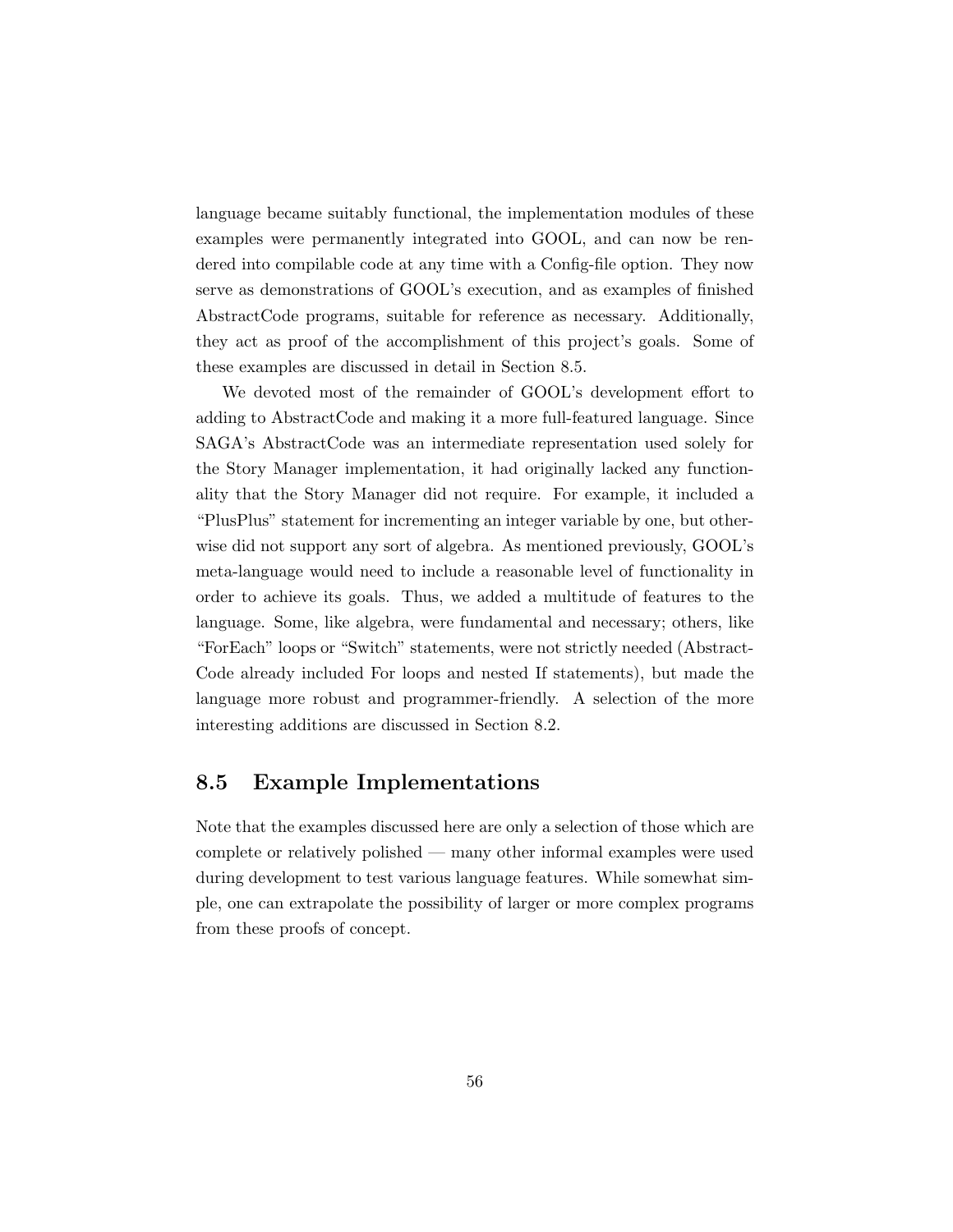#### 8.5.1 State

This example is based on the Gang of Four's State design pattern [Jav08]. The State example demonstrates fundamental AbstractCode features and constructs.

The Controller module is the most important component. Note that the definitions of the terms "accounting", "sales", "management", and "connection" are shown in Listing 8.7 below.

Listing 8.5: AbstractCode implementation of the Controller module.

```
controllerClass :: Class
controllerClass =
    let modName = " Controller "
        acctVar = " acct "
        salesVar = " sales "
        mgmtVar = " manage "
        current = " current "
        open = " open "
        close = " close "
        log = "log"modVars = [
            pubVar alwaysDel accounting acctVar ,
            pubVar alwaysDel sales salesVar,
            pubVar alwaysDel management mgmtVar ,
            privVar neverDel connection current]
        setCurrent n = oneLiner $
            Self\frac{1}{2} ->(Var current) &= Self\frac{1}{2} ->(Var n)
        doMethod n = oneLiner $
            ValState \$ Self\$ ->(Var current) \$. Func n []
    in pubClass modName noParent modVars [
        pubFunc ( Construct modName ) modName [] [
            Block [
                 Self$ ->(Var acctVar) k = 1itObj accounting [],
                 Self$ ->(Var salesVar) &= litObj sales [],
                 Self$ ->(Var mgmtVar) k = litObj management [],
                 Self$ ->(Var current) &= Self$ ->(Var acctVar)
            ]
        ],
        pubFunc Void " makeAccountingConnection " [] $
            setCurrent acctVar ,
        pubFunc Void "makeSalesConnection" [] $
            setCurrent salesVar ,
```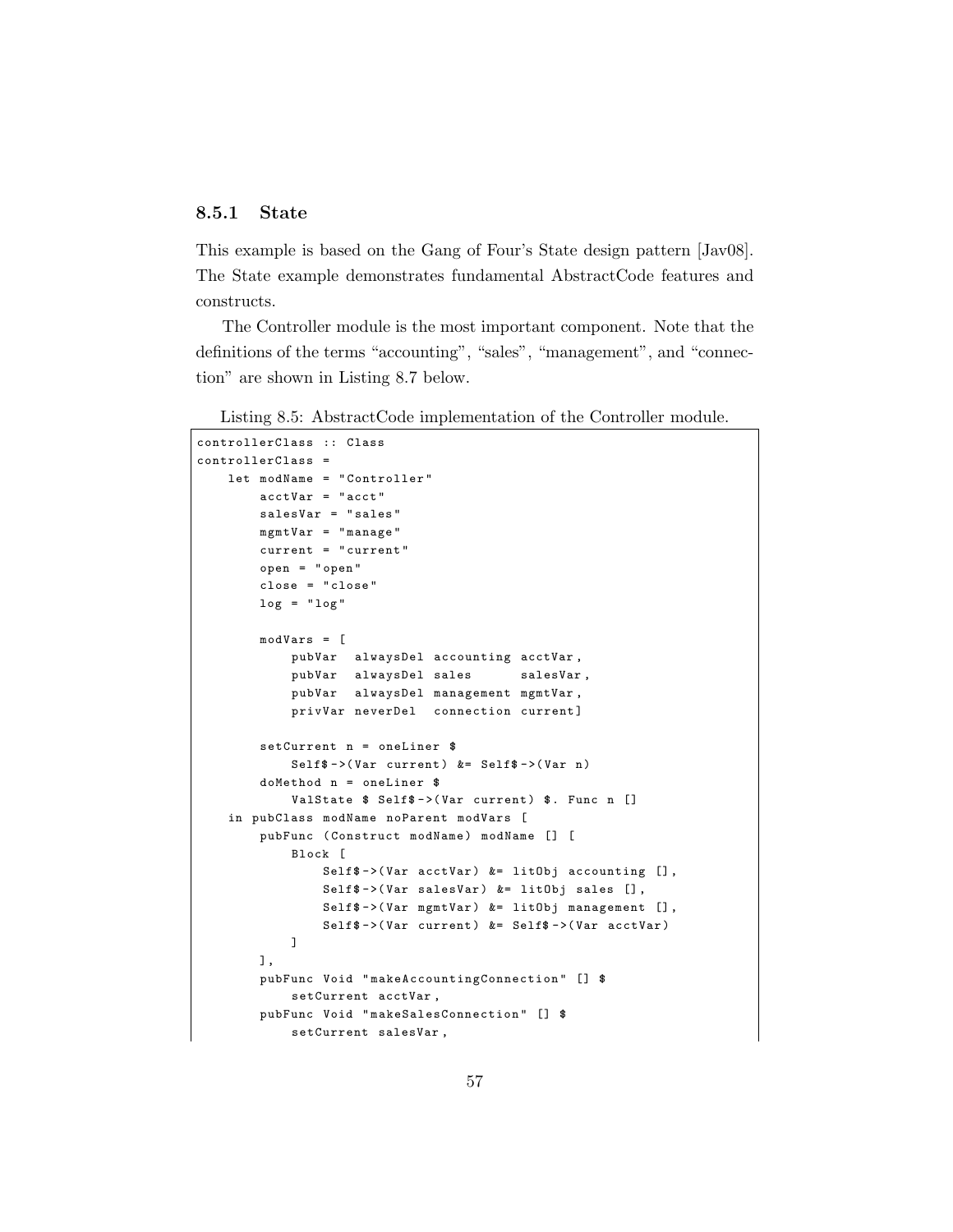```
pubFunc Void " makeManagementConnection " [] $
        setCurrent mgmtVar ,
    pubFunc Void open [] $ doMethod open ,
    pubFunc Void close [] $ doMethod close ,
    pubFunc Void log [] $ doMethod log
]
```
For easy comparison, the Java code generated for the Controller module follows.

Listing 8.6: Output Java code for the Controller module.

```
public class Controller {
    public Accounting acct;
    public Sales sales ;
    public Management manage ;
    private Connection current ;
    public Controller () {
        acct = new Accounting () ;
        sales = new Sales();
        manage = new Management () ;
        current = acct;
    }
    public void makeAccountingConnection () {
        current = acct;
    }
    public void makeSalesConnection () {
        current = sales ;
    }
    public void makeManagementConnection () {
        current = manage ;
    }
    public void open () {
        current . open () ;
    }
    public void close () {
        current . close () ;
    }
    public void log () {
        current . log () ;
    }
```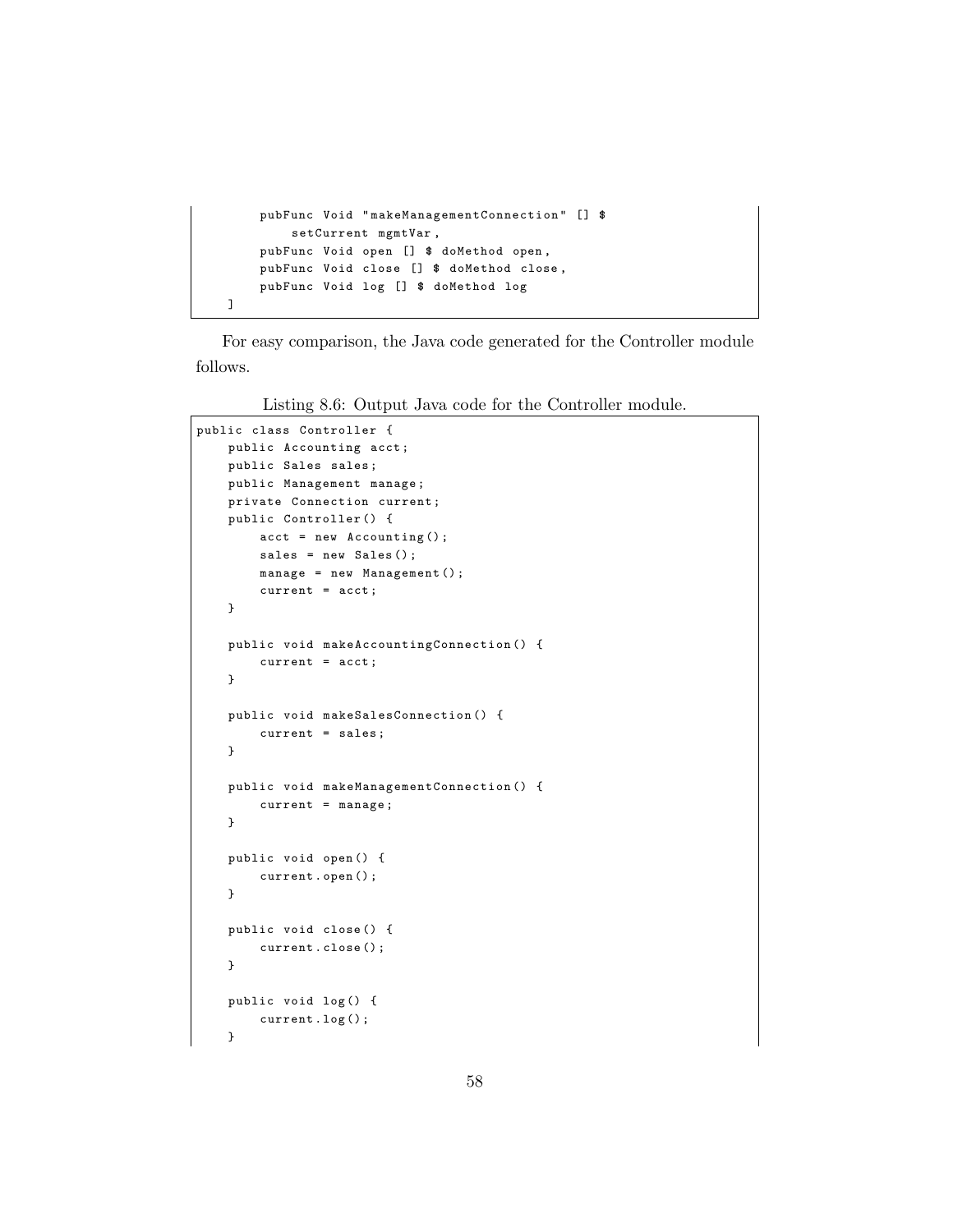The example also illustrates how the embedded nature of the DSL can be leveraged to produce useful program-specific shortcuts when writing code. Several variable names and types have been assigned to names using the Haskell "let ... in" construct. Thus repeated use of string literals can be avoided. Additionally, repeated code can be generalized with parameters, as seen with the "setCurrent" and "doMethod" combinators above. Shortcut functions can also be defined at a more global level, to be accessible within all modules:

Listing 8.7: Sample shortcut function definitions from State.

```
connectionName , acctName , salesName , mgmtName :: String
connectionName = " Connection "
acctName = " Accounting "
salesName = " Sales "
mgmtName = " Management "
connection , accounting , sales , management :: StateType
connection = Type connectionName
accounting = Type acctName
sales = Type salesName
management = Type mgmtName
```
The program shown above represents a simple class named "Controller" with four member variables ("acct", "sales", "manage", and "current"). The " $\rightarrow$ " operator is used to reference member variables of an object. " $\&=$ " is standard assignment, and "\$." is used to call methods of an object. Controller does not inherit from another class (indicated by "noParent") and has eight public methods. The first is its constructor, which takes no parameters (indicated by the empty list: []) and consists of one block of code. This block contains four statements, each initializing one of the member variables. The first three are initialized to a new object of type Accounting, Sales, and Management, respectively. The last, "current", defaults to the value of "acct". Looking at the list of members variables ("modVars"), "current" is of type Connection. The Connection class is defined elsewhere as the parent of Accounting, Sales, and Management, thus "current" can hold a value of any of those three types.

}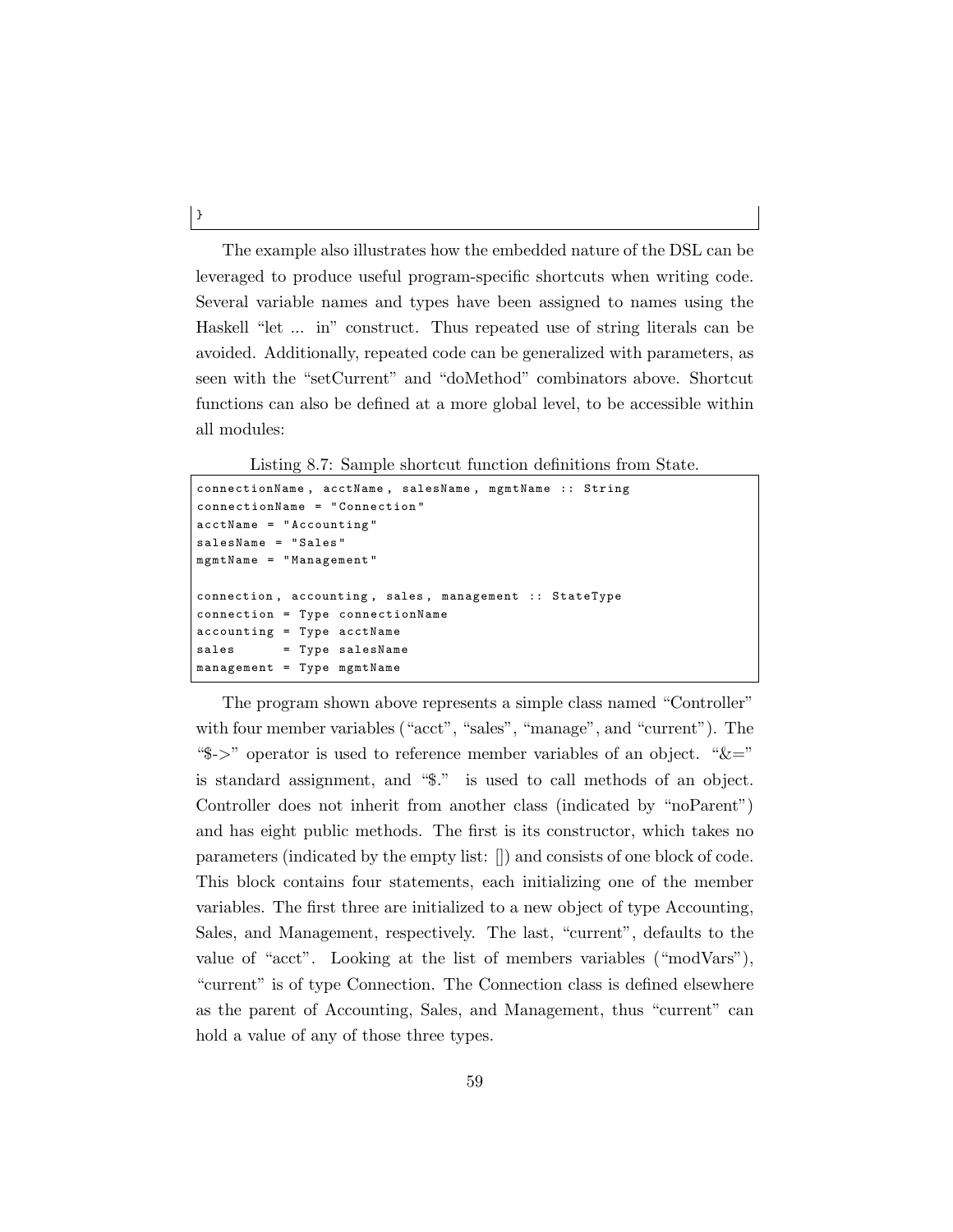The next three methods are used to change the state of the "current" member to either Accounting, Sales, or Management (the "oneLiner" shortcut function indicates that a Body of code consists of only one statement). The final three methods call some methods "open", "close", and "log" on the object held by "current".

These methods are defined in the Accounting class as follows.

```
Listing 8.8: AbstractCode implementation of the Accounting module.
```

```
acctClass :: Class
acctClass =
   pubClass acctName (extends connectionName) [] [
        pubFunc Void "open" [] $ oneLiner $
            printStrLn $ " open database for Accounting "
        pubFunc Void "close" [] $ oneLiner $
            printStrLn " close the database "
        pubFunc Void "log" [] $ oneLiner $
            printStrLn " log activities "
   ]
```
Inheritance is indicated by the "extends" parameter, in place of "noParent". Sales and Management are defined analogously. Each method simply prints a string to the console.

See the example module for the full, working implementation (module listing in A.2.3), including all class definitions. To generate code for this example, put the option "ExampleImplementation  $=$  StateV2" in the Configuration file.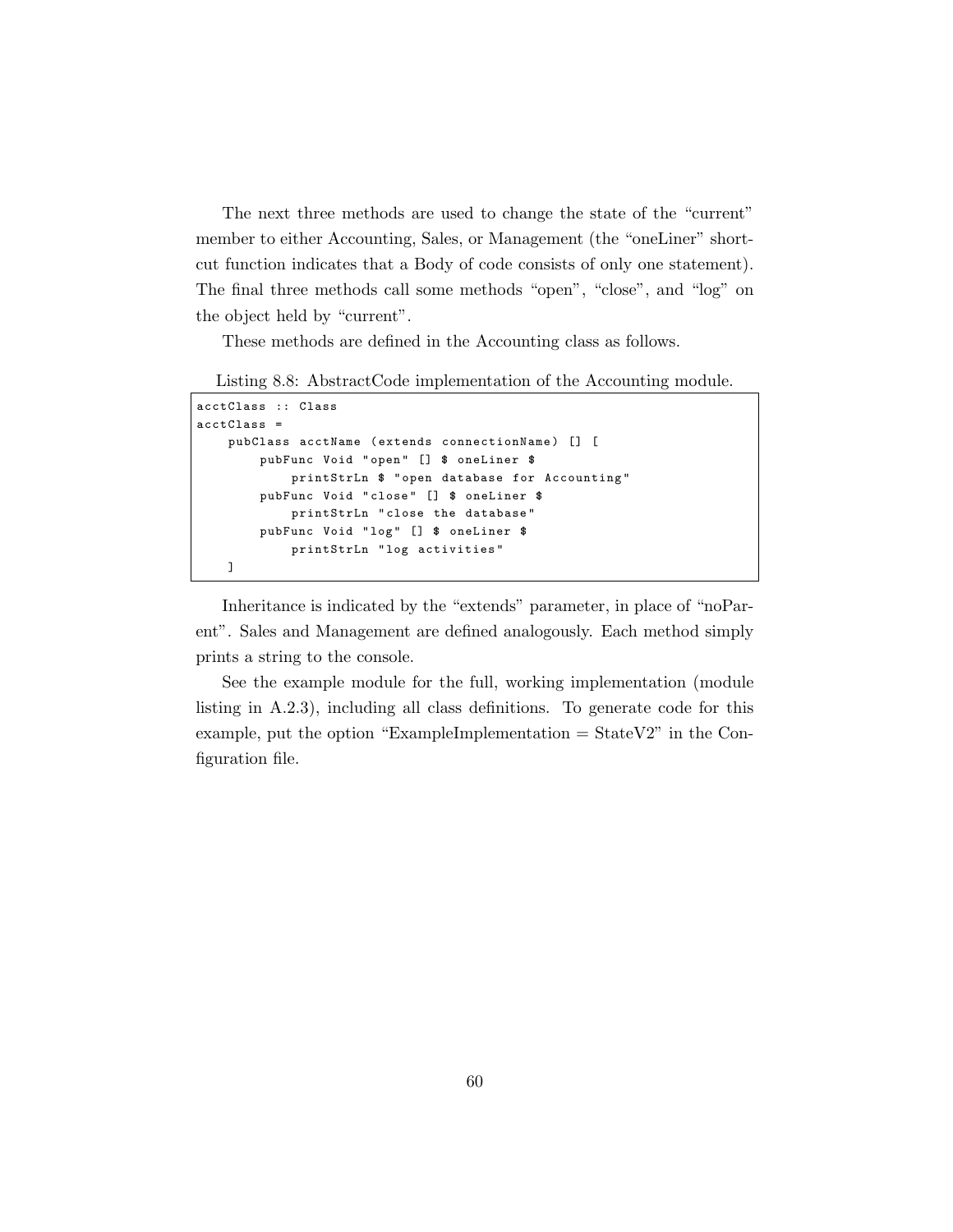#### 8.5.2 QuickSort

This example implements an in-place version of the well-known sorting algorithm. Specifically, the algorithm described by [Alg] was referenced.

Listing 8.9: AbstractCode implementation of QuickSort.

```
qsClass :: Class
qsClass =
   let list = "arr" 'listOf' int
        partition = " partition "
        recQs = " rec_quicksort "
        arr = " arr "
        list = arr 'listOf' int
        left = "left"right = " right "
        tmp = "tmp"i = "i"j = " j"
        pivot = " pivot "
        index = " index "
    in pubClass "QuickSort" noParent [] [
        privFunc (typ int) partition
          [param arr (List Dynamic int), param left int, param right
              int] [
            Block [
                 varDecDef i int (Var left),
                 varDecDef j int (Var right),
                 varDec tmp int ,
                varDecDef pivot int $
                     list \. ListAccess (((Var left #+ Var right) #/
                         litFloat 2.0) $. Floor $. Cast int)
            ],
            Block [
                 while (Var i ? <= Var j) [ Block [
                     while ((list \frac{1}{2}. at i) ?< Var pivot) $
                         oneLiner % (++)i,
                     while ((list \frac{1}{2}. at j) ?> Var pivot) $
                         oneLiner % (k<sup>2</sup> - ) j,
                     ifCond [(Var i ?<=Var i,-- then
                         [ Block [
                             tmp \&.= (list \$.\at i),
                              ValState $
                                 list $. ListSet (Var i) (list $. at j),
                              ValState $
                                 list $. ListSet (Var j) (Var tmp),
```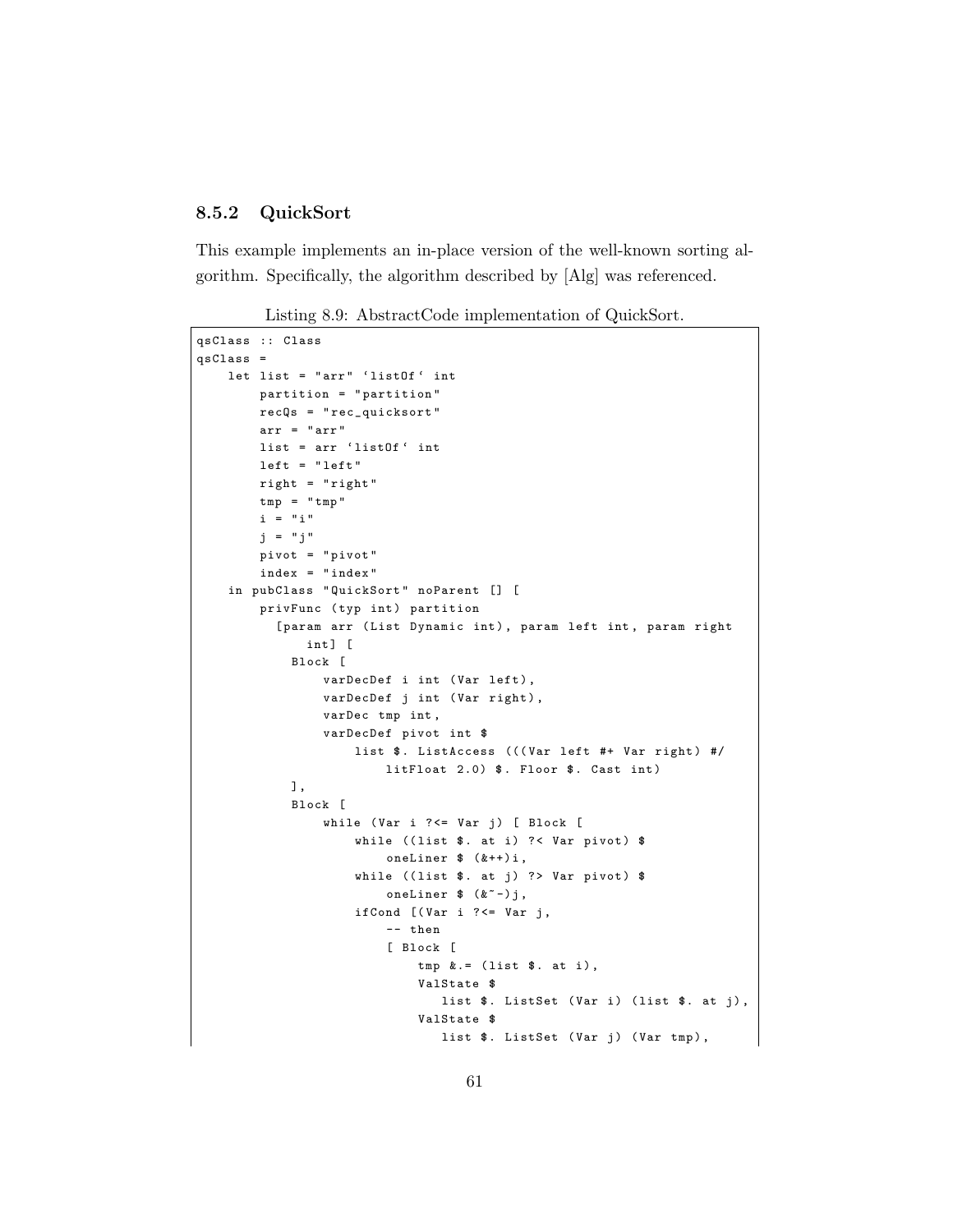```
(k++) i,
                         (k<sup>2</sup> - ) j] ] )
                 ] noElse
            ] ]
        ],
        Block [ returnVar i ]
    ],
    privFunc Void recQs
      [param arr (List Dynamic int), param left int, param right
          int] [
        Block [
            varDecDef index int $
                 Self $. Func partition [list, Var left, Var right
                     ],
            ifCond [( Var left ?< ( Var index #- litInt 1) ,
                 oneLiner $ ValState $ Self $. Func recQs [ list ,
                     Var left, Var index #- litInt 1])]
                 noElse ,
            ifCond [(Var index ?< Var right,
                 oneLiner $ ValState $ Self $. Func recQs [list,
                     Var index, Var right])]
                 noElse
        ] ],
    pubFunc Void "quicksort" [param arr (List Dynamic int)] $
        oneLiner $
        ValState $ Self $. Func recQs [list, litInt 0, (list $.
            ListSize) #- litInt 1]
]
```
This implementation might appear complex to a reader who is unfamiliar with AbstractCode. It may be helpful to compare it to the generated output. In Java:

Listing 8.10: Output Java code for the QuickSort module.

```
public class QuickSort {
    private int partition (Vector<Integer> arr, int left, int right) {
        int i = left ;
        int j = right;int tmp ;
        int pivot = arr.get((int)(Math.float) (let + right) / 2.0))));
        while (i \leq j) {
            while (\text{arr.get}(i) \lt pivot) {
```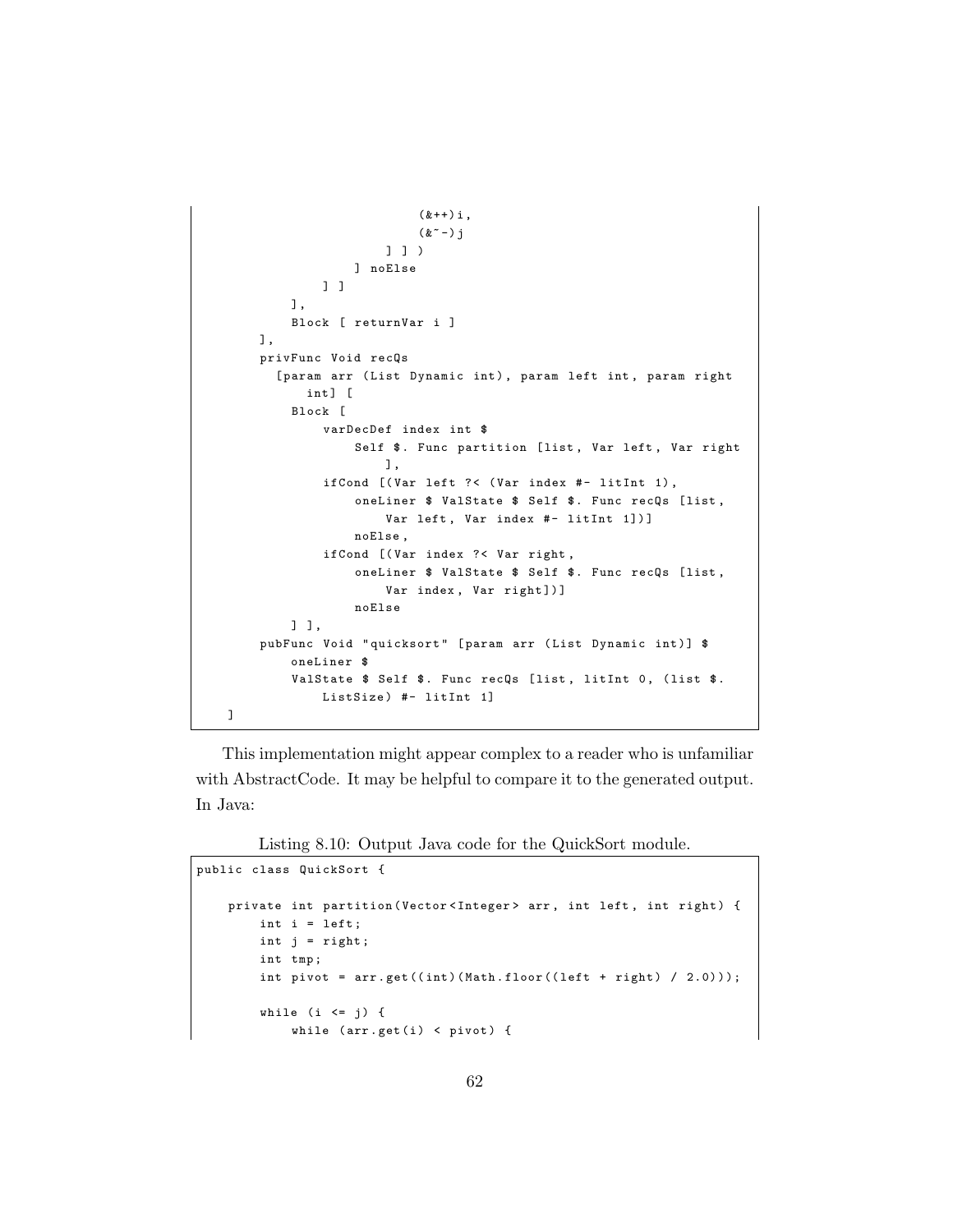```
i ++;
              }
              while (\text{arr.get}(j) > \text{pivot}) {
                   j = j - 1;}
              if (i <= j) {
                  tmp = arr . get (i) ;
                   arr.set(i, arr.get(j));arr.set(j, tmp);i ++;
                   j = j - 1;}
         }
         return i;
    }
    private void rec_quicksort ( Vector < Integer > arr , int left , int
         right ) {
         int index = partition (\text{arr}, \text{ left}, \text{ right});
         if (left \langle (index - 1)) {
              rec_quicksort ( arr , left , index - 1) ;
         }
         if (index < right) {
              rec_quicksort ( arr , index , right );
         }
    }
    public void quicksort ( Vector < Integer > arr ) {
         rec\_quicksort( arr, 0, arr.size() - 1);}
}
```
For further reference, the generated Python code:

Listing 8.11: Output Python code for the QuickSort module.

```
class QuickSort :
    def partition (self, arr, left, right):
        i = left
         j = right
         pivot = arr(int(math.float) (left + right) / 2.0))]while (i \le j) :
             while (\text{arr}[i] \leq \text{pivot}) :
                  i = i + 1while (\text{arr}[j] > \text{pivot}) :
```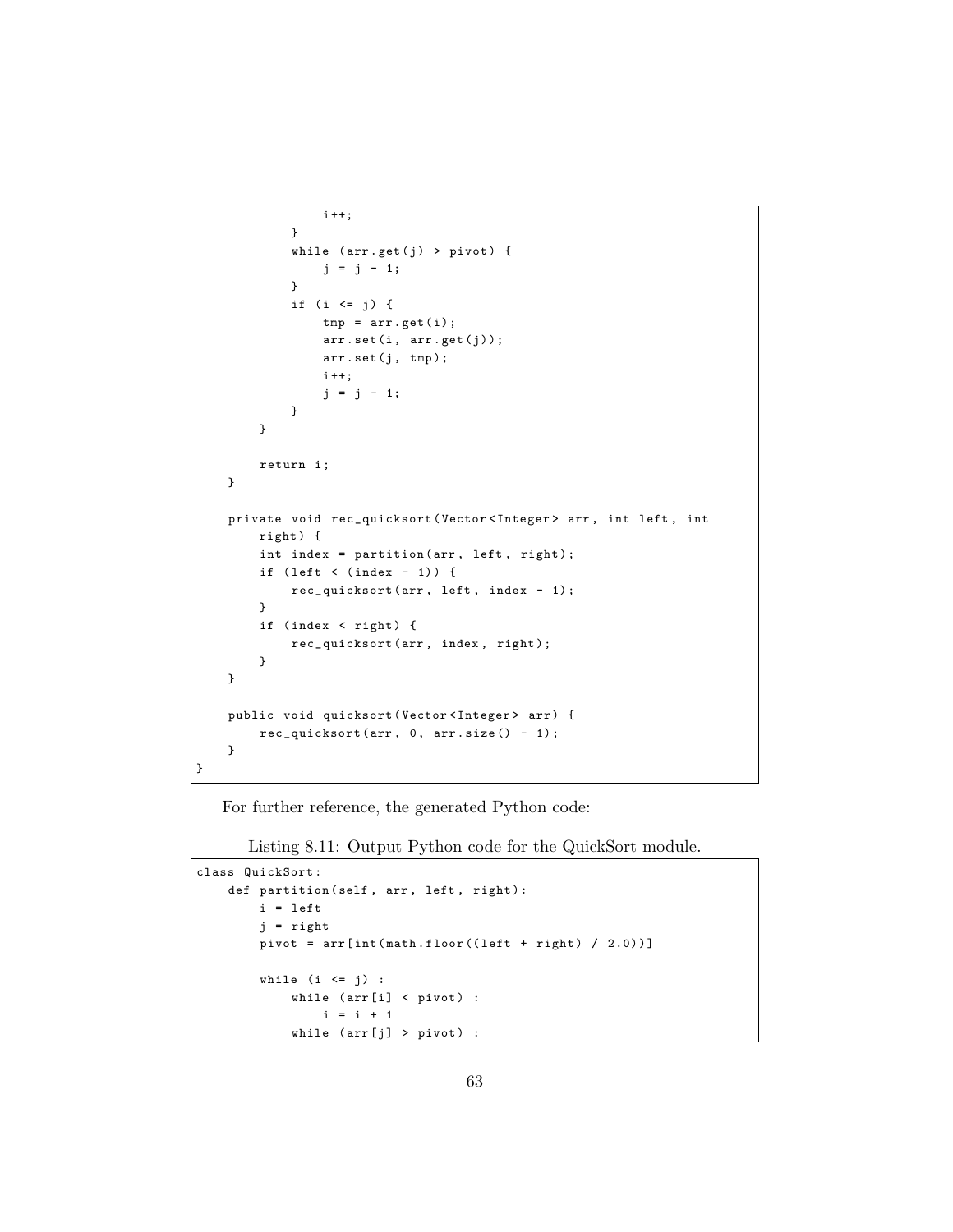```
j = j - 1if (i <= j) :
            tmp = arr[i]arr[i] = arr[j]arr[j] = tmpi = i + 1j = j - 1return i
def rec_quicksort (self, arr, left, right):
    index = self.partition (arr, left, right)
    if (left < (index - 1)) :
       self.rec_quicksort (arr, left, index - 1)
    if (index < right) :
       self.rec_quicksort (arr, index, right)
def quicksort (self, arr):
    self.rec_quicksort (arr, 0, len (arr) - 1)
```
The QuickSort module contains a private Partition method (three parameters, the first being a dynamic list of integers, and the others being left and right bounds; returns an integer), a private Quicksort method for performing the recursive calls (same parameters as Partition; void return type), and a public Quicksort method (the only parameter is a list; void return type) for initiating the sorting process.

This example makes use of various comparison operators (beginning with "?") and assignment operators (beginning with "&"). Arithmetic operators (beginning with " $\#$ ") are also used for the pivot index calculation.

Some notable statements and functions: "varDecDef" declares and initializes a variable, while "varDec" just declares it. "listOf" is used infix to indicate the element type of a ListVar. "litFloat" and "litInt" are used to indicate float and integer literals, respectively. "ifCond" begins an If conditional. "at" is a function called on a ListVar to access an element. " $\&+$ " and "&∼-" are incremental and decremental assignment operators. "&.=" is standard assignment, but assumes that the left operand is the label of a Var. "Floor" is the mathetical floor operation, and "Cast" is used for explicit typecasting.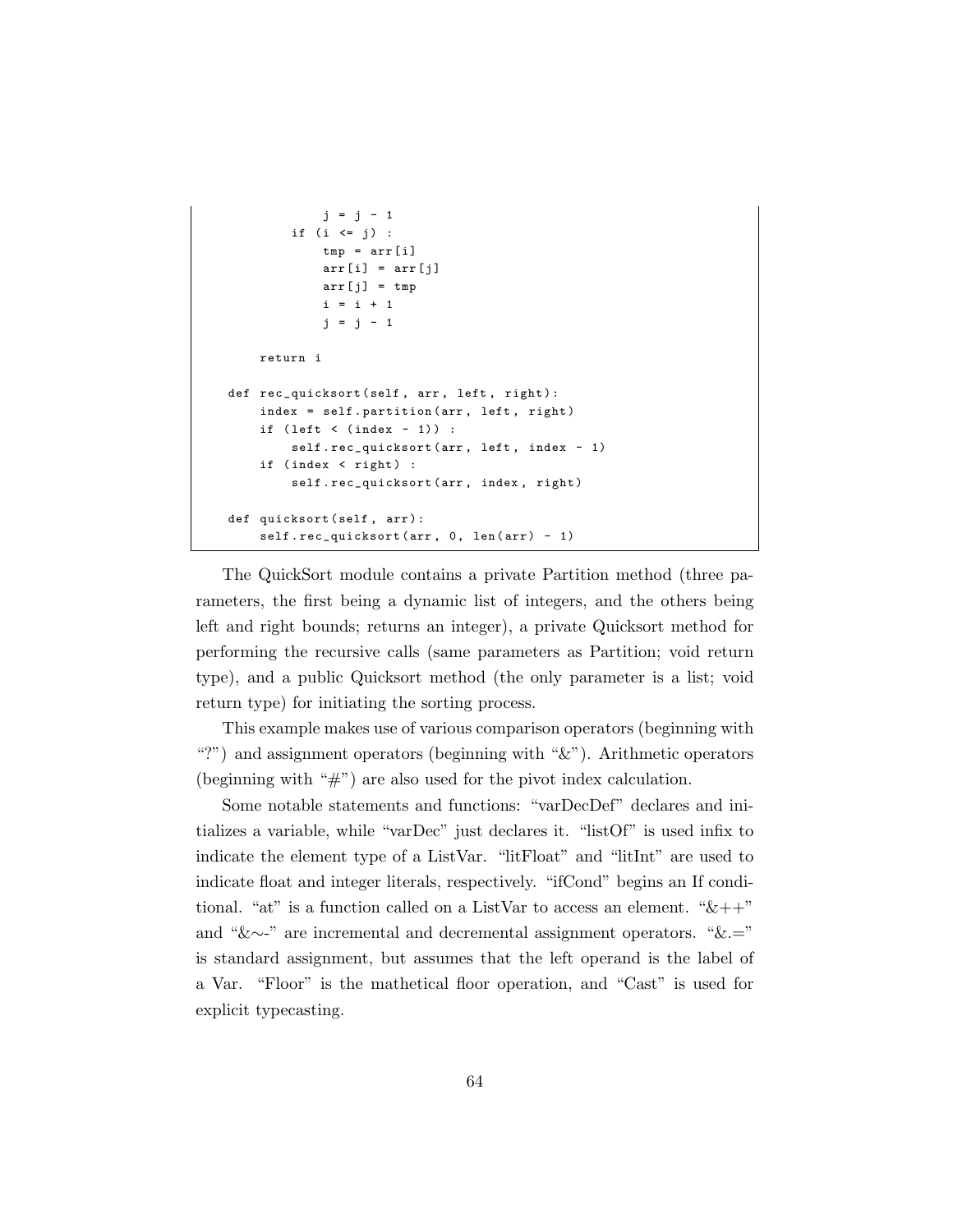See the example module for the full, working implementation (module listing in A.2.3). To generate code for this example, put the option "ExampleImplementation = QuickSort" in the Configuration file.

It speaks well to the purpose and goals of GOOL that the generated Java code for this example matches the original Java (which the AbstractCode was written against) very closely (other than intended differences, such as how the recursive method was hidden from the module interface).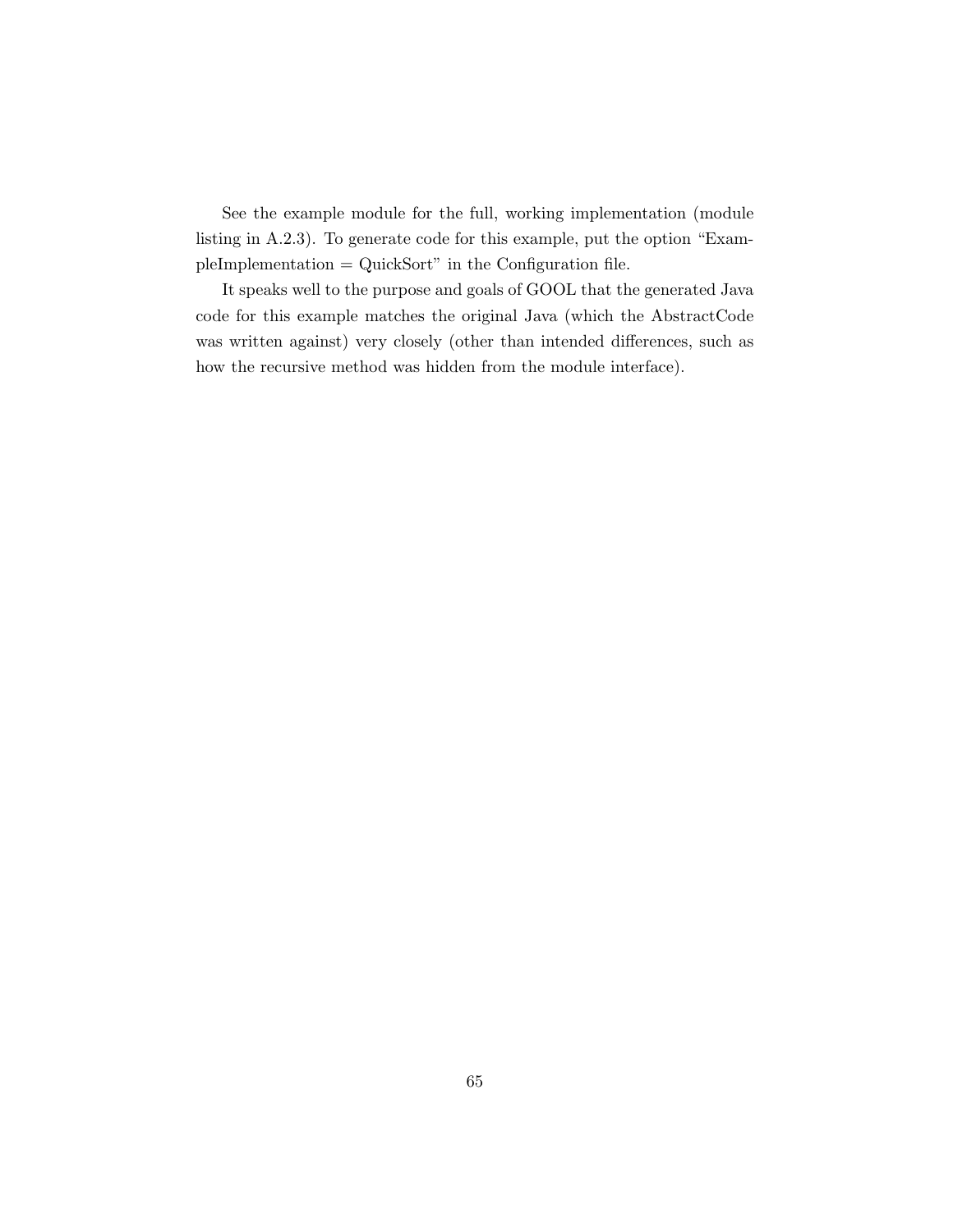## Chapter 9

## **Conclusions**

The results of this project demonstrate common core of the selected, current OO languages. The fact that several disparate languages with OO elements can be generated equally well from a single, non-trivial, reasonably concise DSL implementation suggests that the DSL must exemplify many patterns that are shared between all languages.

Designing the transformation from AbstractCode to real object-oriented code was not, in fact, particularly difficult. A fair amount of programming effort was certainly required, but the design and decisions involved were mostly straightforward. This, of course, could have been a much more complex task, had the DSL not been designed accordingly.

The most complex aspect of GOOL's development was the design of AbstractCode. The language needed to balance conciseness and simplicity with robustness and sufficient generality to support all of the output languages. At times, this was a challenge. For example, C++ and Objective-C both require explicit destructors for objects. Additionally, the pieces of memory that need to be released in these destructors often differ between the two languages. Therefore, GOOL needed to be able to differentiate between variables which must be explicitly freed in only C++, only Objective-C, both, and neither. Ultimately, the problem was solved by introducing a manually-specified "deletion priority" factor to each member variable of a class — resulting in a small (but still unfortunate) increase in complexity,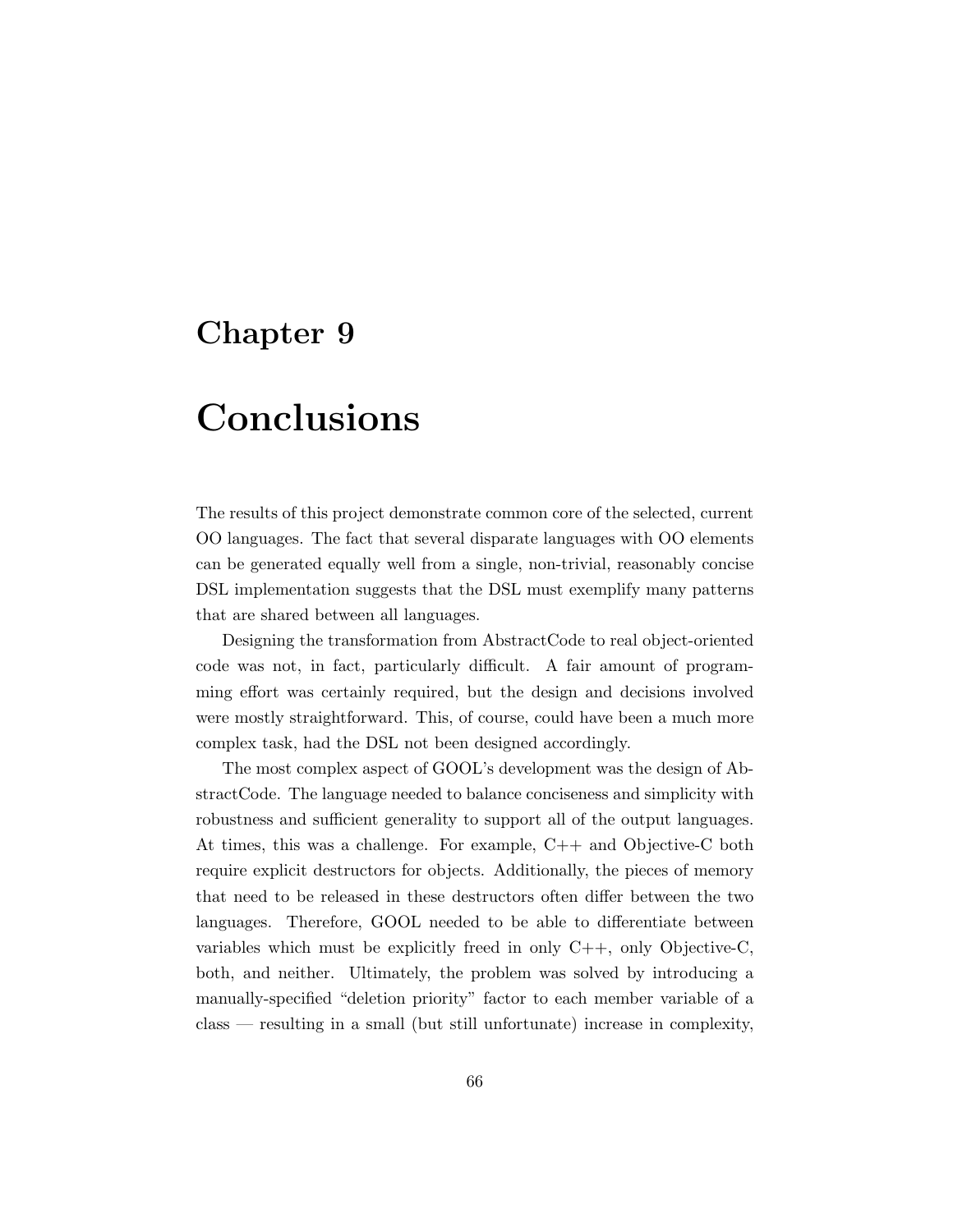yet preserving the generality of the DSL, as well as its expandibility to additional future output languages. There were any number of similar situations throughout GOOL's development, where one of GOOL's qualities had to be prioritized over others.

Fortunately, in many situations, these sorts of decisions could be smoothed over by creating helper functions to abstract over the most common cases. This process proved to be beneficial, as the resulting DSL code can be very simple and flexible, while still providing important language-specific details. In the end, the design decisions made for the DSL meant that implementation of the code generation procedures would be relatively natural.

Many relevant and interesting ideas became apparent during development to support our central goal. For instance, as touched upon in Section 7.4 the Java and C# code-rendering modules use nearly identical implementations. There are a few small syntactic differences, to be sure (e.g.  $C#$ must use "Count" for list sizes, where Java uses "size"; Java must use a "String.equals()" method to check for equality in strings, while  $C#$  can use the regular  $=$  operator). But by and large, the  $C#$  and Java "dictionaries" are evidently quite similar (at least up to the level that is considered by our DSL).

In fact, all the language renderers can share some portion of their implementations. Even the most "out-of-place" language that we considered (Lua) shares a sizeable amount of rendering functions. We have, for instance, the Block, Body, and Assignment default rendering functions — all seen in Section 7.3 — shared between all output languages. In part, this is due to the generalized design of the rendering modules. But at a higher level, this can only be possible because of inherent, common patterns between the languages. A short distance from the generic language of AbstractCode implies a small syntactic/semantic measure of "deviation" from a certain central core. This directly supports the point we set out to prove.

The GOOL program is likely not appropriate for use in real-world scenarios. Few realistic use cases exist, and, while many features have been implemented in the language, it is not mature enough to be used for serious, complex applications. GOOL was intended to be a purely academic exercise;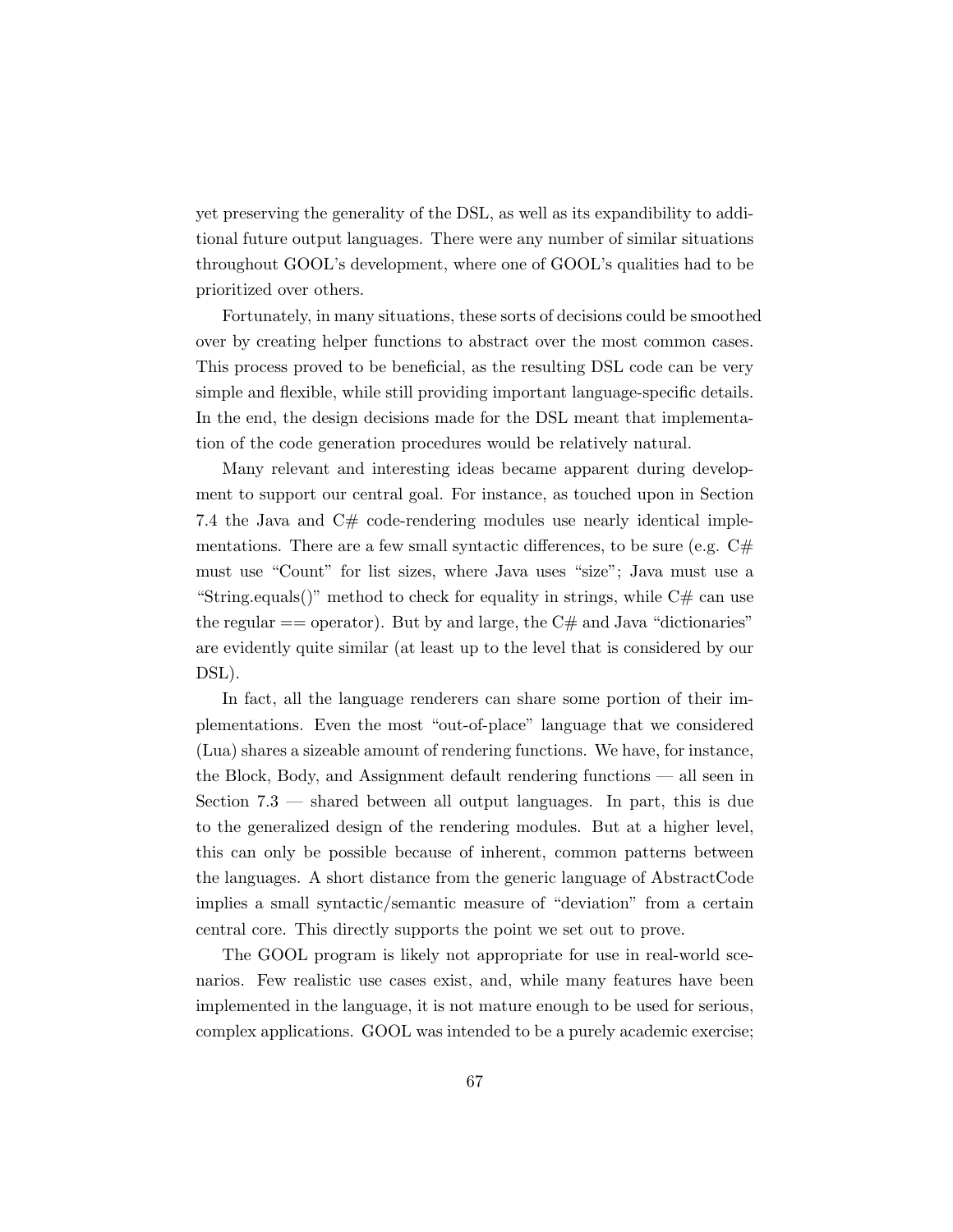a methodology to search for, discover, and demonstrate a set of patterns. This goal has been achieved to an extent that is more than sufficient; however, a great deal of further development should be carried out to discover just how far the common core extends.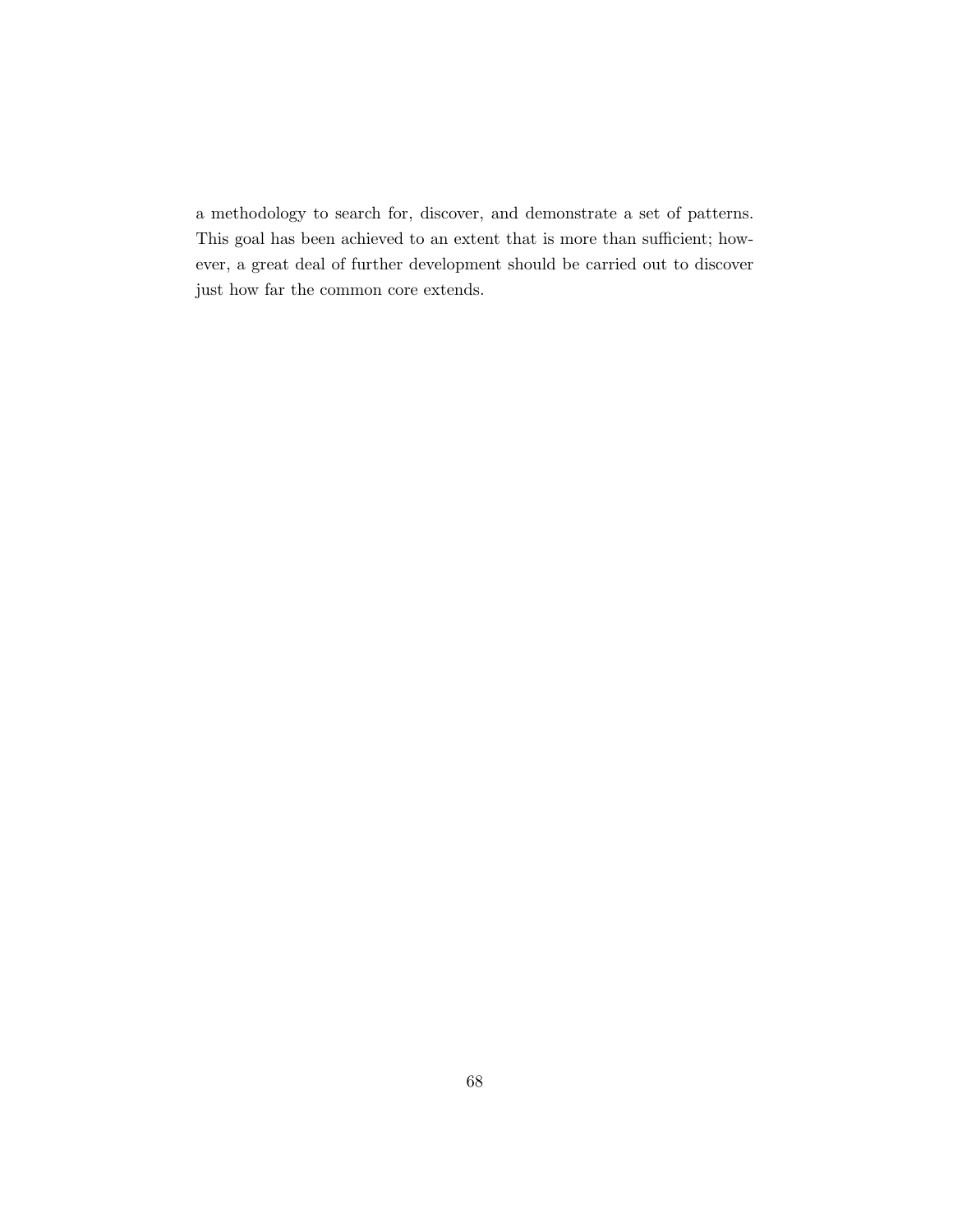## Appendix A

## Module Information

## A.1 Module Hierarchy

The following module hierarchy was produced by Haddock, a tool used to automatically generate documentation from specially annotated Haskell source code [MW10].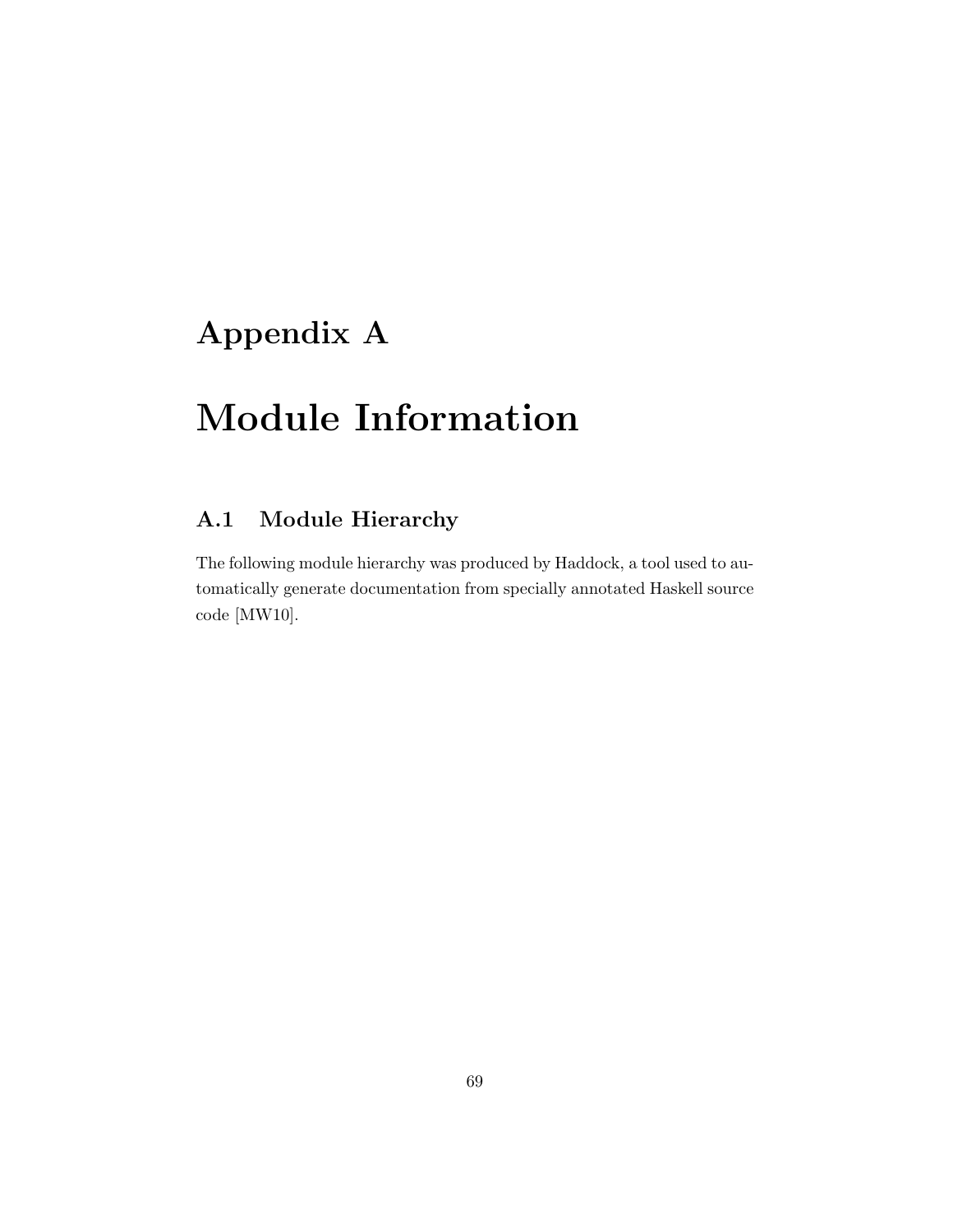#### Figure A.1: GOOL Module Hierarchy

## $X = GOOL$ **Modules**

```
\boxdot GOOL
    \Box Auxil
          GOOL.Auxil.DataTypes
          GOOL.Auxil.DotOutput
          GOOL.Auxil.Helper
          GOOL.Auxil.Printing
      GOOL.Code
    □ GOOL.CodeGeneration
        □ GOOL.CodeGeneration.AbstractCode
              GOOL.CodeGeneration.AbstractCode.AbstractCodeImplementation
            □ Examples
                □ PatternExamples
                      GOOL.CodeGeneration.AbstractCode.Examples.PatternExamples.AbstractCodeImplementation
                □ QuickSort
                      GOOL.CodeGeneration.AbstractCode.Examples.QuickSort.AbstractCodeImplementation
                □ State
                   □ Version1
                          GOOL.CodeGeneration.AbstractCode.Examples.State.Version1.AbstractCodeImplementation
                   □ Version2
                          GOOL.CodeGeneration.AbstractCode.Examples.State.Version2.AbstractCodeImplementation
              GOOL.CodeGeneration.AbstractCode.StoryMgrAbstractCode
        □ GOOL.CodeGeneration.LanguageRenderer
              GOOL.CodeGeneration.LanguageRenderer.CSharpRenderer
              GOOL.CodeGeneration.LanguageRenderer.CppRenderer
              GOOL.CodeGeneration.LanguageRenderer.JavaRenderer
              GOOL.CodeGeneration.LanguageRenderer.LuaRenderer
              GOOL.CodeGeneration.LanguageRenderer.ObjectiveCRenderer
              GOOL.CodeGeneration.LanguageRenderer.PythonRenderer
    \boxminus Parsers
          GOOL.Parsers.ConfigParser
          GOOL.Parsers.StoryParser
```

```
Main
```
## A.2 High-level Module Descriptions

#### A.2.1 GOOL.Auxil

#### GOOL.Auxil.DataTypes

Defines some data types that are used globally.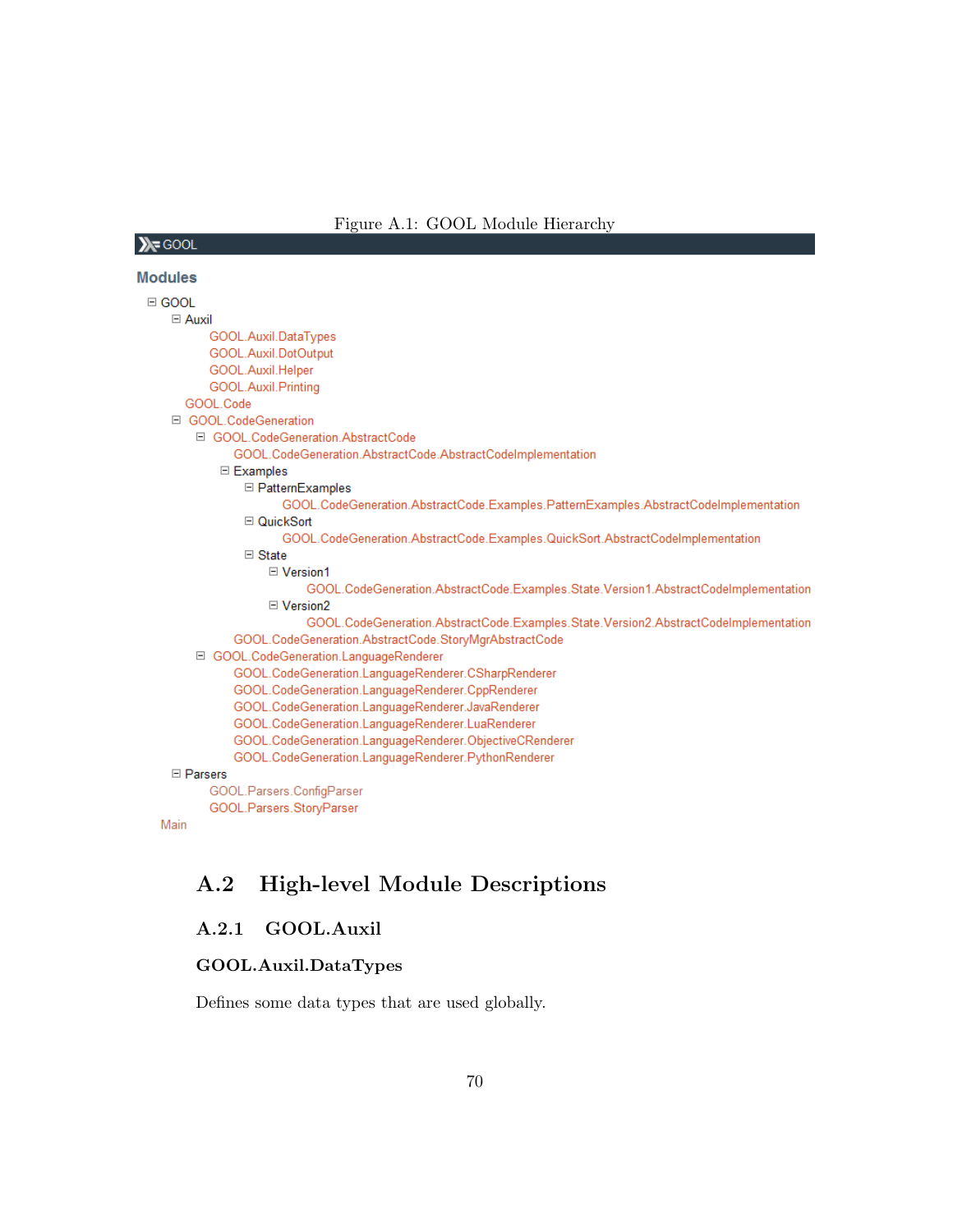### GOOL.Auxil.DotOutput

This is a SAGA-specific module (see Section 8.1). It is not used in GOOL's Generic Mode. Since the Story Mode functionality is out of scope for this report, such modules will not be discussed here.

### GOOL.Auxil.Helper

Contains several helper functions for formatting output, typically used by the renderer modules. This includes, for example, functions for transforming arbitrary strings into valid variable names, and for handling lists of renderable AbstractCode elements.

### GOOL.Auxil.Printing

Contains various useful functions for printing which are not provided by the pretty-printing library.

### A.2.2 GOOL.Code

### GOOL.Code

Defines the Code data type. A Code structure wraps generated code documents together with their expected file names.

### A.2.3 GOOL.CodeGeneration

### GOOL.CodeGeneration

Implements the high-level process of producing a Code structure from an AbstractCode, and creating the output files.

### GOOL.CodeGeneration.AbstractCode

Defines the structure of the AbstractCode datatype, and all of the components of the AbstractCode language. Also contains many shortcut functions and symbolic operators which serve to replace cumbersome and/or common patterns in AbstractCode programming.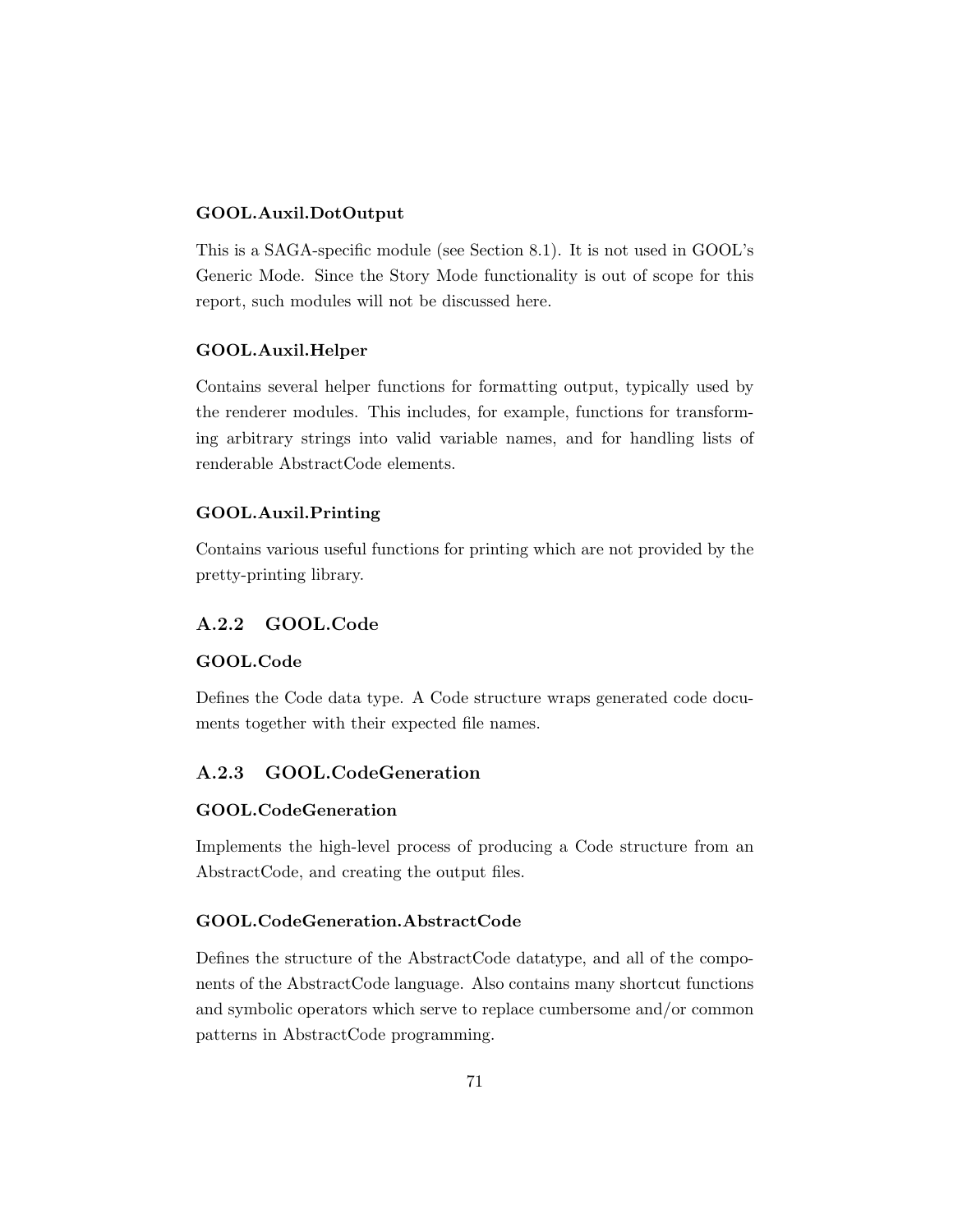### GOOL.CodeGeneration.AbstractCode.AbstractCodeImplementation

Contains a program written in AbstractCode. This is the 'default' implementation; i.e. if GOOL is not instructed to render a specific pre-existing example, this is the implementation that will be rendered.

### GOOL.CodeGeneration.AbstractCode.Examples.PatternExamples.AbstractCodeImplementation

Contains one of the example AbstractCode implementations. This example simply demonstrates the functionality of some of the "PatternState" statements of AbstractCode. These statements implement some of the wellknown "Gang of Four" OO design patterns at a high level.

### GOOL.CodeGeneration.AbstractCode.Examples.QuickSort.AbstractCodeImplementation

Contains one of the example AbstractCode implementations. This example implements QuickSort, and performs a few test sorts.

### GOOL.CodeGeneration.AbstractCode.Examples.State.Version1.AbstractCodeImplementation

Contains one of the example AbstractCode implementations. This example demonstrates a simple State Machine program.

### GOOL.CodeGeneration.AbstractCode.Examples.State.Version2.AbstractCodeImplementation

Contains one of the example AbstractCode implementations. This example demonstrates the same State Machine program as in Version 1, but uses inheritance to make the implementation more concise.

### GOOL.CodeGeneration.AbstractCode.StoryMgrAbstractCode

This is a SAGA-specific module.

### GOOL.CodeGeneration.AbstractCode.LanguageRenderer

Defines the structure of the Config datatype, which is meant to contain all rendering functions for a specific language, and thus acts as an explicit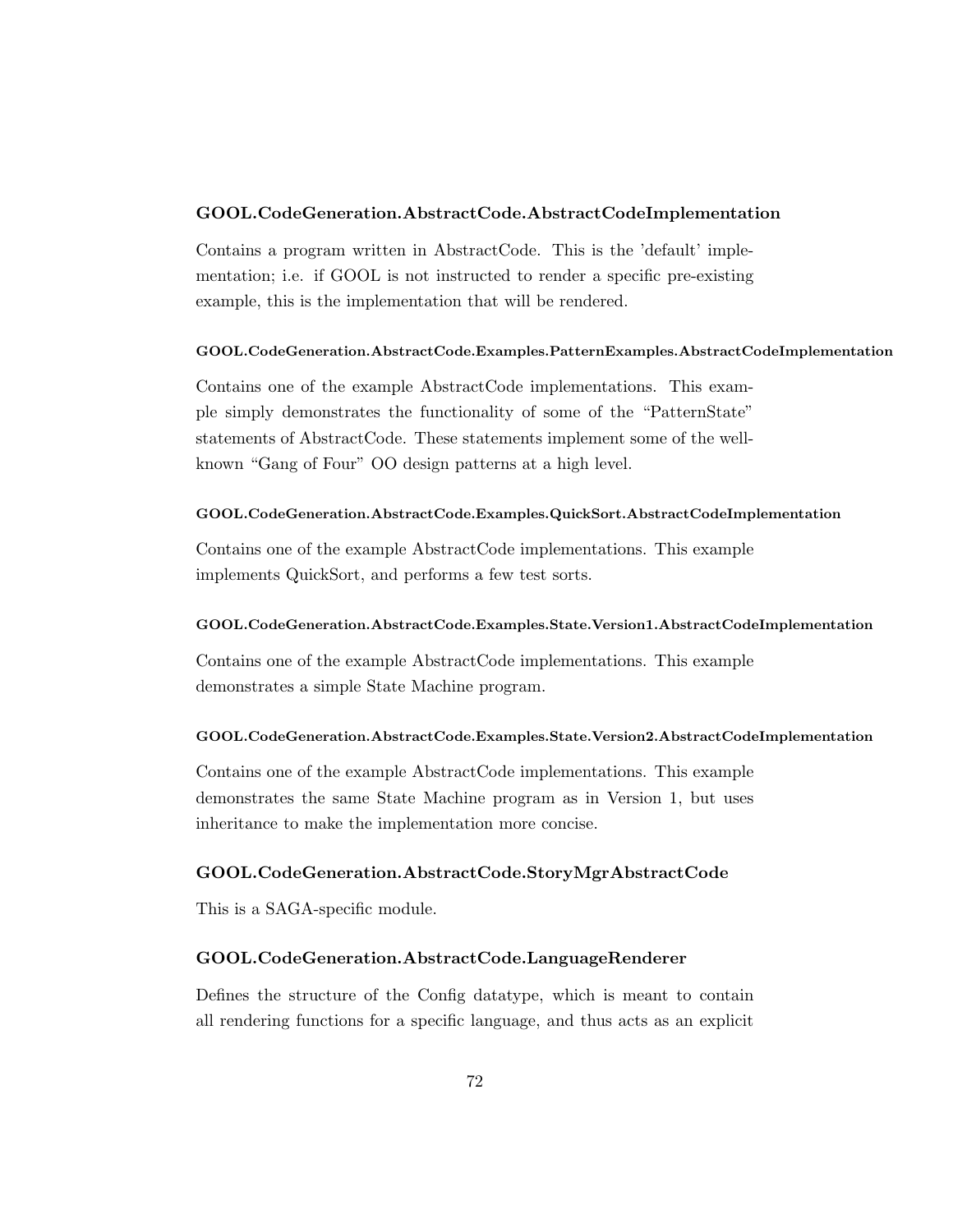dictionary for the language. This module also contains a set of default implementations for the rendering functions.

# GOOL.CodeGeneration.AbstractCode.LanguageRenderer.CSharpRenderer

Contains the logic to render  $C#$  code from an AbstractCode program.

### GOOL.CodeGeneration.AbstractCode.LanguageRenderer.CppRenderer

Contains the logic to render C++ code from an AbstractCode program.

### GOOL.CodeGeneration.AbstractCode.LanguageRenderer.JavaRenderer

Contains the logic to render Java code from an AbstractCode program.

### GOOL.CodeGeneration.AbstractCode.LanguageRenderer.LuaRenderer

Contains the logic to render Lua code from an AbstractCode program.

### GOOL.CodeGeneration.AbstractCode.LanguageRenderer.ObjectiveCRenderer

Contains the logic to render Objective-C code from an AbstractCode program.

### GOOL.CodeGeneration.AbstractCode.LanguageRenderer.PythonRenderer

Contains the logic to render Python code from an AbstractCode program.

### A.2.4 GOOL.Parsers

### GOOL.Parsers.ConfigParser

Defines the parser for the GOOL configuration file. See Section 7.5 for details.

### GOOL.Parsers.StoryParser

This is a SAGA-specific module.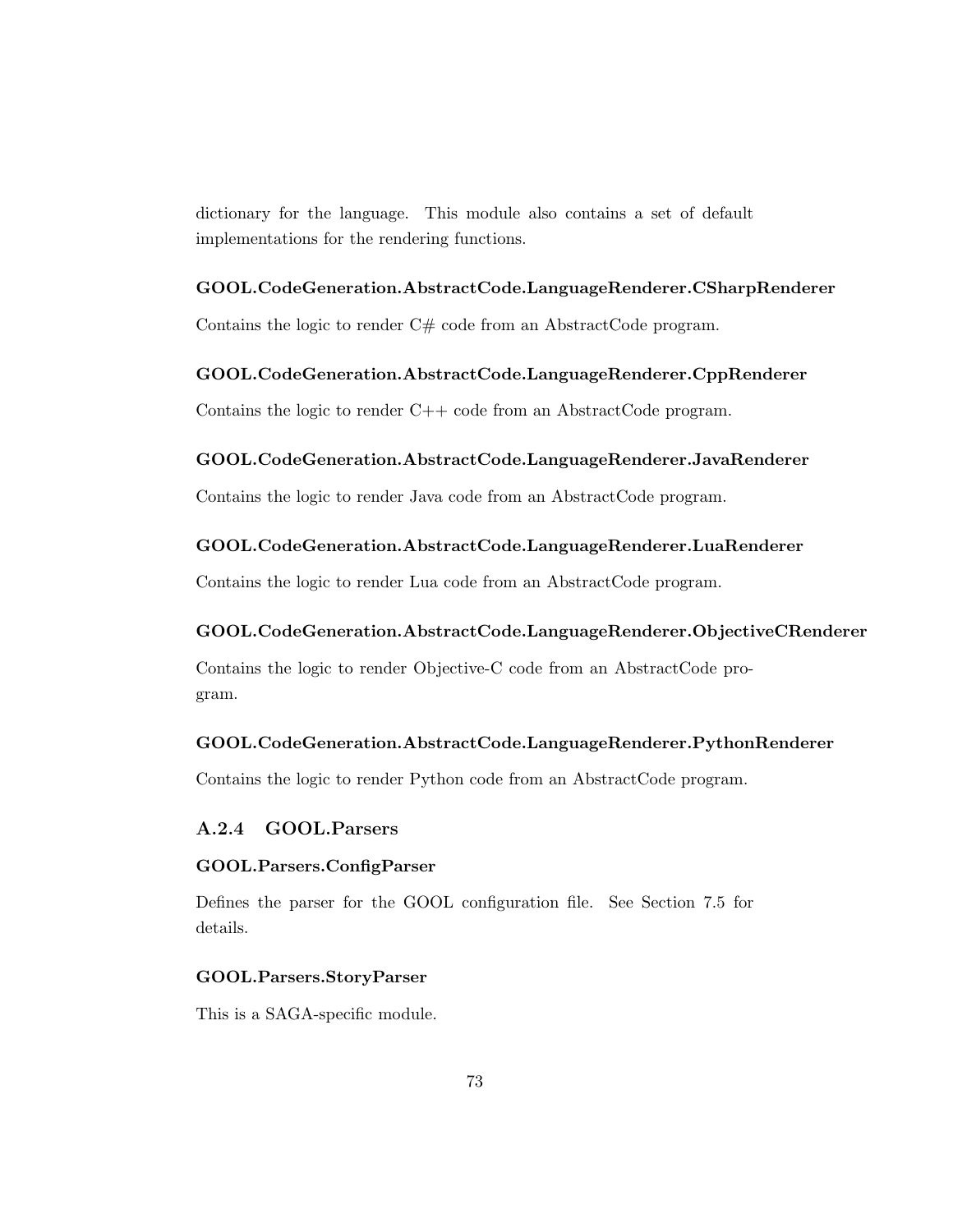### A.2.5 Main

The entry point for execution of GOOL. This module is responsible initiates and directs the I/O processes: reading and parsing the configuration file, code generation, and printing any operational feedback for the user.

## A.3 Module Dependency Diagram

Dependencies between the modules of GOOL are illustrated below. The graph was produced by graphmod, a tool used to visually represent module dependencies of Haskell programs [Dia10].

Note that the LanguageRenderer and Examples groups have been collapsed for clarity.





# A.4 Configuration File Syntax

Listing A.1: EBNF Grammar of the Configuration File

```
config = opt_whitespace, 'Generation', whitespace, 'Language',
         whitespace, ' = ', whitespace, language, [ eximp ],
         [ javalist ], [ cpplist ], [ objclist ],
         opt_whitespace ;
```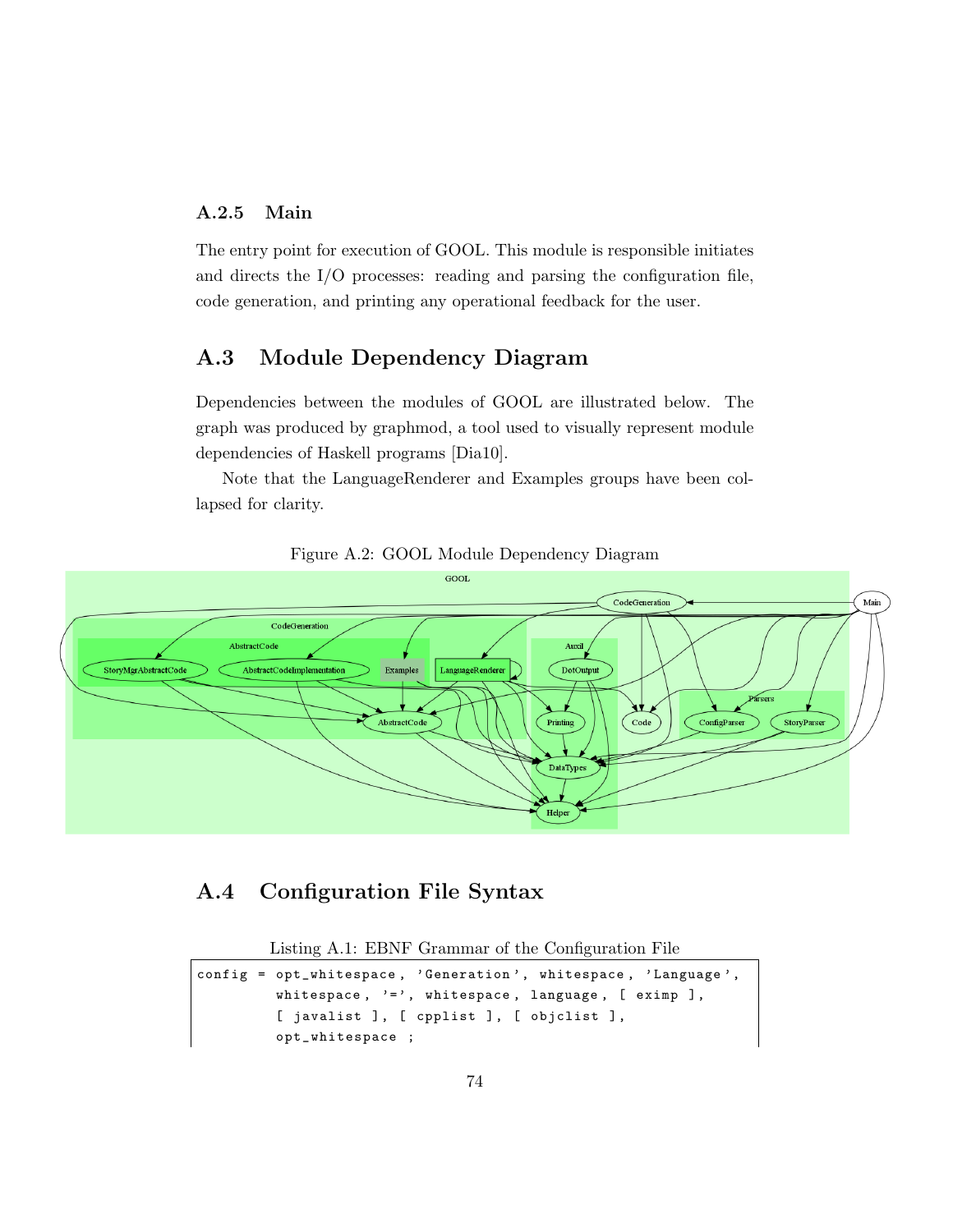```
language = 'C#' | 'C++' | 'Java' | 'Objective-C'
         | 'Python' | 'Lua' ;
whitespace = whitespace_char , { whitespace_char } ;
whitespace_char = ? any white space character ? ;
opt_whitespace = [ whitespace ] ;
eximp = whitespace, 'ExampleImplementation', whitespace, '=',
        whitespace , example ;
javalist = whitespace, 'JavaListType', whitespace, '=',
           whitespace , javalistype ;
cpplist = whitespace, 'CppListType', whitespace, '=',
          whitespace , cpplistype ;
objclist = whitespace, '0bjCStaticListType', whitespace, '=',
           whitespace , objclisttype ;
example = 'Patterns' | 'QuickSort' | 'State' | 'StateV2' ;
javalisttype = 'ArrayList' | 'LinkedList' | 'Vector' ;
cpplisttype = ' deque' | 'vector' ;
objclisttype = ' NSArray ' | ' NSMutableArray ' ;
```
# A.5 AbstractCode Language Definition

Listing A.2: Haskell Definition of the AbstractCode DSL

```
data AbstractCode = AbsCode Package
data Package = Pack Label [ Class ]
data Class = Class {
                className :: Label ,
                 parentName :: Maybe Label ,
                 classScope :: Scope ,
                 classVars :: [StateVar],
                 classMethods :: [Method]}
            | Enum {
                 className :: Label ,
                 classScope :: Scope ,
                 enumElements :: [Label]}
            | MainClass {
                 className :: Label ,
                 classVars :: [StateVar],
                 classMethods :: [Method]}
```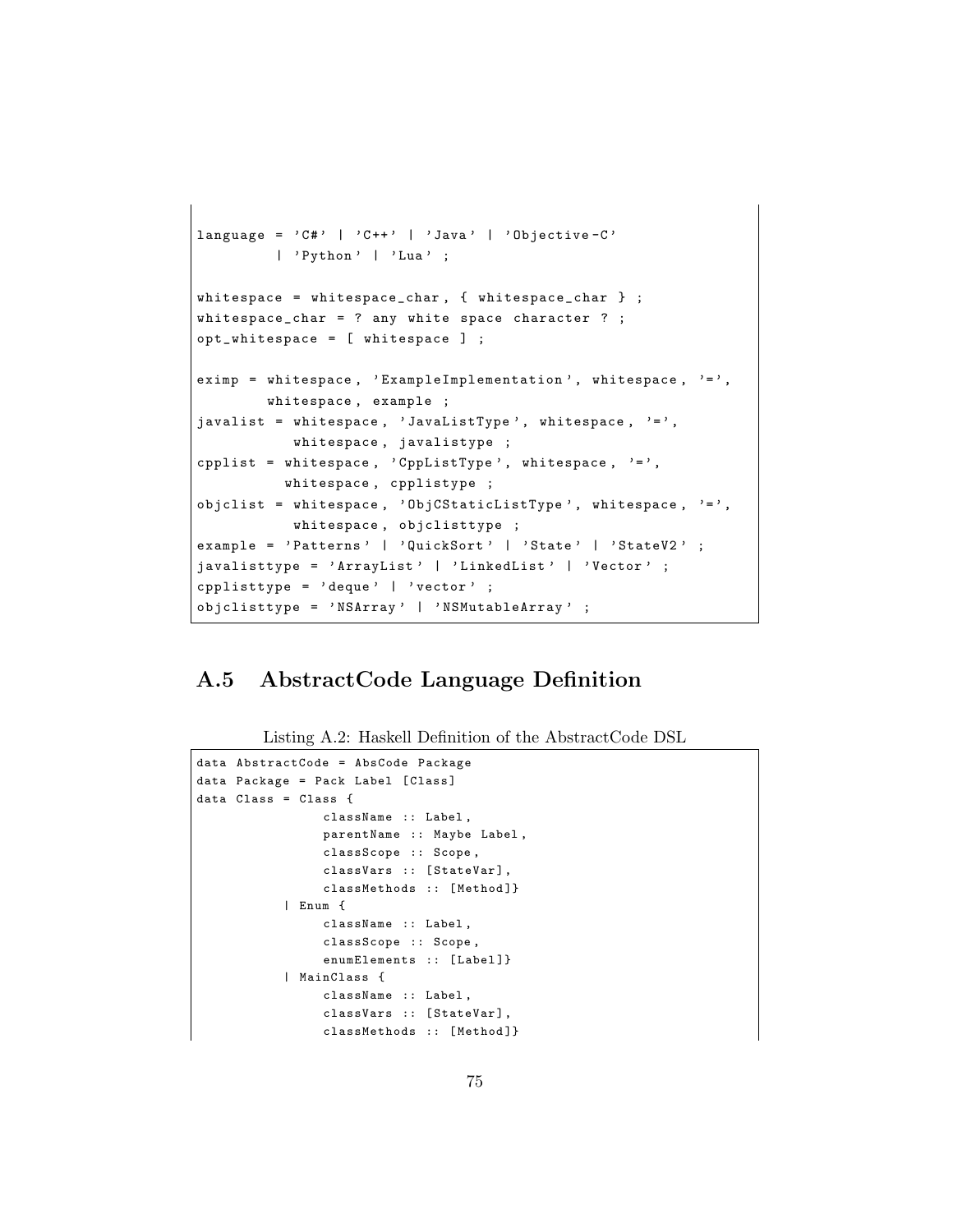```
data StateVar = StateVar Label Scope StateType Int
data Method =
       Method Label Scope MethodType [Parameter] Body
      | GetMethod Label MethodType
      | SetMethod Label Parameter
      | MainMethod Body
data Scope = Private | Public
data Parameter = StateParam Label StateType
               | FuncParam Label MethodType [ Parameter ]
type Body = [ Block ]
data Block = Block [Statement]
data Statement = AssignState Assignment
               | DeclState Declaration
               | CondState Conditional
               | IterState Iteration
               | JumpState Jump
               | RetState Return
               | ValState Value
               | CommentState Comment
               | FreeState Value
               | PrintState { newLine :: Bool , valType :: StateType ,
                   printVal :: Value }
               | ExceptState Exception
               | PatternState Pattern
data Assignment = Assign Value Value
                | PlusEquals Value Value
                | PlusPlus Value
data Declaration = VarDec Label StateType
                 | ListDec ListType Label StateType Int
                 | ListDecValues ListType Label StateType [ Value ]
                 | VarDecDef Label StateType Value
                 | ObjDecDef Label StateType Value
                 | ConstDecDef Label Literal
data Conditional = If [( Value , Body )] Body
                 | Switch Value [( Literal , Body )] Body
data Iteration =
        For {initState :: Statement, guard :: Value, update ::
            Statement, forBody :: Body}
      | ForEach Label Value Body
      | While Value Body
data Jump = Break | Continue
data Exception = Throw {excMsg :: String}
               | TryCatch { tryBody :: Body , catchBody :: Body }
data Return = Ret Value
data Function = Func {funcName :: Label, funcParams :: [Value]}
              | Cast StateType
              | Get Label
```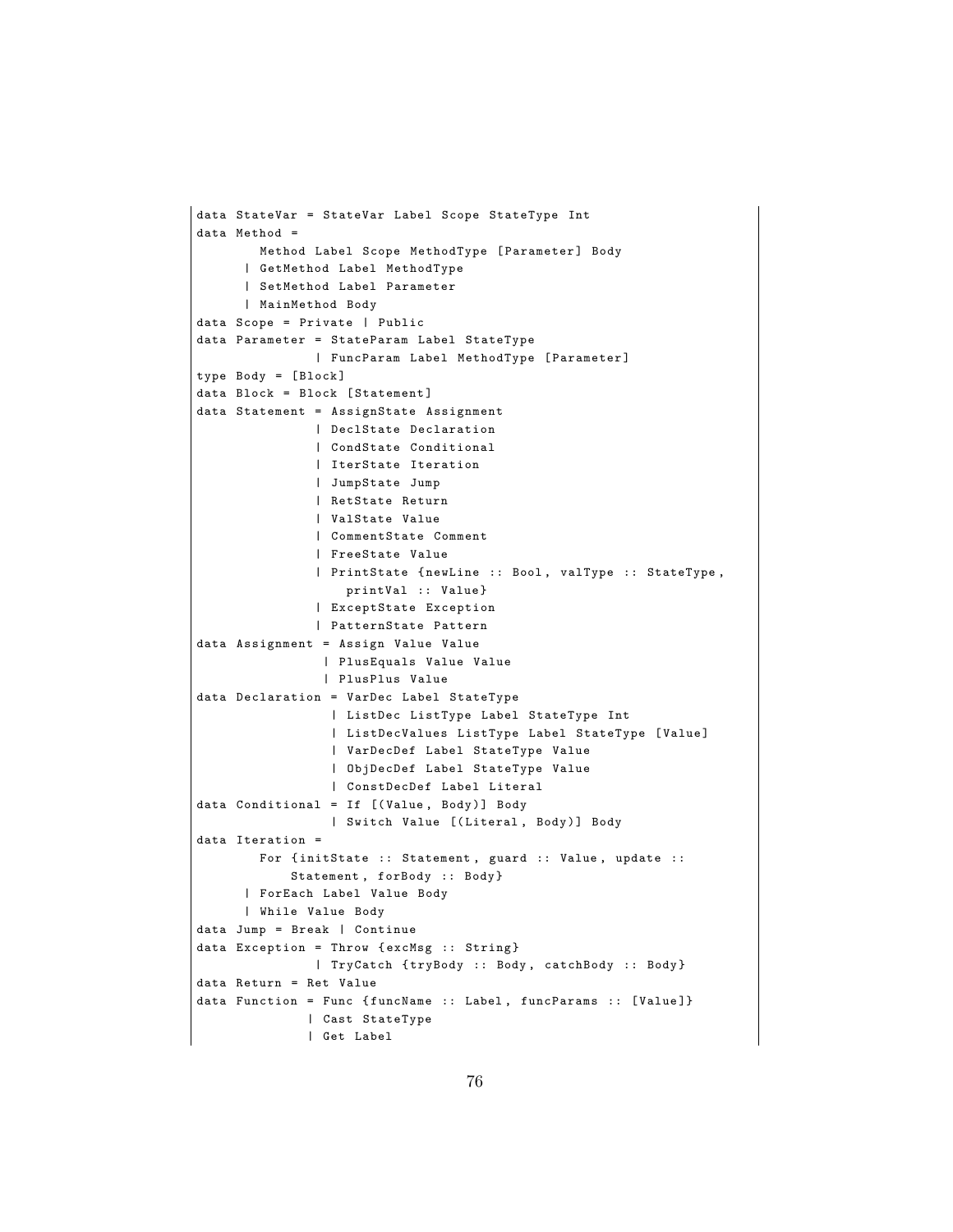```
| Set Label Value
              | IndexOf Value
              | ListSize
              | ListAccess Value
              | ListAdd { index :: Value , addVal :: Value }
              | ListSet { index :: Value , setVal :: Value }
              | ListPopulate Value StateType
              | IterBegin | IterEnd
              | Floor | Ceiling
data MethodType = MState StateType
               | Void
               | Construct Label
data StateType = List ListType StateType
               | Base BaseType
               | Iterator StateType
               | EnumType Label
               | Type Label
data ListType = Static | Dynamic
data BaseType = Boolean | Integer | Float | Character | String
data Value = EnumElement {enumName :: Label, elemName :: Label}
           | EnumVar Label
           | Expr Expression
           | FuncApp Label [ Value ]
           | Lit Literal
           | ObjAccess Value Function
           | StateObj StateType [ Value ]
           | Self
           | Var Label
           | ObjVar Value Value
           | ListVar Label StateType
           | Const Label
           | Arg Int
           | Input
data Literal = LitBool Bool
             | LitInt Int
             | LitFloat Float
             | LitChar Char
             | LitStr String
data Expression = UnaryExpr UnaryOp Value
                | BinaryExpr Value BinaryOp Value
data UnaryOp = Negate | SquareRoot | Abs
             | Not
data BinaryOp = Equal | NotEqual
              | Greater | GreaterEqual
              | Less | LessEqual
              | Plus | Minus
              | Multiply | Divide
```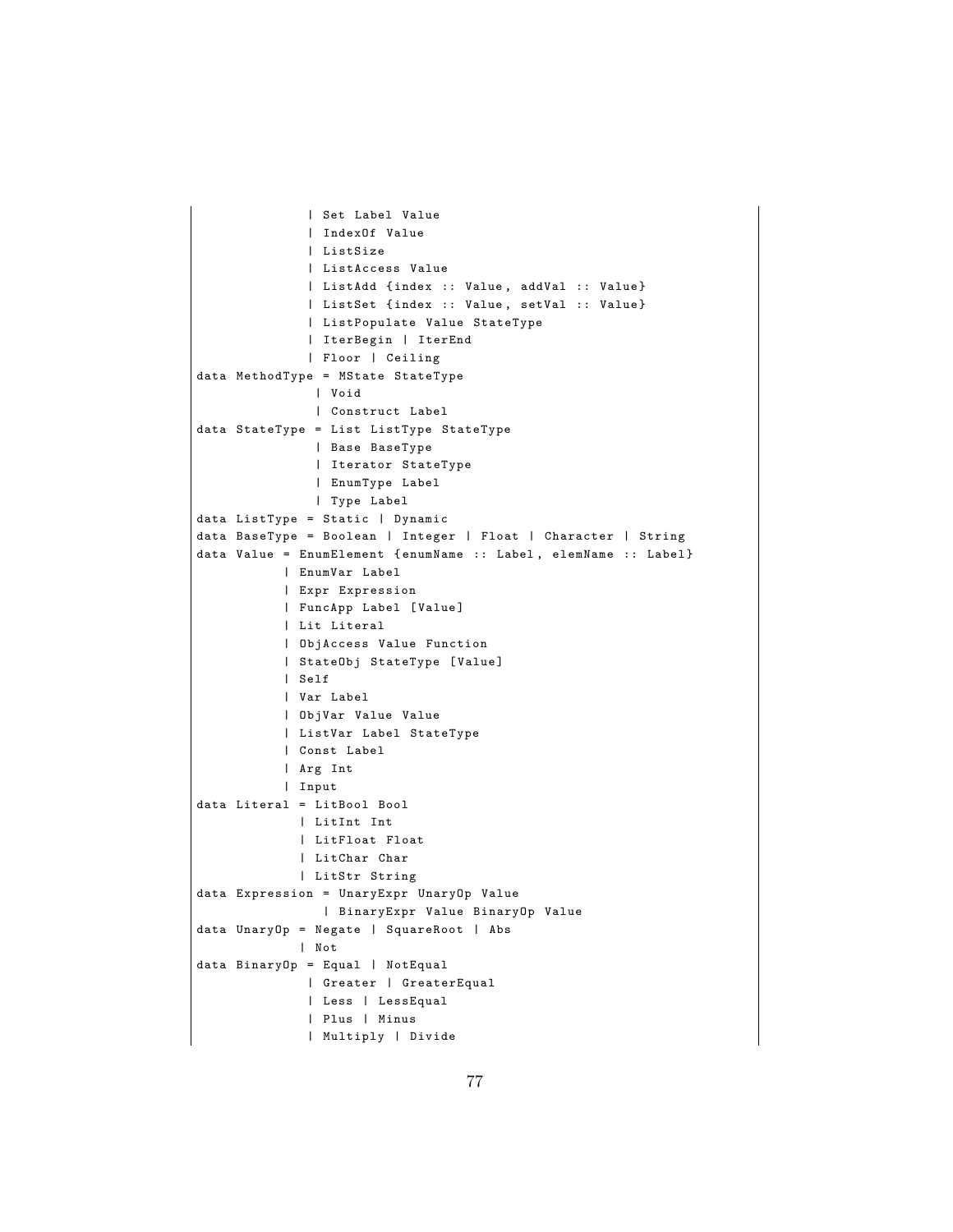```
| Power | Modulo
data Pattern = State StatePattern
             | Strategy StratPattern
             | Observer ObserverPattern
data StatePattern = InitState { fsmName :: Label , initialState :: Label
   }
                  | ChangeState { fsmName :: Label , toState :: Label }
                  | CheckState { fsmName :: Label , cases :: [( Label ,
                      Body )], defaultBody :: Body }
data StratPattern = RunStrategy { stratName :: Label, strategies ::
    Strategies, assignResultTo :: Maybe Value}
data Strategies = Strats { strats :: [(Label, Body)], returnVal ::
    Maybe Value }
data ObserverPattern = InitObserverList { observerType :: StateType ,
    observers :: [Value]}
                      | AddObserver { observerType :: StateType ,
                          observer :: Value }
                      | NotifyObservers { observerType :: StateType ,
                         receiveFunc :: Label , notifyParams :: [ Value
                         ]}
```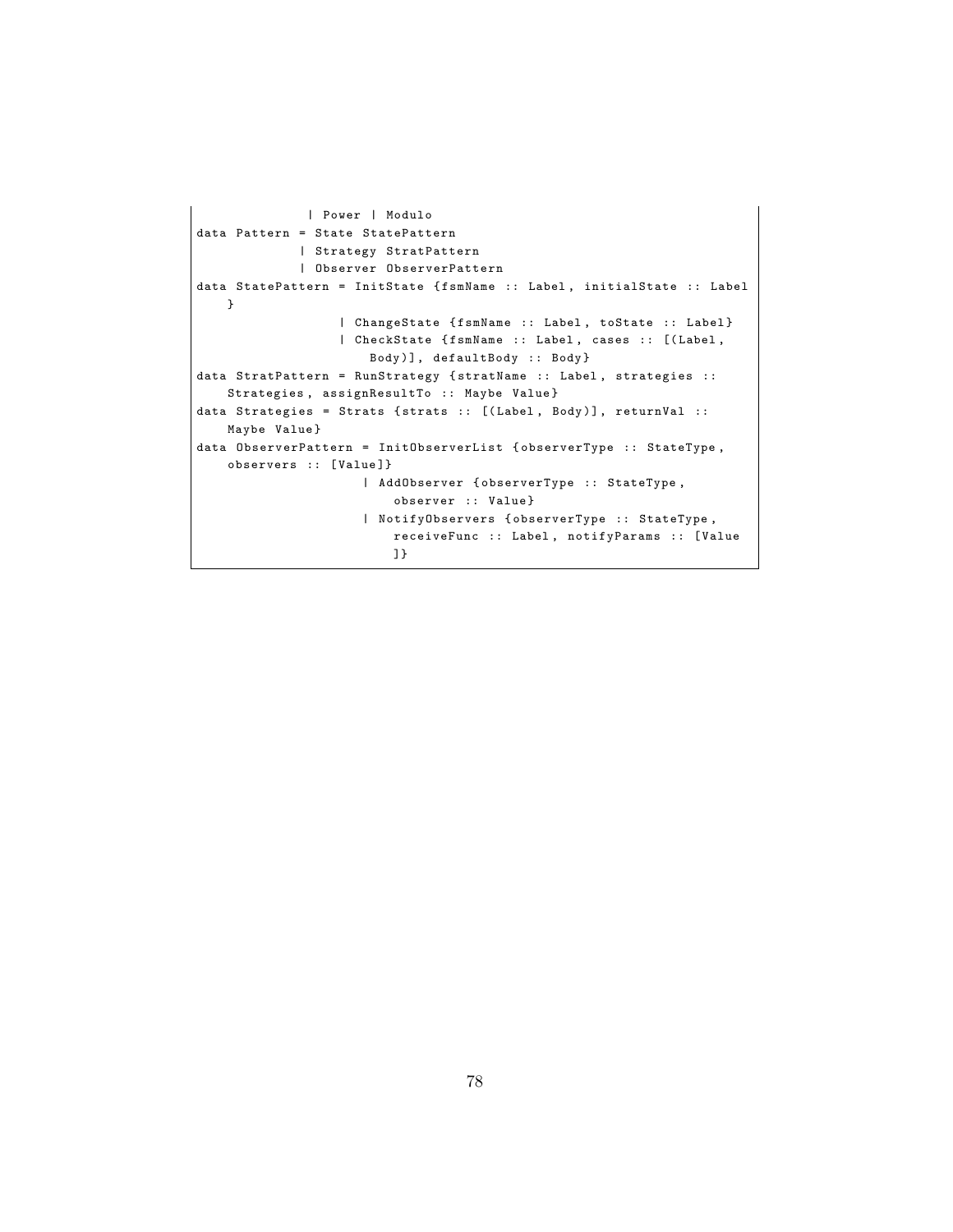# Bibliography

- [Alg] Algolist. Algorithms and Data Structures Quicksort. http: //www.algolist.net/Algorithms/Sorting/Quicksort.
- [BC11] Lucas Beyak and Jacques Carette. SAGA: A DSL for Story Management. In DSL 2011: IFIP Working Conference on Domain-Specific Languages, volume 66, pages 48–67, September 2011.
- [Bey11] Lucas Beyak. SAGA: A Story Scripting Tool for Video Game Development. Technical report, McMaster University - Department of Computing and Software, April 2011.
- [Cla00] Robert G. Clark. Comparative Programming Languages. Addison Wesley, 3rd edition, November 2000.
- [Dia10] Iavor S. Diatchki. HackageDB: graphmod-1.2.3. http:// hackage.haskell.org/package/graphmod, August 2010.
- [Dro09] Sadek Drobi. Lennart Augustsson on DSLs Written in Haskell. http://www.infoq.com/interviews/ DSL-Haskell-Lennart-Augustsson, February 2009.
- [FWH01] Daniel P. Friedman, Mitchell Wand, and Christopher T. Haynes. Essentials of Programming Languages. MIT Press, 2nd edition, January 2001.
- [Ier96] Roberto Ierusalimschy. Programming in Lua. Lua.org, 2nd edition, March 1996.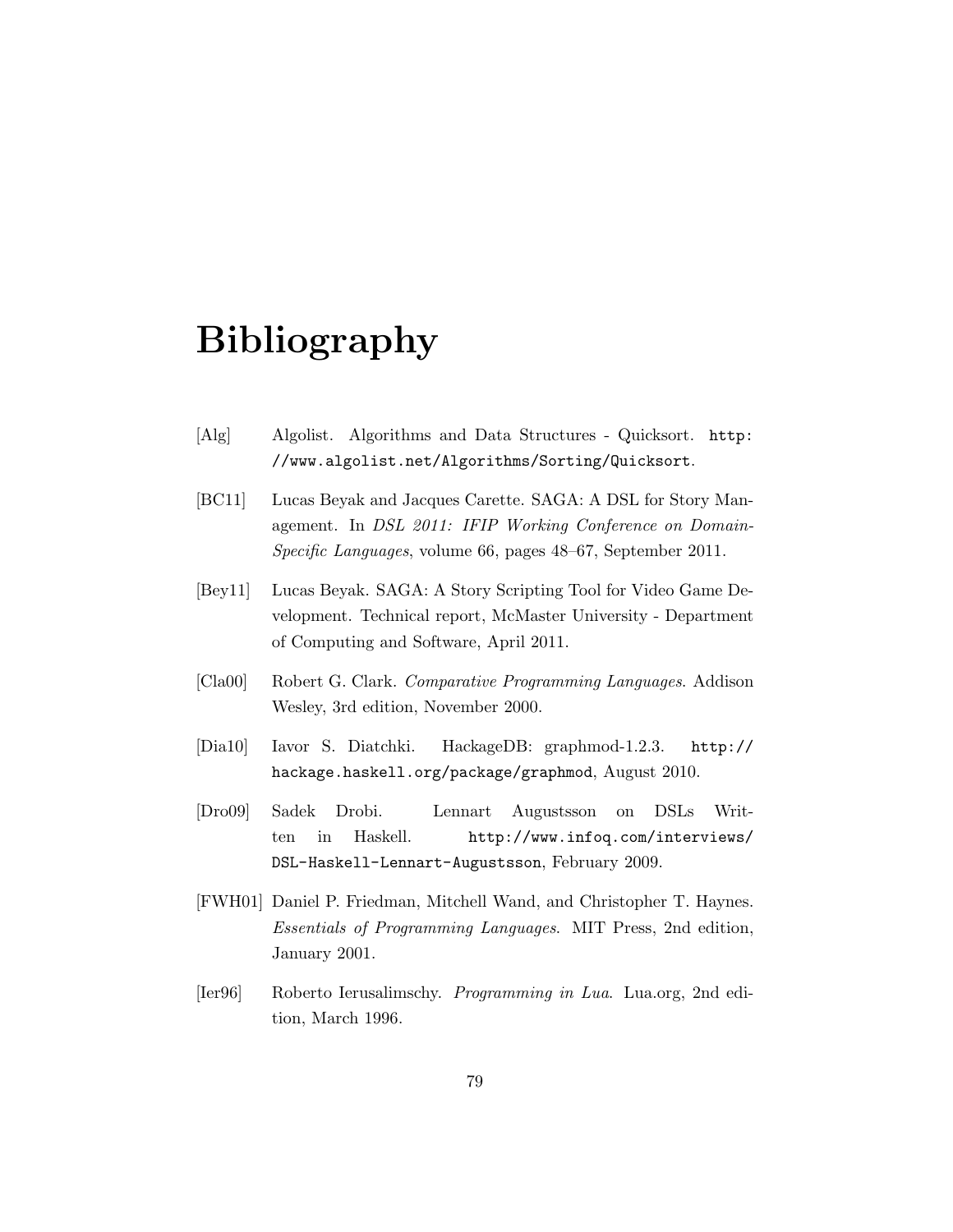- [Inc00] Sun Microsystems Inc. Java Language Specification, Second Edition - Expressions. http://java.sun.com/docs/books/jls/ second\_edition/html/expressions.doc.html, 2000.
- [Inc11] Apple Inc. The Objective-C Programming Language. https:// developer.apple.com/library/mac/#documentation/Cocoa/ Conceptual/ObjectiveC/Introduction/introObjectiveC. html, October 2011.
- [IPW01] Atsushi Igarashi, Benjamin C. Pierce, and Philip Wadler. Featherweight Java: a minimal core calculus for Java and GJ. ACM Transactions on Programming Languages and Systems, 23(3), May 2001.
- [Jav08] Javacamp. Java Design Patterns At a Glance. http://www. javacamp.org/designPattern/, September 2008.
- [Lip11] Miran Lipovača. Learn You a Haskell for Great Good! No Starch Press, April 2011.
- [Lit11] Steve Litt. Lua OOP. http://www.troubleshooters.com/ codecorn/lua/luaoop.htm, 2011.
- [LLC11] DedaSys LLC. Programming Language Popularity. http:// langpop.com/, April 2011.
- [Mig] Matt Might. 7 lines of code, 3 minutes: Implement a programming language from scratch. http://matt.might.net/ articles/implementing-a-programming-language/.
- [Mit96] John C. Mitchell. Foundations for Programming Languages. The MIT Press, 1996.
- [MSD12] MSDN. Classes (C# Programming Guide). http://msdn. microsoft.com/en-us/library/x9afc042.aspx, 2012.
- [MW10] Simon Marlow and David Waern. Haddock User Guide. http: //www.haskell.org/haddock/doc/html/index.html, 2010.